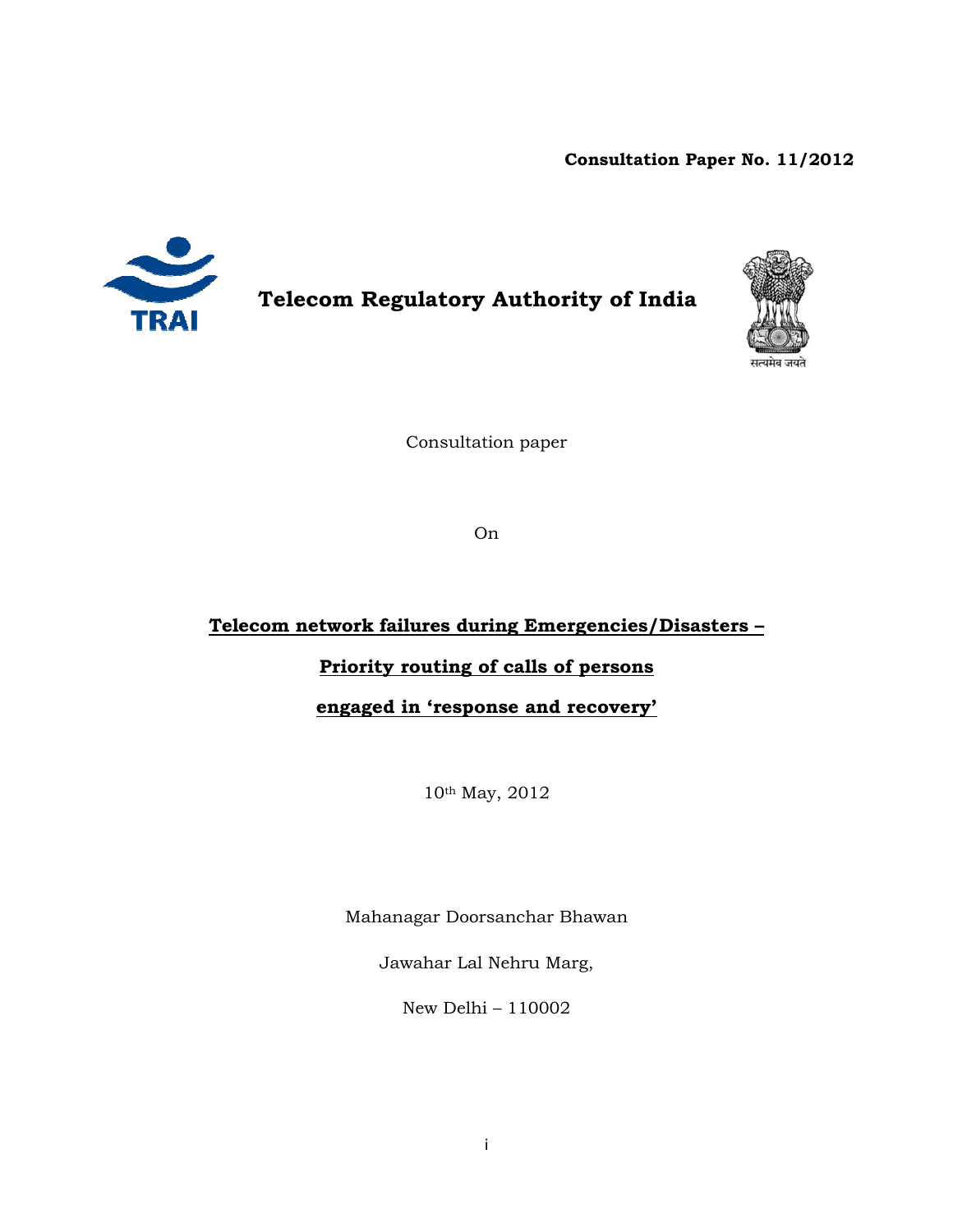#### **PREFACE**

Communication plays an important role during emergency and Disaster situations, particularly in rescue and relief operations for the affected people. Timely deployment and use of telecommunication resources play a crucial role in disaster mitigation and relief operations specially in a country like India which is prone to natural disasters like floods, earth-quakes, coastal cyclones etc on one hand and manmade disasters like accidents, terrorist attacks etc on other. Hence, putting in place processes and structures to ensure reliable means of communications during disasters/emergencies in India can definitely help in better response and recovery.

In this context, TRAI had issued a pre-consultation paper on 8th November, 2011 on "Priority call routing in Telecom networks for persons engaged in 'response and recovery' work during emergencies".

This Consultation paper on Telecom network failures during Emergencies/Disasters – Priority routing of calls of persons engaged in 'response and recovery' has been prepared on the basis of the comments received from the stakeholders on the Pre-consultation paper and considering the international practices. The consultation paper has been placed on TRAI website www.trai.gov.in.

Written comments on the issues raised in the Consultation paper are invited from the stakeholders by  $11<sup>th</sup>$  June 2012 and counter-comments by 18<sup>th</sup> June 2012. The comments and counter-comments may be sent, preferably in electronic form. For any clarification/ information, Shri Sanjeev Banzal, Advisor  $(MN)$ , TRAI, may be contacted at Telephone No.  $+91-11-23210481$  Fax No.  $+91-11-23212014$  or email at advmn@trai.gov.in.

> **(Dr.J.S.Sarma) Chairman, TRAI**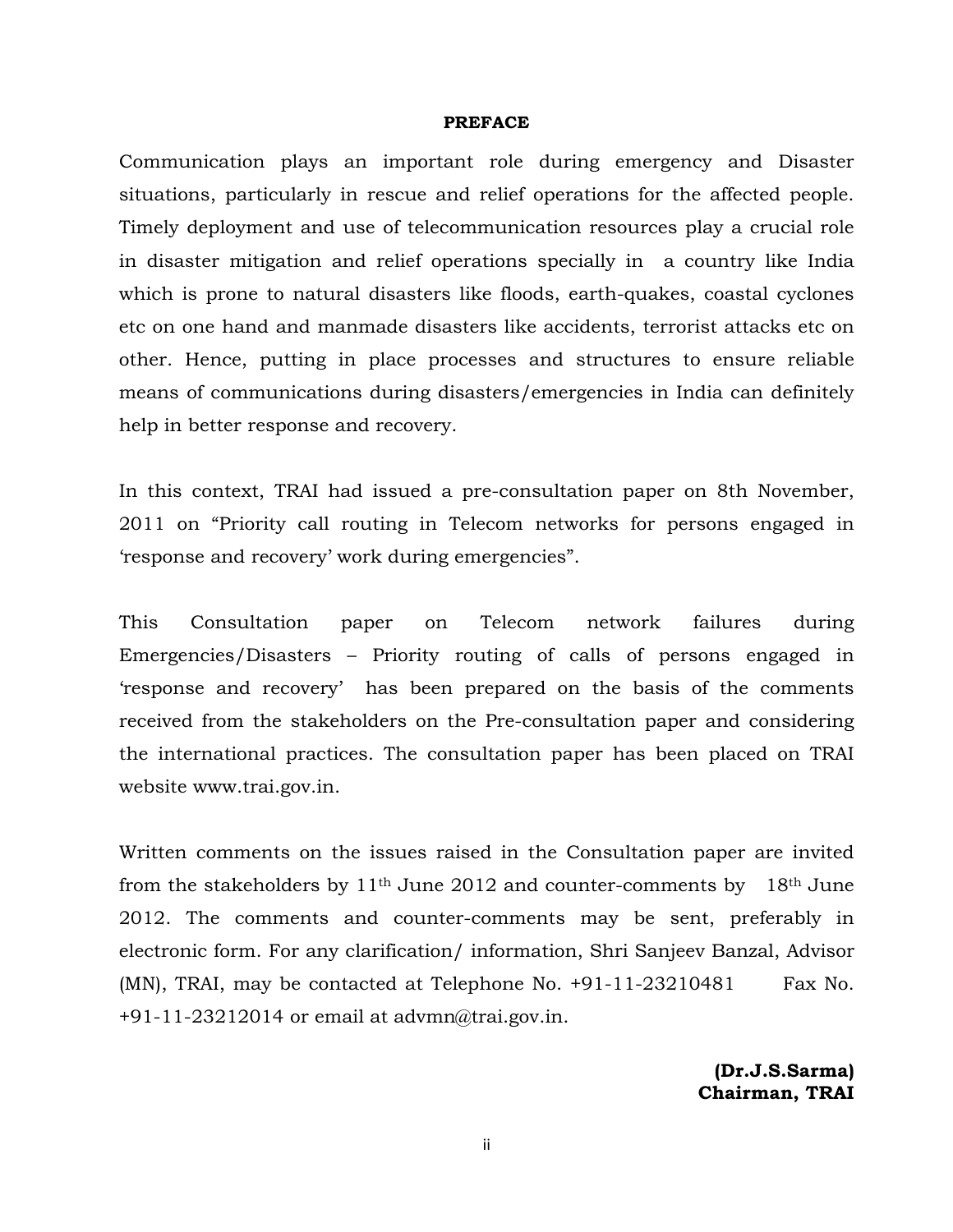# **CONTENTS**

| <b>S</b> No  | <b>Chapter</b>                                                                                                                 | Page No      |
|--------------|--------------------------------------------------------------------------------------------------------------------------------|--------------|
|              | Introduction                                                                                                                   | $\mathbf{1}$ |
| $\mathbf{1}$ | <b>Emergency/Disaster and its impact on</b><br>telecommunications                                                              | 4            |
| $\mathbf{2}$ | Network congestion problem during disasters<br>/emergencies - Possible technical solutions and<br>issues involved              | 15           |
| 3            | <b>Priority Call routing - International practices</b>                                                                         | 19           |
| 4            | <b>Telecommunications during emergencies</b><br>/disasters - Suggested approach for India and<br>issues involved               | 40           |
| 5            | <b>Summary of issues for consultation</b>                                                                                      | 52           |
| Annex        | <b>ITU-T Recommendation E.106 International</b><br><b>Emergency Preference Scheme (IEPS) for</b><br>disaster relief operations | 54           |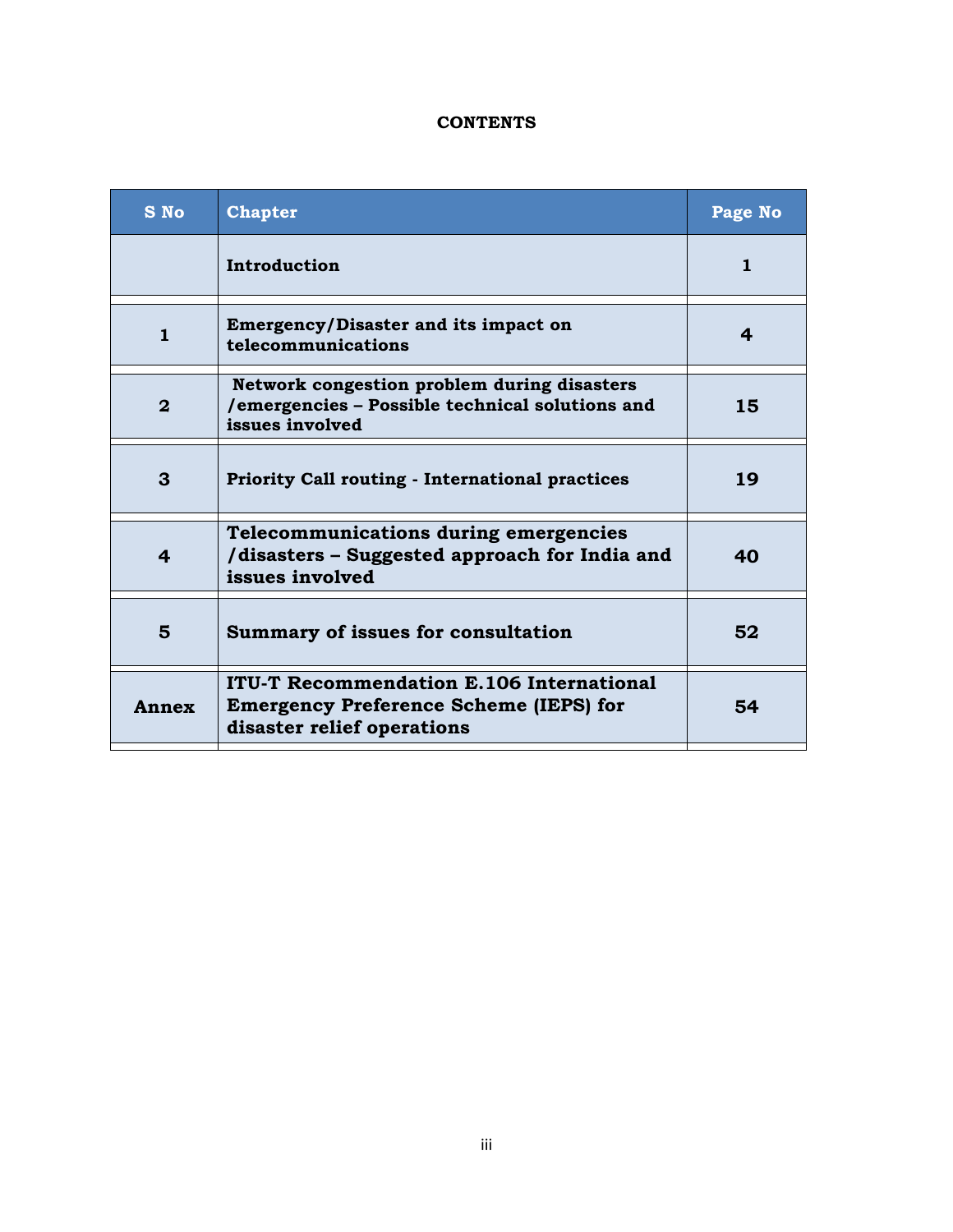### **INTRODUCTION**

1 Under section 11(1)(a) (iv) of TRAI Act 2000 (as amended), Telecom Regulatory Authority of India (TRAI) is entrusted with responsibility of promoting efficiency in the operations of telecommunication services so as to facilitate growth in such services. Further, under section 11(1)(a)vii of TRAI Act 2000 (as amended), TRAI can make recommendations on any matter relatable to telecommunication industry in general.

#### **Background**

- 2 Communication plays an important role during emergency and Disaster situations, particularly in emergency rescue and relief operations for the affected people.
- 3 Natural Disasters cannot be prevented at the present level of Science & Technology (S&T) and community may have to live with certain level of risk – the level of risk depending on the level of S&T available for induction in Disaster Management and the resources made available by the Government for its actual induction, for holistic management of disaster in a proactive way. Holistic management of disaster calls for assigning priority in the prevention, mitigation & preparedness activities in the pre-disaster scenario of the DM continuum, while strengthening the efforts for faster and more efficient response through properly trained personnel equipped with advanced equipment/ instruments and building better recovery during rehabilitation and reconstruction period.
- 4 Timely deployment and use of telecommunication resources play a crucial role in disaster mitigation and relief operations. It is extremely important to establish telecommunication resources at the national level and cooperation amongst various member States and non-state entities to facilitate the use of the same.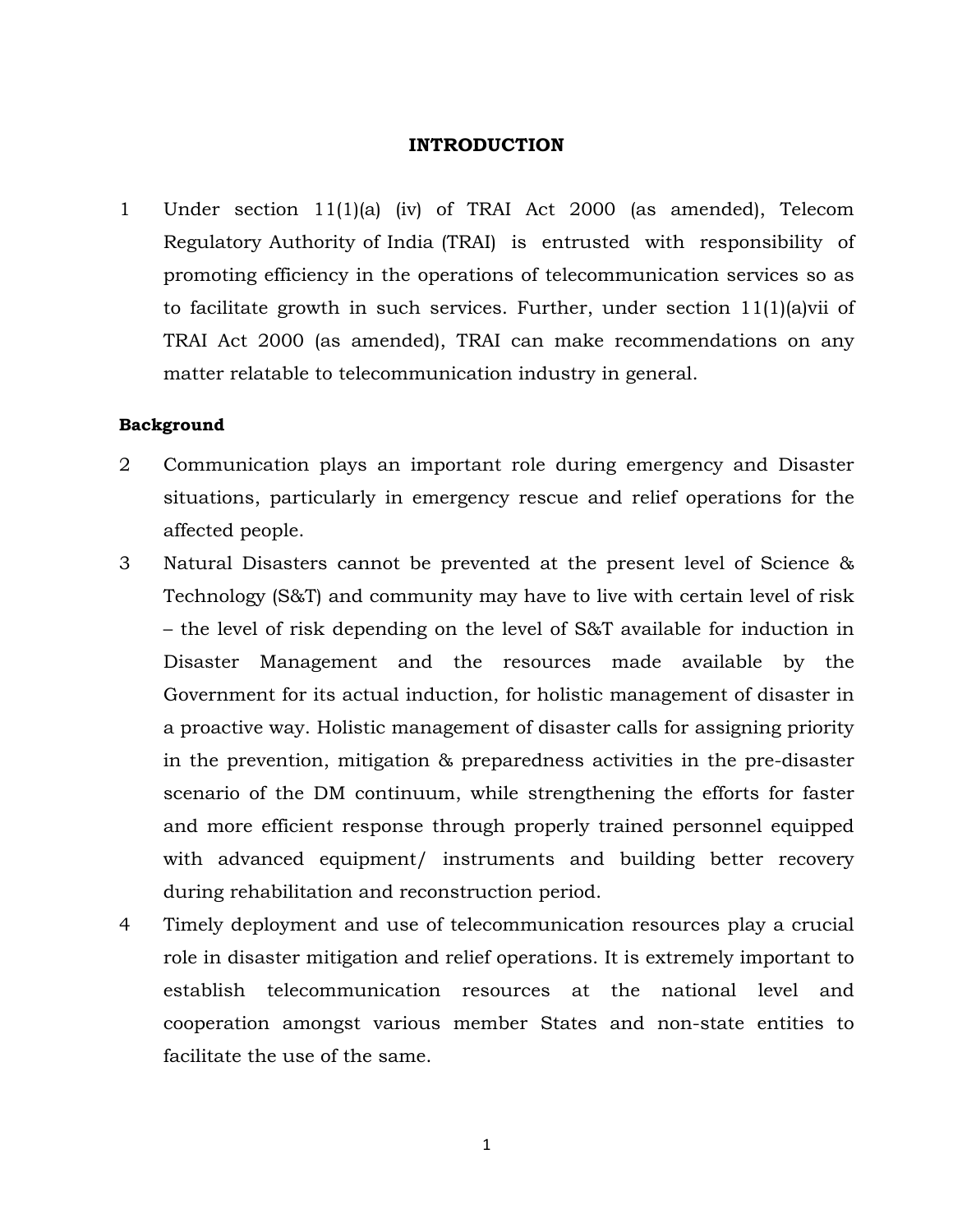5 The draft New Telecom Policy (NTP)-2011 released by DoT states emphasises the need to built resilient telecom networks in India. References made in the draft NTP-11 are as below -

Para 13 of Preamble - NTP-2011 recognizes the importance of creation of *the robust and resilient telecom networks for adequately addressing the need for proactive support for mitigating disasters, natural and manmade* 

*Para 5.13 of Strategies - To prescribe sectoral Standard Operating Procedures for effective and early mitigation during disasters and emergencies. To mandate Telecom Service Providers to provide alternative reliable means of communication at the time of disaster by creating appropriate regulatory framework.* 

*Para 7.7 of Strategies - To promote creation of robust, reliable and resilient communication networks* 

These provisions of the draft telecom policy have far reaching implications for a country like India which is prone to natural disasters like floods, earth-quakes, coastal cyclones etc on one hand and manmade disasters like accidents, terrorist attacks etc on other. Hence, putting in place processes and structures to ensure reliable means of communications during disasters/emergencies in India will definitely help in better response and recovery.

6 The importance of telecommunication during emergencies resurfaced during bomb-blasts in Mumbai on 13th July 2011, where it was reported that the response was affected due to congestion in the cellular mobile network of Mumbai. In order to facilitate a mechanism wherein important functionaries engaged in 'response and recovery' work during emergencies get the calls on priority, TRAI had issued a pre-consultation paper on 8th November, 2011 on '**Priority call routing' in Telecom networks for persons engaged in 'response and recovery' work during emergencies'**, in which stakeholder's inputs/comments/views/papers were solicited on-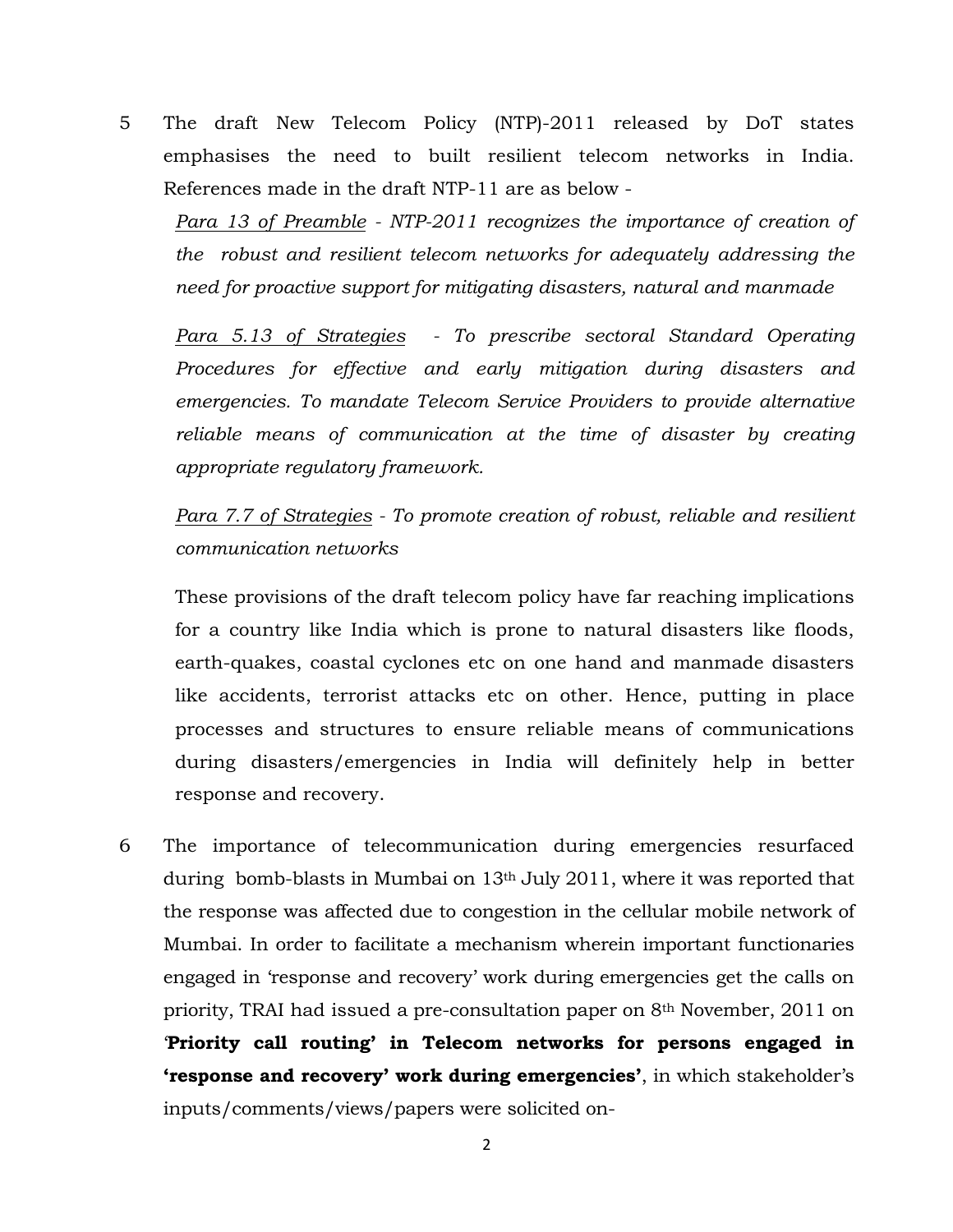a. Any aspect, in general, of making Indian telecom networks resilient so as to be effective during disasters/emergency situations.

b. In particular, the aspect of 'Priority call routing' in telecom networks for persons engaged in 'response and recovery' work during emergencies.

- 7 Several inputs have been received from various stakeholders, which have been incorporated in this consultation paper.
- 8 The consultation paper is divided into four chapters. The first chapter covers the role and importance of telecommunications during disasters/emergencies and various phases of disaster management. The second chapter discusses some of the possible technical solutions to tackle network congestion problems that may arise just after the disaster has hit. The third chapter discusses some of the models that have been deployed successfully in developed countries to counter the network congestion problem by routing the calls of persons engaged in relief and rescue works on priority basis. The fourth chapter discusses some of the possible approaches to implement priority routing in Indian networks along with the issues that are involved. In fifth chapter, the issues for consultation have been summarized.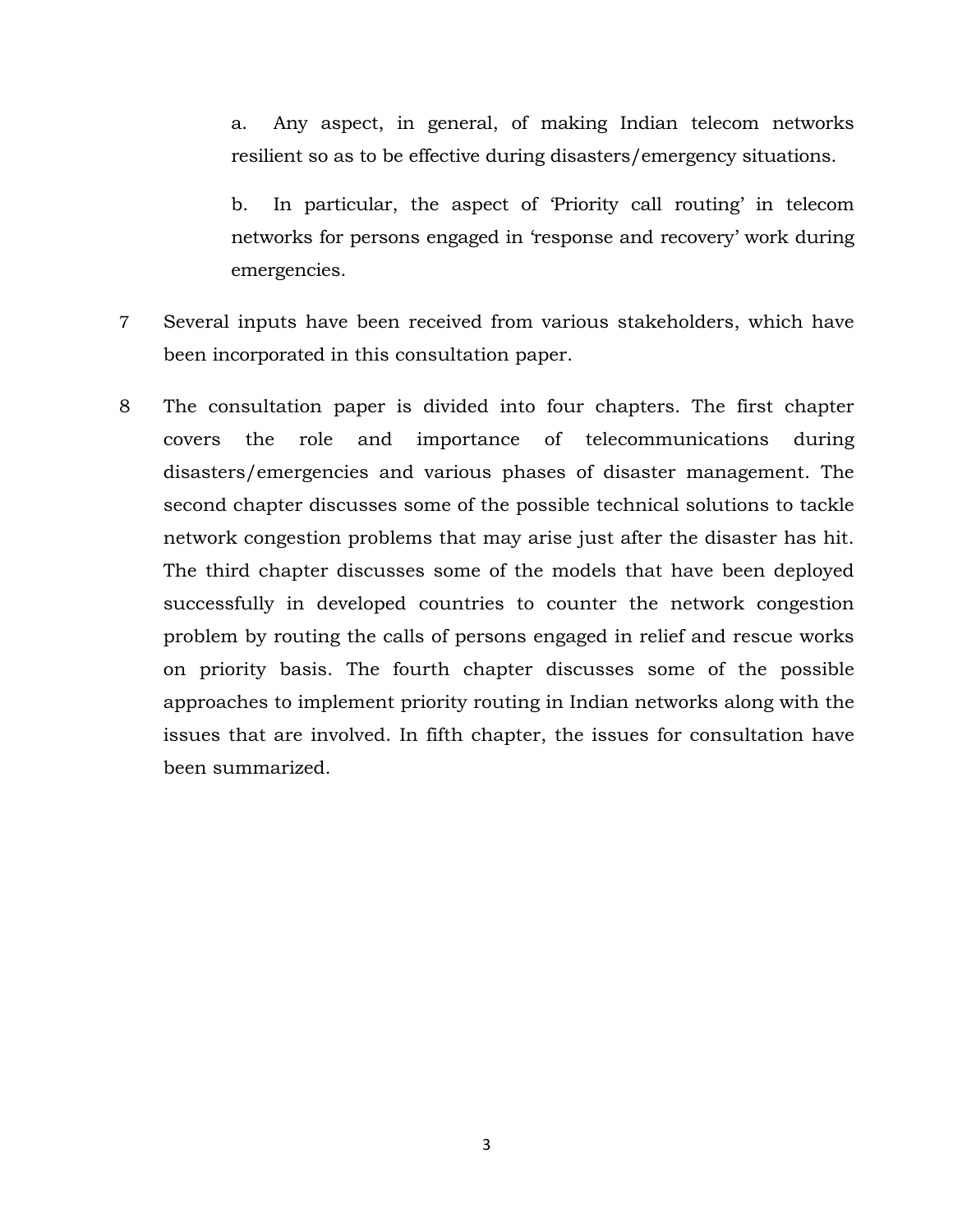### **CHAPTER I: Emergency/Disaster and its impact on telecommunications**

## **Critical role of Telecommunications in emergencies/disasters**

- 1.1 Telecommunication has a significant social, cultural and economic impact on modern society. Many research studies have shown the macroeconomic link between good telecommunication infrastructure and economic growth. Telecommunication has played a significant role in social relationships by helping people staying connected to family and friends. Culturally, telecommunication has impacted the society by way of increased access to music and film. It has also transformed the way people receive their news. Apart from playing significant role in economic, social and cultural development, modern telecommunications infrastructure has also provided effective tools to enable human establishments to cope with crisis, and quickly restore disrupted social and economic activities. Role of telecommunication has been significant in 'response and recovery' during emergency situations.
- 1.2 By definition, an Emergency is a situation requiring urgent response. An emergency situation might develop into a Disaster<sup>1</sup>, either due to its nature, or as a consequence of insufficient response to the initial event. The breakdown of crucial communications is one of the most widely shared characteristics of all disasters. Depending on the circumstances, initial response to disasters can be further corroborated by additional intervention that can be easily and effectively mobilized using Telecommunications. The International Telecommunication Union(ITU)'s constitution emphasizes the role that telecommunication can play during

<sup>1</sup> As per the *The Disaster Management Act, 2005*, "disaster" means a catastrophe, mishap, calamity or grave occurrence in any area, arising from natural or manmade causes, or by accident or negligence which results in substantial loss of life or human suffering or damage to, and destruction of, property, or damage to, or degradation of, environment, and is of such a nature or magnitude as to be beyond the coping capacity of the community of the affected area. [http://ndma.gov.in/ndma/pdf/DM\_Act2005.pdf]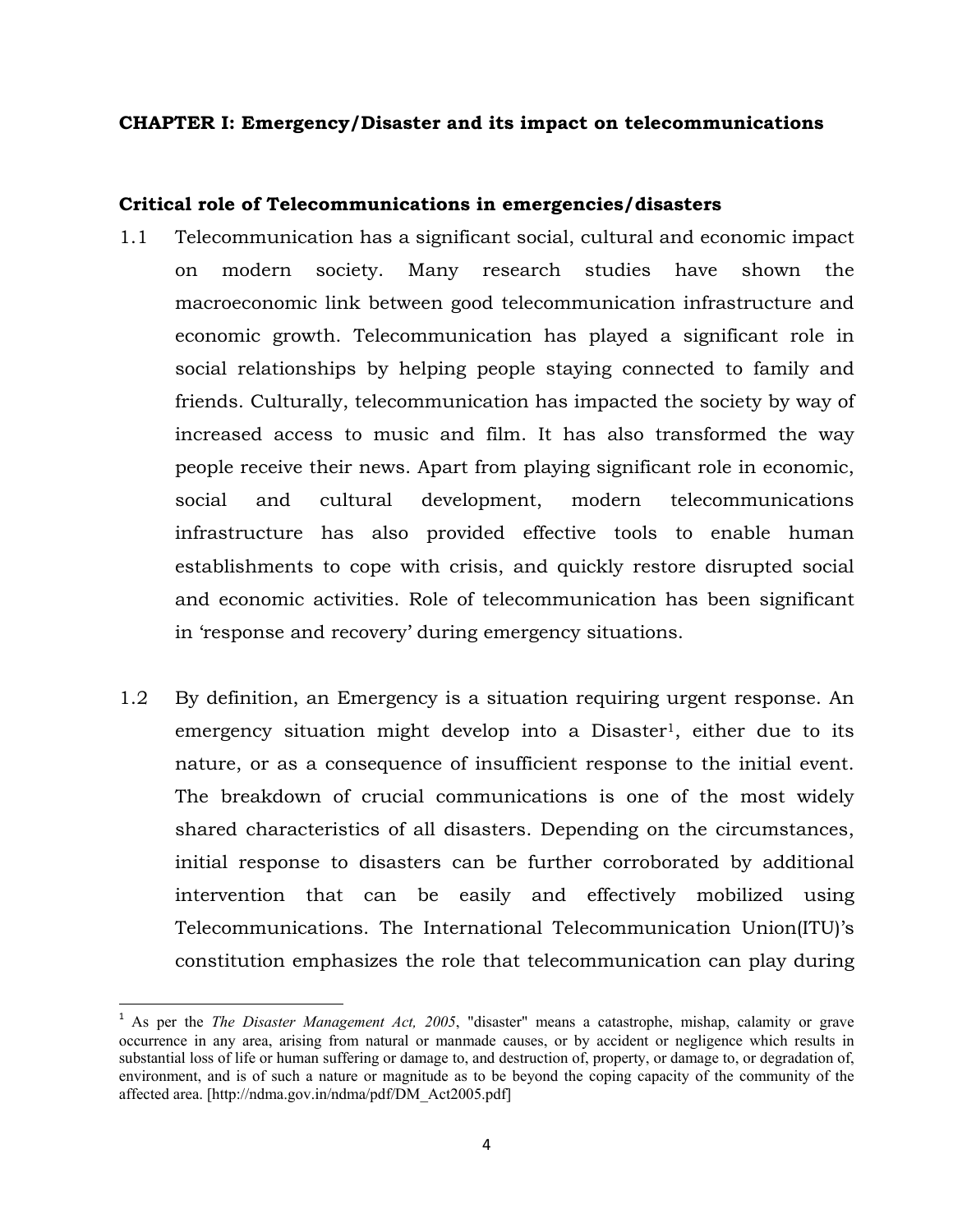the times of emergency and states that ITU shall "promote the adoption of measures for ensuring the safety of life through the cooperation of telecommunication services".

- 1.3 However, the critical role of telecommunications during emergencies has been limited by the increased vulnerability to system failures. As "the most complicated machine ever constructed by human beings,"2 historically the telephone system has been highly susceptible to physical destruction during emergencies/disaster. The failure of telecommunications infrastructure, partial or complete, leads to preventable loss of life and damage to property, by causing delays in disaster relief efforts. Despite the increasing resiliency of modern telecommunications networks to physical damage, the risk associated with communications failures remains serious because of growing dependence upon these tools in emergency operations. Earthquakes can sever cables and can bring down the mobile towers. During wars, these systems are usually the first sites to be targeted. The destruction of telecommunications networks as a battlefield tactic dates back to the first use of the telegraph in the U.S. Civil War3
- 1.4 Even in the most developed economies, calamitous events regularly overwhelm telecommunications grids. Communications failures in New York City on 11th September, 2001 contributed directly to the loss of at least 300 firefighters. $4/5$

<sup>2</sup> J R Piece and AM Noll. 1990. Signals: *The Science of Telecommunications. (*Scientific American Library: New York). p. 4.

<sup>&</sup>lt;sup>3</sup> "*Smithsonian Institution During the Civil War*". (The Smithsonian Institution: Washington, DC) [http://www.civilwar.si.edu/smithsonian\_siduringthewar.html]

<sup>4</sup> National Commission on Terrorist Attacks Upon the United States. 2004. *The 9/11 Commission Report:* final Report of the National Commission on Terrorist Attacks Upon the United States (Authorized Edition).

 $<sup>5</sup>$  McKinsey & Co. 2002. "Increasing FDNY's Preparedness" (City of New York: New York)</sup> [http://www.nyc.gov/htmłfdny/htmłmck\_report/index.shtml]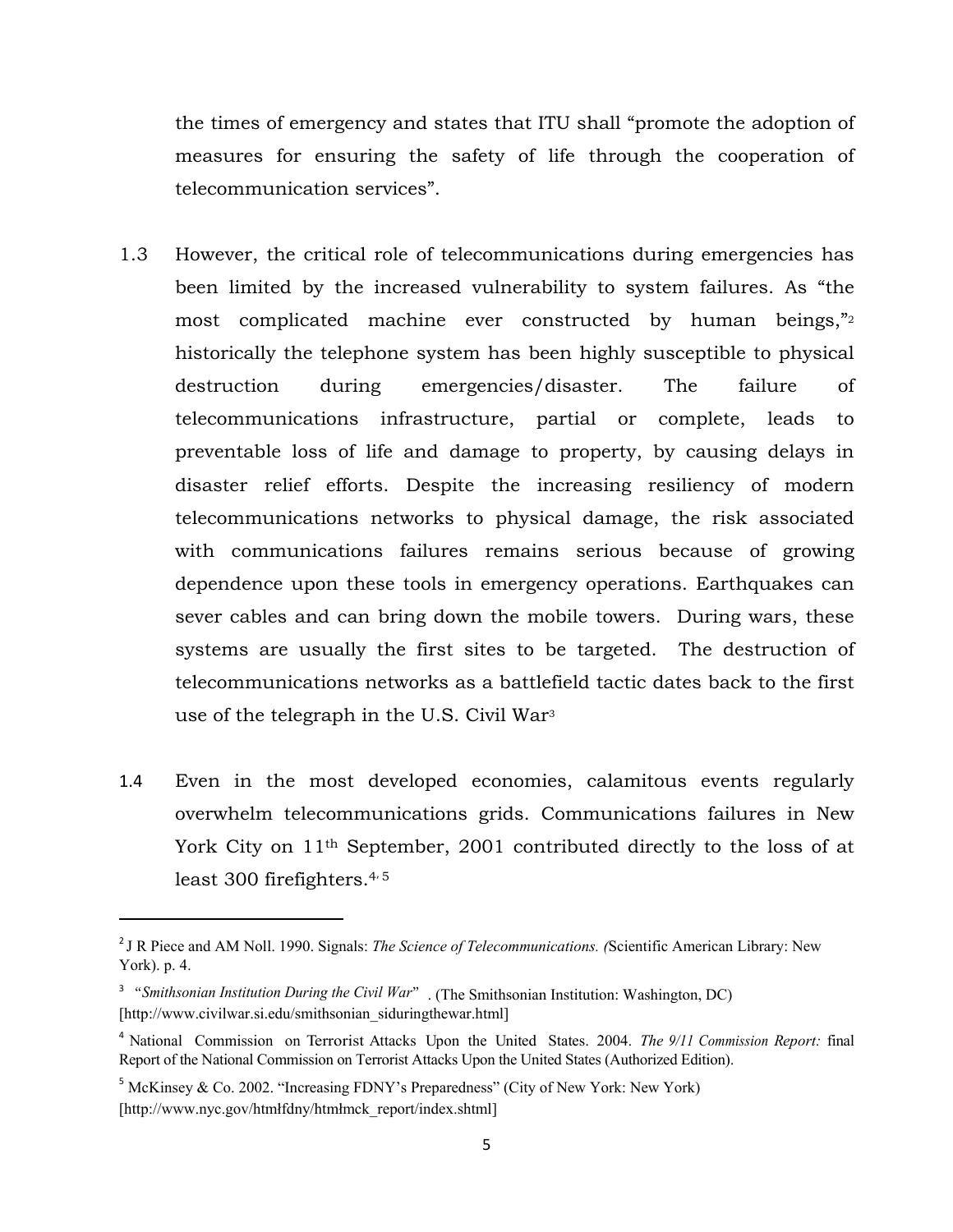1.5 Evidence from recent disasters clearly indicates that the rapidly advancing capabilities of civilian communications networks, their wider availability, and their widespread standardization have made them indispensable for ad hoc inter-organizational communications among official emergency responders.6

## **Reasons for telecommunications failures during disasters**

- 1.6 During disasters, telecommunications infrastructure failures occur through a variety of mechanisms. The disaster can impact the telecommunication infrastructure manifolds, e.g. the buildings collapse, power supply gets disrupted, roads are blocked, fire breaks out, telephone exchanges/switches get overloaded, towers get twisted, cables get washed away etc. There are two broad categories of communication system failure during a crisis7:
	- **(a) Loss of infrastructure** Loss of infrastructure occurs where some, or all elements, of a system are lost to damage or other impacts (e.g. power blackouts) that result in total loss of access. The loss of infrastructure can be further divided into –
	- i. Physical destruction of network components –

The most common and well-documented cause of telecommunication failures in disasters has been the physical destruction of network infrastructure. Service disruptions caused by physical destruction also tend to be more severe and last longer than those caused by disconnection or congestion because of the time and funding needed to repair or replace systems. Being one of the most sophisticated but

<sup>&</sup>lt;sup>6</sup> Anthony M. Townsend and Mitchell L. Moss, April 2005. Telecommunications infrastructure in disasters : Preparing Cities for Crisis Communications

<sup>&</sup>lt;sup>7</sup> Anthony M. Townsend and Mitchell L. Moss, April 2005, Ibid.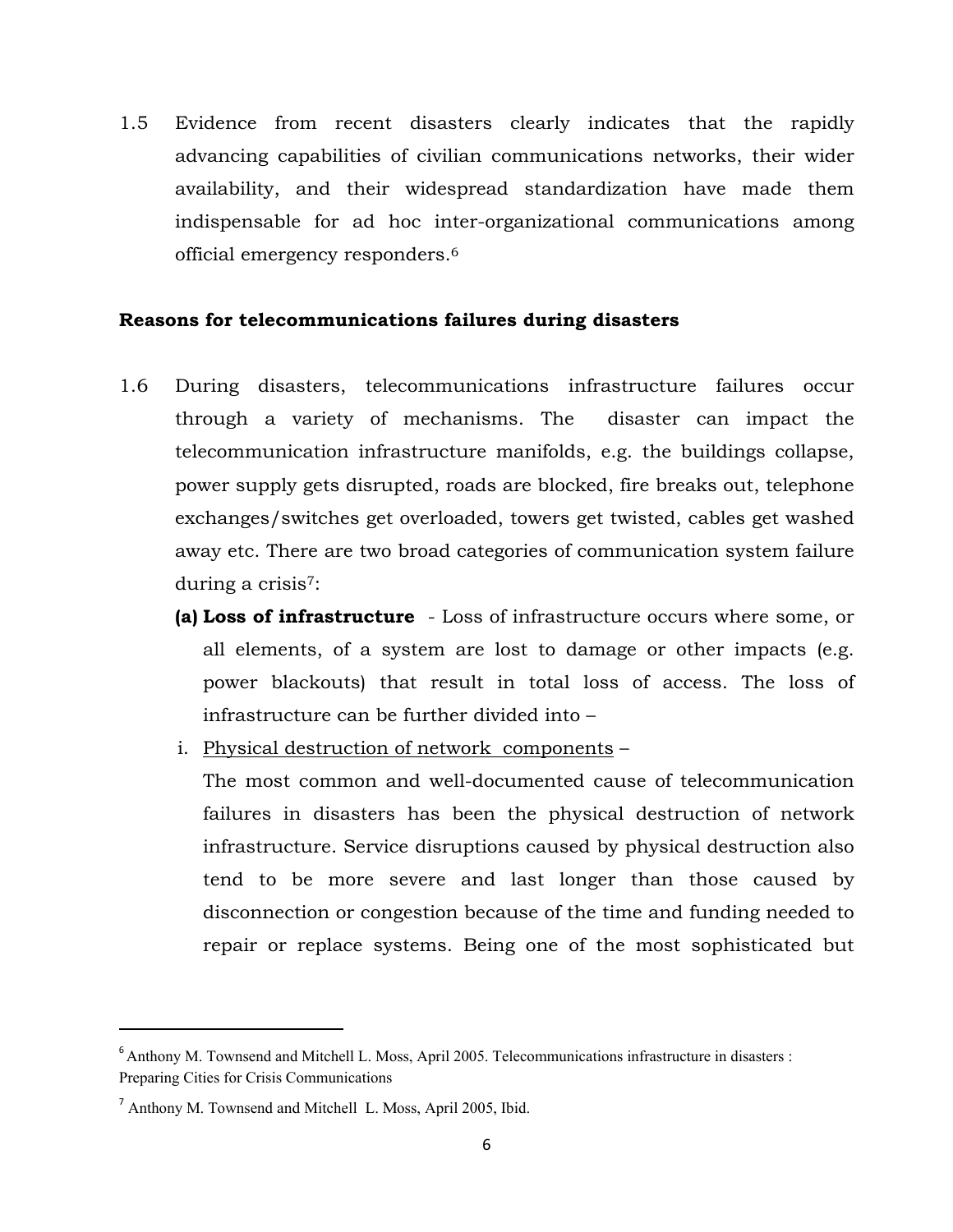fragile urban infrastructure, telecommunications networks are damaged in nearly every major urban disaster.

ii. Disruption in supporting network infrastructure:-

Telecommunications networks rely upon many other local and regional technical systems to ensure their proper operation. These supporting infrastructures often lack resiliency to physical damage. Electrical distribution systems are by far the most important supporting infrastructure for telecommunications networks. Electrical power is key requirement for operating all modern telecommunications equipment. However, so far electric power distribution systems lack the "self-healing" capabilities of telecommunications networks, although future improvements are expected to give power networks greater capabilities in this area<sup>8</sup>. During the earthquake of Loma Prieta in 1989, 154 of 160 central offices in Northern California lost power. Even back-up power systems at 6 of those 154 failed<sup>9</sup>. Next critical supporting is cooling systems (e.g aftermath of Northridge earthquake)10. Disruption in transport networks is another way by which critical fuel and manpower supplies can be blocked from reaching the telecommunication network centers and can precipitate telecom network break-down.

Supporting infrastructure failure and Congestion in the mobile network was observed during the Sikkim earthquake on 18th September 2011 which affected part of Bihar, Jharkand and West Bengal. It was observed from analysis of reports from these regions that:

 $\overline{a}$ <sup>8</sup> Anthony M. Townsend and Mitchell L. Moss, April 2005, Ibid

<sup>9</sup> A Barnum. January 19, 1994. "*Bay Area firms took heed after Loma Prieta*". San Francisco Chronicle.

<sup>10</sup> EQE International. 1994. "*The January 17, 1994 Northridge, California Earthquake*". [http://www.lafire.com/famous\_fires/940117\_NorthridgeEarthquake/quake/00\_EQE\_contents.htm]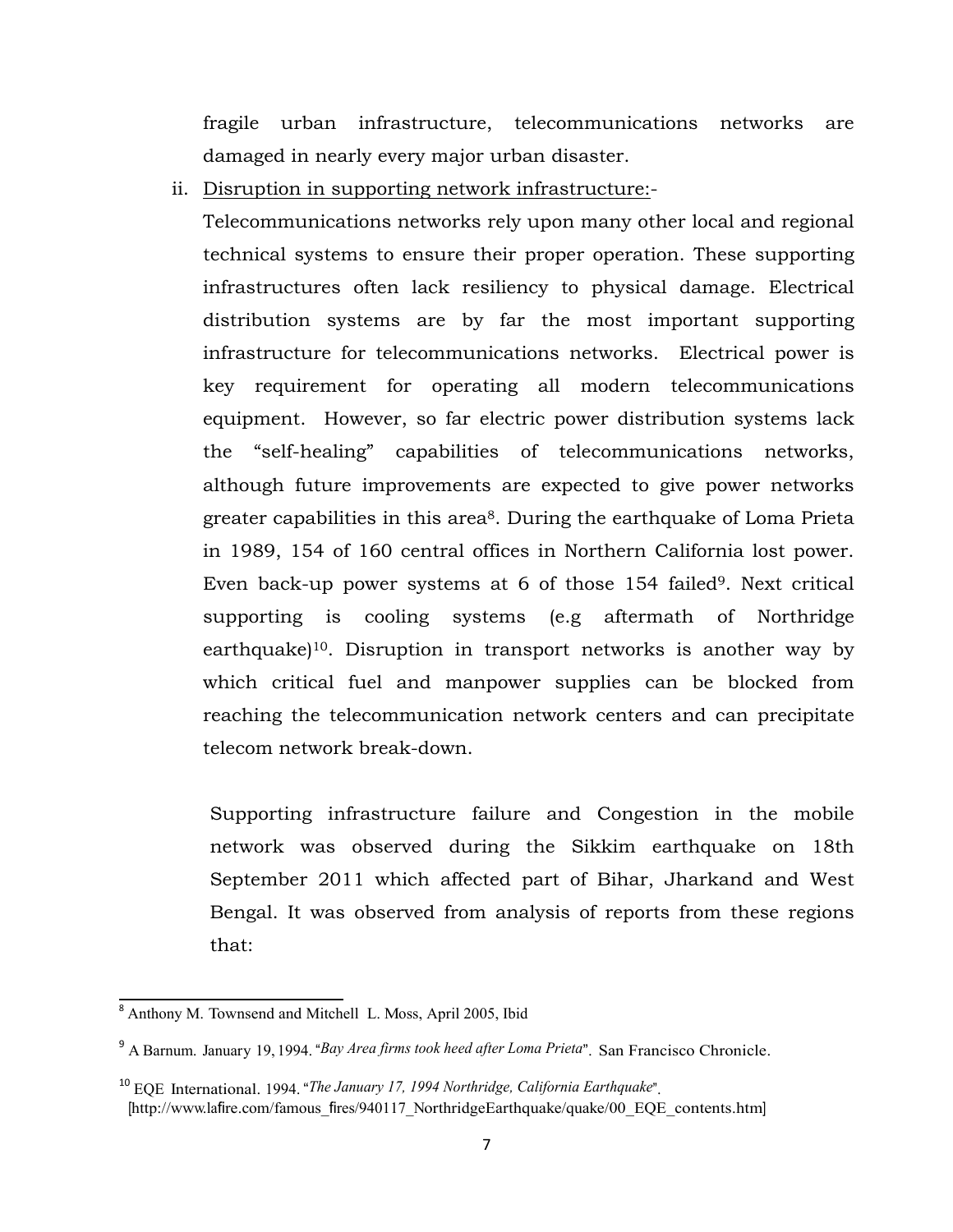- The call attempts of various operators increased between 1.2 to 3 times between 18-22 hrs of 18th September, 2011 and accordingly impact on CCR was substantial.
- Some BTS sites were affected because of Power unavailability and some sites were affected because of inaccessibility to the sites
- The report on QoS parameters clearly showed increased BTS unavailability.
- Some of the BTS sites got down due to battery bank/power plant let down in the shelter, power from Electricity Board not available, DG foundation broken and access issues in the affected areas of West Bengal including Sikkim.

It can be seen that outages caused by disruptions in supporting infrastructure though are less common than outages caused by physical damage but they tend to be far more widespread and damaging to response and recovery efforts.

# **(b) Overload / Network congestion –**

1.7 Historically, major disasters are immediately followed by an intense burst in telecommunications traffic which can congest even the best-managed networks resulting in call-blockages and lost-messages. Crisis generates intense human need for communication - to coordinate response activities, to convey news and information about affected groups and individuals, and as a panic reaction to crisis. Most communications networks are engineered for peak load at levels well beneath the demands placed on them during disasters because of the cost factors involved. Aftermath of Northridge earthquake of 1994, due to massive equipment failures and overloaded lines made it nearly impossible to reach area by phone" 11. However, companies such as AT&T dramatically improved their disaster management performance in light of the Northridge experience.

<sup>11</sup> A Faiola and T Reed. January 18, 1994. "*L.A. communications in chaos*". Miami Herald. p A11.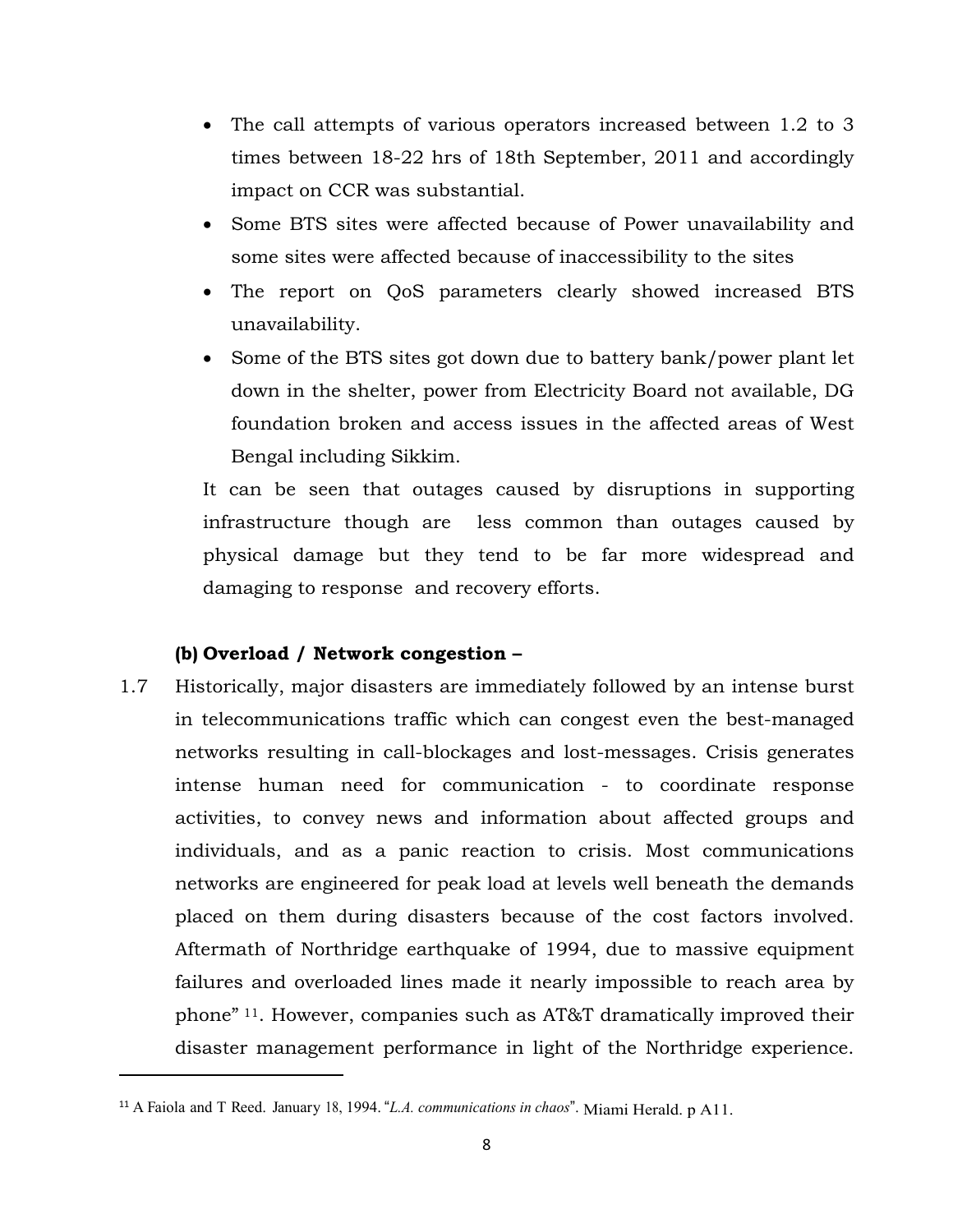By prioritizing the use of circuits for outbound calls, long-distance carriers were able to provide residents of affected areas with the ability to notify loved ones of their whereabouts and status.12 Another example in which cellular telephone networks were effectively brought down by congestion is of September 11, 2001, which was also a major disaster. According to carriers' reports to the FCC, there was a ten-fold increase in call volumes during peak hours just after the attacks, led to a 92 percent block rate on New York City's cellular phone networks. In Washington, the blocked call ratio was less severe, but still unacceptable.13 After the 2004 tsunami struck Phuket, Thailand, cell phone networks (as well as landlines) were congested, leaving only SMS operational.<sup>14</sup>

1.8 In India also congestion was observed during bomb blasts. When the bomb blast occurred in Mumbai on 11th July 2006, the congestion in Network was observed. TRAI had collected data from various operators on the issue from the telecom service providers operating in Mumbai service area. It was observed that the numbers of call attempts made just after the blasts on 11th July 2006 were 3-7 times more than the normal day call attempts due to which the switches went in overload conditions. Similarly, the volume of the traffic carried by the different networks after the bomb blast was around 30% of more than the normal day traffic volumes. Similarly congestion in network was also observed when the bomb blasts occurred in Bangalore on 25th July 2008 and in Ahmedabad on 26th July 2008. From the data collected by TRAI it was observed that the networks experienced heavy congestion due to increase in call

<sup>&</sup>lt;sup>12</sup> Anthony M. Townsend and Mitchell L. Moss, April 2005, Ibid.

<sup>13</sup> National Research Council. Computer Science and Telecommunications Board. 2003. *The Internet Under Crisis Conditions: Learning From September 11.* (National Academies Press: Washington, DC). Can be accessed at http://www.nap.edu/openbook.php?record\_id=10569&page=R1

<sup>14</sup> K Karnjanatawe. February 23, 2005. "*Role of ICT in disaster examined*". Bangkok Post.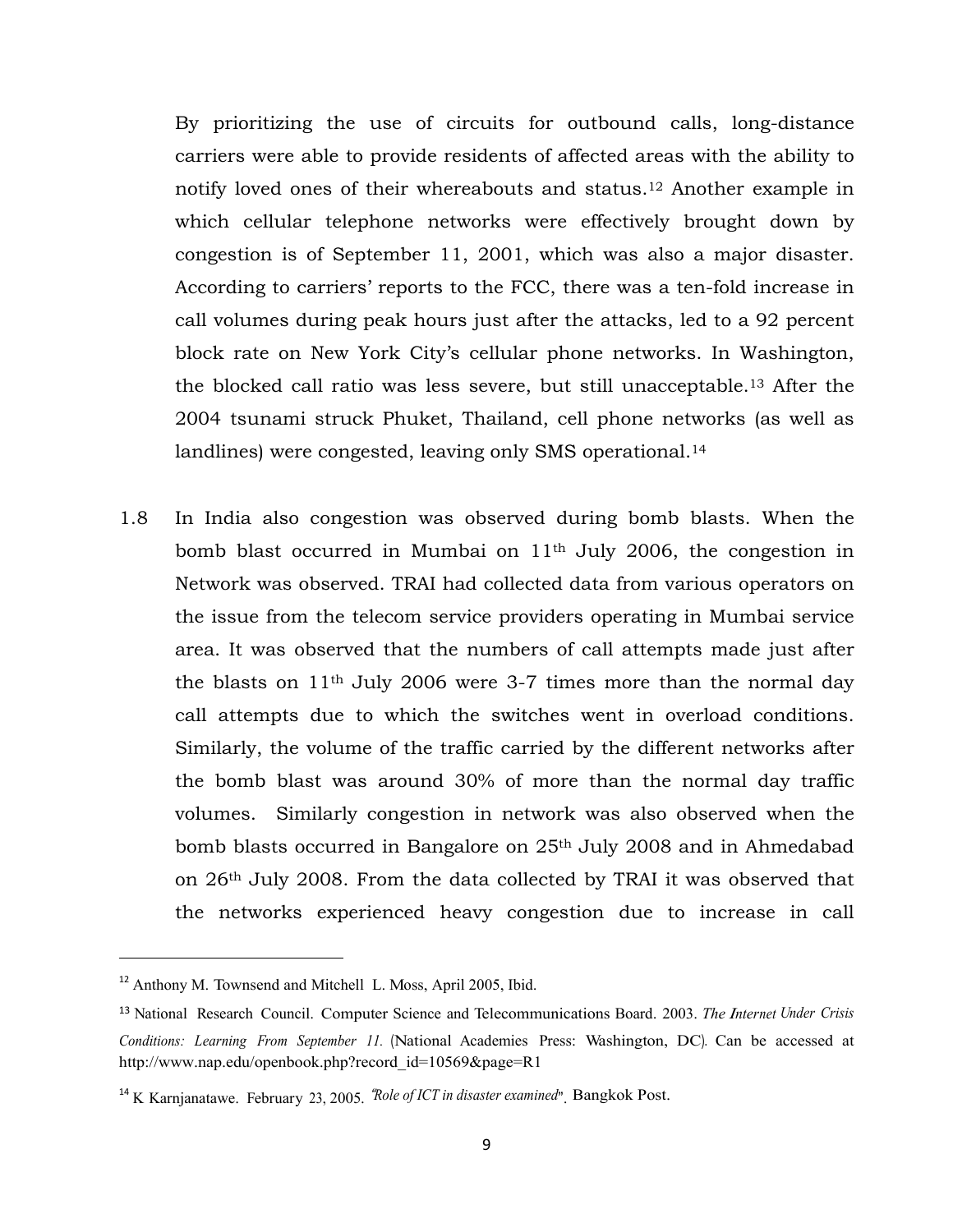attempts upto 4 times. Repeated call attempts led to call rejections which were reflected in sharp dip in Call set-up success rate (CSSR). Similar conditions were observed during network congestion after the bomb blasts occurred in Mumbai on 13th July 2011 also.

- 1.9 These experiences corroborates that disasters/emergencies, trigger tremendous telephone traffic in the landline and wireless networks and can cripple the telephone services of entire regions. Not only during disasters, but also on festivals/New-Year, high telephone traffic can lead to congestion in the telephone network thus preventing access to circuits. Personnel at all levels of government and other important organizations/NGOs compete with the public for these congested landline and wireless resources. During such times of emergency, crisis, or war, Government machinery/personnel need assurance that their calls will go through.
- 1.10 Both loss of Infrastructure and network congestion can be combined. The loss of infrastructure mostly results into network congestion. Sometimes even the congestion in networks can lead to failure of network elements.

# **Categorisation of telecommunication failure during disaster based on type/geographical spread**

- 1.11 In the inputs given by some of the stakeholders in response to TRAI's preconsultation paper, these stakeholders have opined that various kinds of disasters have different communication needs and these affect the functioning and reach of telecom networks in different ways.
- 1.12 The disaster affecting the telecom services may be categorised as :
	- a. **Wide Spread Disaster:** like high cyclone in coaster areas, earthquakes of high intensity, landslides in hilly area, sea erosion, dam burst, etc
	- b. **Local Disaster**: like floods, land slide, tsunami, etc.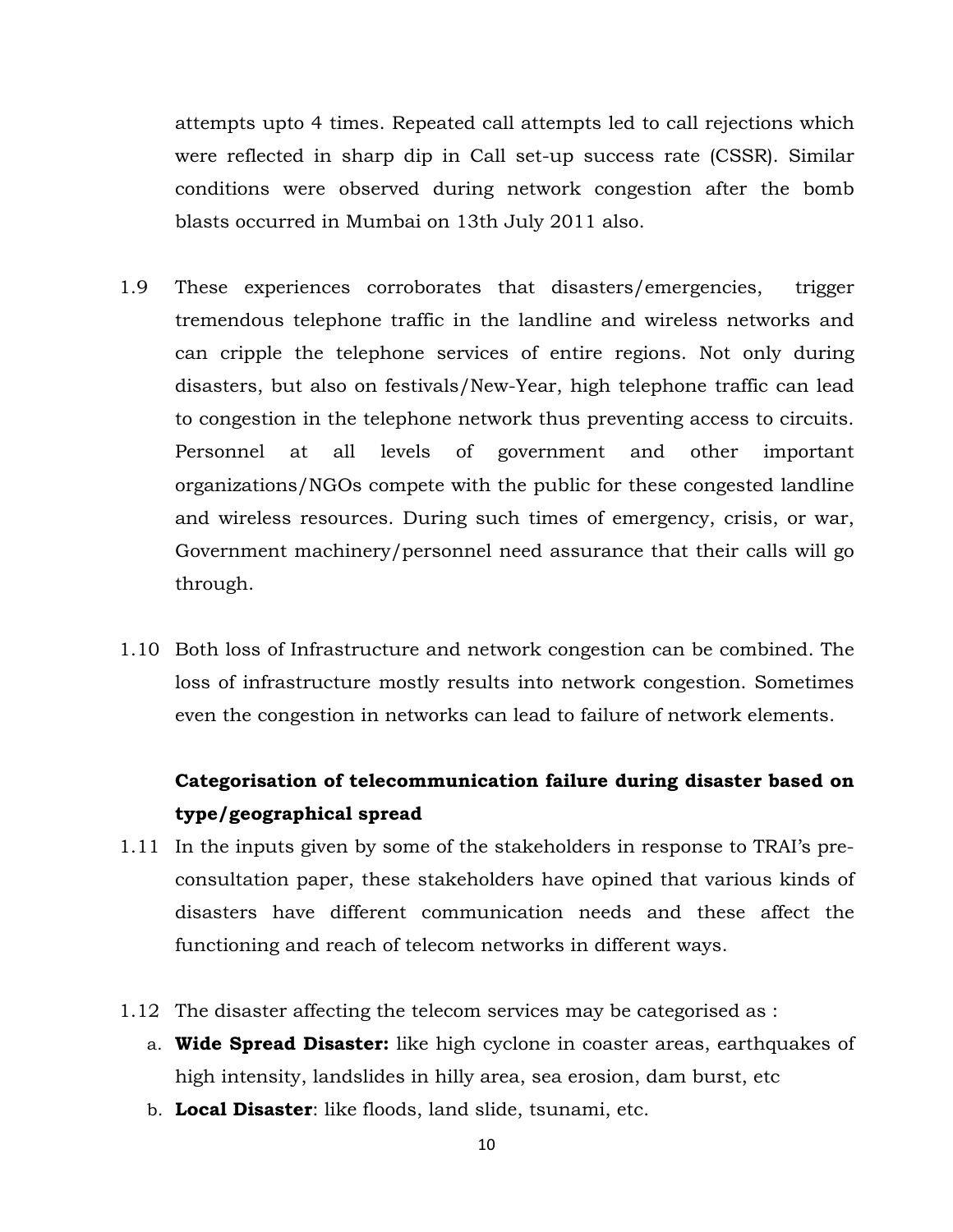- c. **Manmade Disaster**: accidents like train/aircraft accident, bomb attacks etc
- 1.13 While some of the emergency situations may be highly localized, others may spread over large geographical locations. Some of the situations may result in transient network outages for a short duration, others may require prolonged state of relief and rescue spread over a large geographical location. The different situations warrant different approaches and hence a classification of failure of telecommunication during emergency/disaster is must. The size/nature of the disaster is not the determining factor of the effect on telecom infrastructure; rather it's how the destruction affects the facilities/network for communications. For example, despite the devastating effect of Tsunami on human establishments, remarkably, and counter-intuitively, undersea fiber optic cables in the Indian Ocean survived largely unscathed.15

## **Failure of telecommunication and various phases of disaster**

- 1.14 A research study, funded by National Science Foundation (NSF), was taken up in USA in 1970s on "Reconstruction Following Disaster" which analyzed the role of telecommunications networks in disaster recovery.16 Based on their study of disasters in different regions and historical settings, four phases in chronology of disaster recovery were proposed:
	- 1. Emergency responses
	- 2. Restoration and repair

- 3. Reconstruction of the destroyed for functional replacement
- 4. Reconstruction for redevelopment

<sup>15</sup> N Willing. December 29, 2004. "*Tsunami telecom recovery continues*". Light Reading. [http://www/lightreading.com]

<sup>16</sup> J Eugene Haas et al., eds. 1977. *Reconstruction Following Disaster.* (Cambridge, Massachusetts: MIT Press). Relevant chapter available at http://www.rwkates.org/pdfs/b1977.01\_CH1.pdf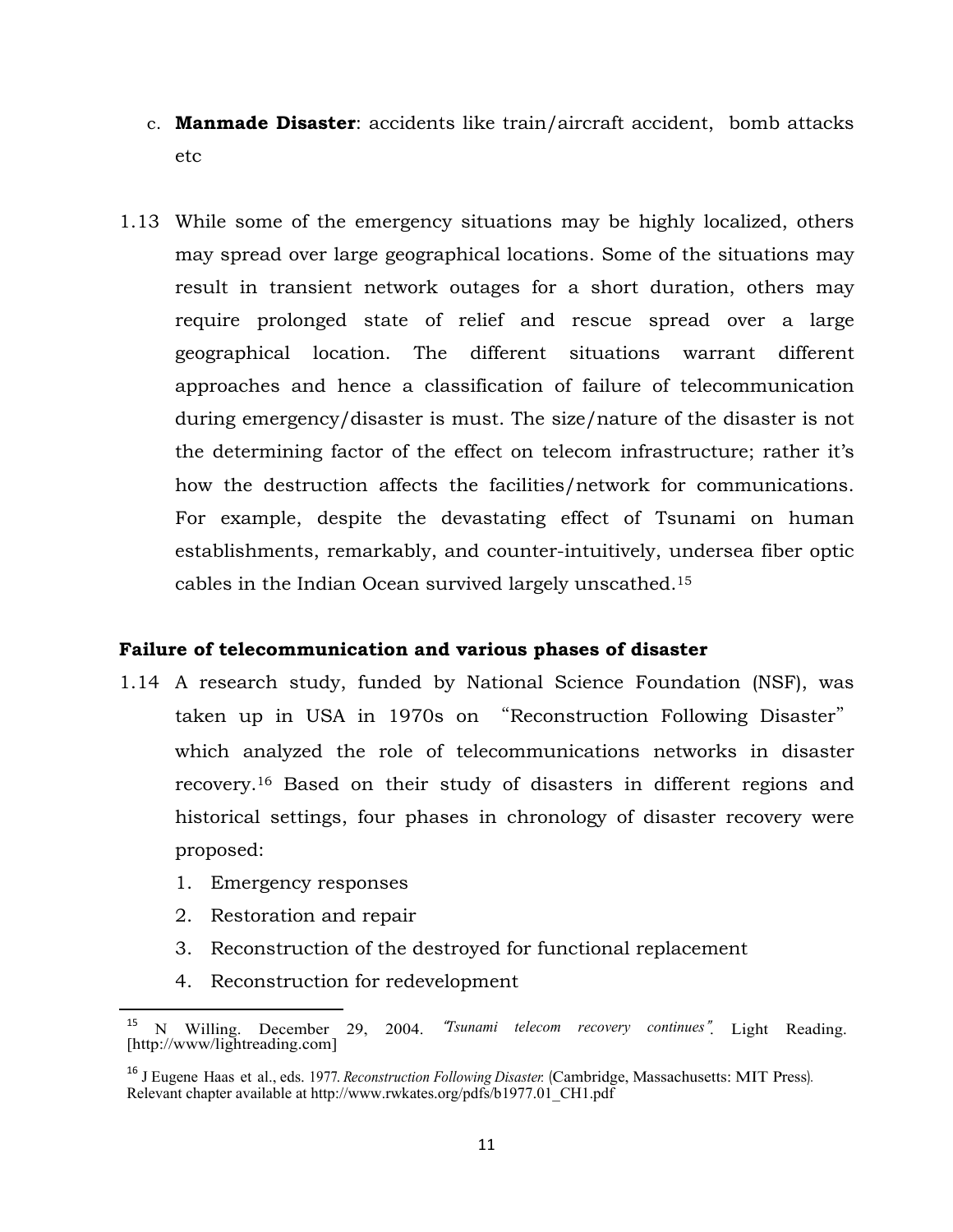- 1.15 A similar phased approach for disasters is also documented by National Disaster Management Authority (NDMA) in India. According to NDMA, a typical Disaster Management continuum comprising of six elements i.e., Prevention, Mitigation and Preparedness in pre-disaster phase, and Response, Rehabilitation and Reconstruction in post-disaster phase, defines the complete approach to Disaster Management<sup>17</sup>.
- 1.16 The emergency response activities are taken up immediately and while the rest of the phases take lot of time – sometimes months and even years. It's the emergency response that is the most crucial of all the four phases (listed in para 1.14) as it is during this period that maximum impact of a response by way of saving human life can be seen. Once a disaster has begun, emergency response activities commence almost immediately through the efforts of bystanders. This period is characterized by "coping actions" stemming from death, destruction, and evacuation."18
- 1.17 In some countries there are official public safety systems that provide skilled emergency responders with the capacity to gather casualty and damage assessment information and coordinate their life-saving and containment activities during disasters. Public safety networks are engineered to provide basic voice communications to support intraorganizational communications during disasters but can be prone to failure in extreme circumstances. But in many cases, such as interagency emergency communications, civil networks are the only readily available channels. Because of the pace of innovation and investment that has occurred since the mid-1990s, the capabilities of public

<sup>17</sup> http://ndma.gov.in/ndma/approachdm.html as accessed on 16th January, 2011

<sup>&</sup>lt;sup>18</sup> Haas et. al., Ibid.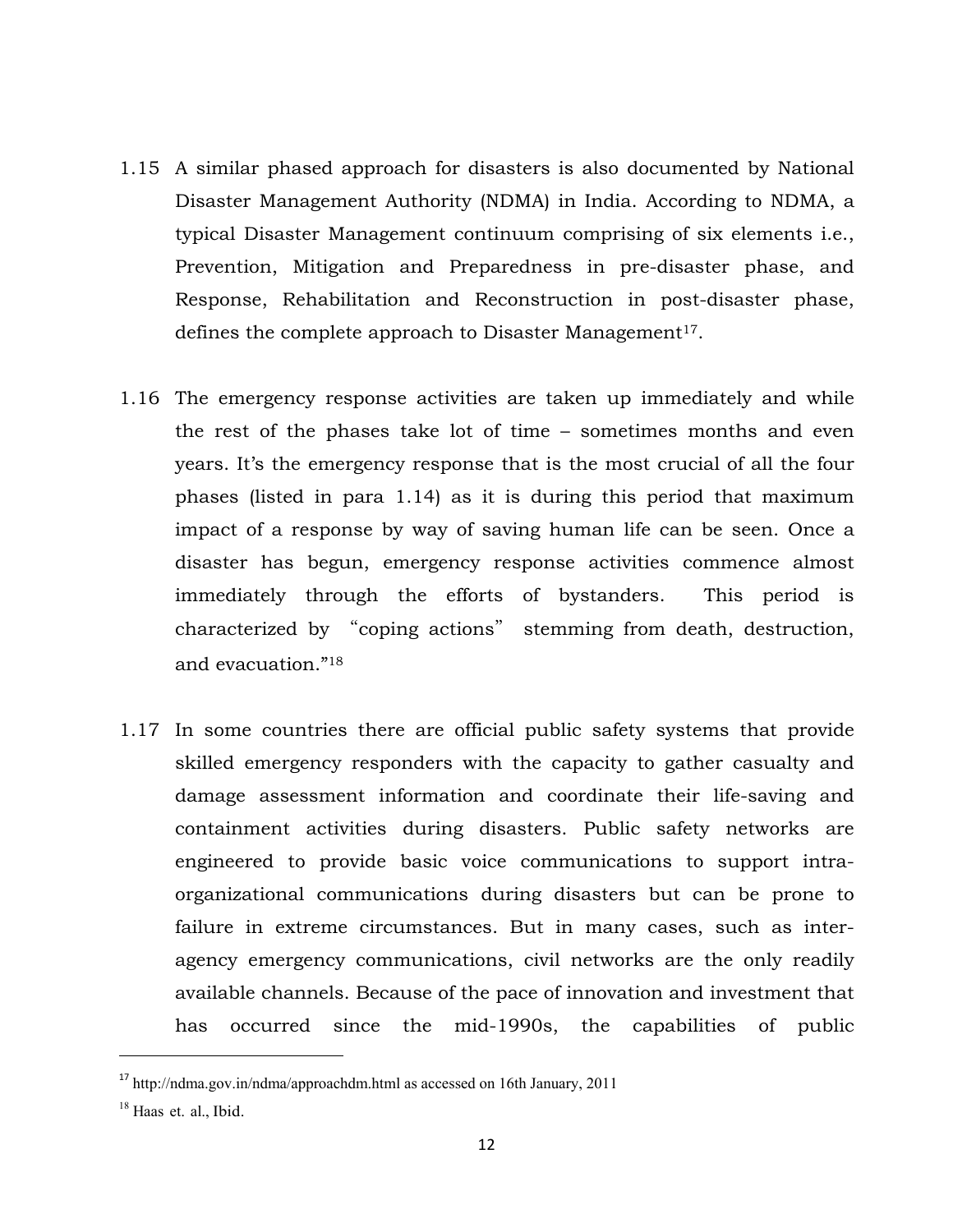telecommunications networks match or exceed that of governmentadministered emergency communications systems. Particularly in very large disasters that involve official response from multiple government agencies and multiple jurisdictions, the public switched telephone network - both wired and wireless - has become a primary medium for emergency communications. This is because the wide variety of radio equipment used by various public safety organizations is frequently incompatible, preventing communications between responders from neighboring jurisdictions.

- 1.18 Also, civil networks often provide greater capability for data communications than their public safety counterparts. In the networks of emergency and law enforcement agencies, data communications is often provided with very limited transmission capacity. Further, such networks have not upgraded their capacity as quickly as civil networks. Once the disaster event has ended and emergency response can begin, civil telecommunications networks take on additional critical roles. While public officials direct these relief efforts, civilians, NGOs and the private sector play a crucial role in providing assisting capabilities. Further, Nongovernmental organizations bear much of the burden of disaster relief, and since they do not have access to the public safety networks, they need to rely on the public mobile networks for coordinating their efforts.
- 1.19 It is this crucial emergency phase of response during which the integrity of communications is at greatest risk and it is this phase that is most likely to be affected by the network congestions. With lives at risk, it is also the phase where the consequences of failure are the greatest. In the emergency phases of disaster the focus of official response is on preventing loss of life and, if possible, damage to property. In these urgent moments, any communications failure has the potential to paralyze these efforts, and this scenario has been repeated in disaster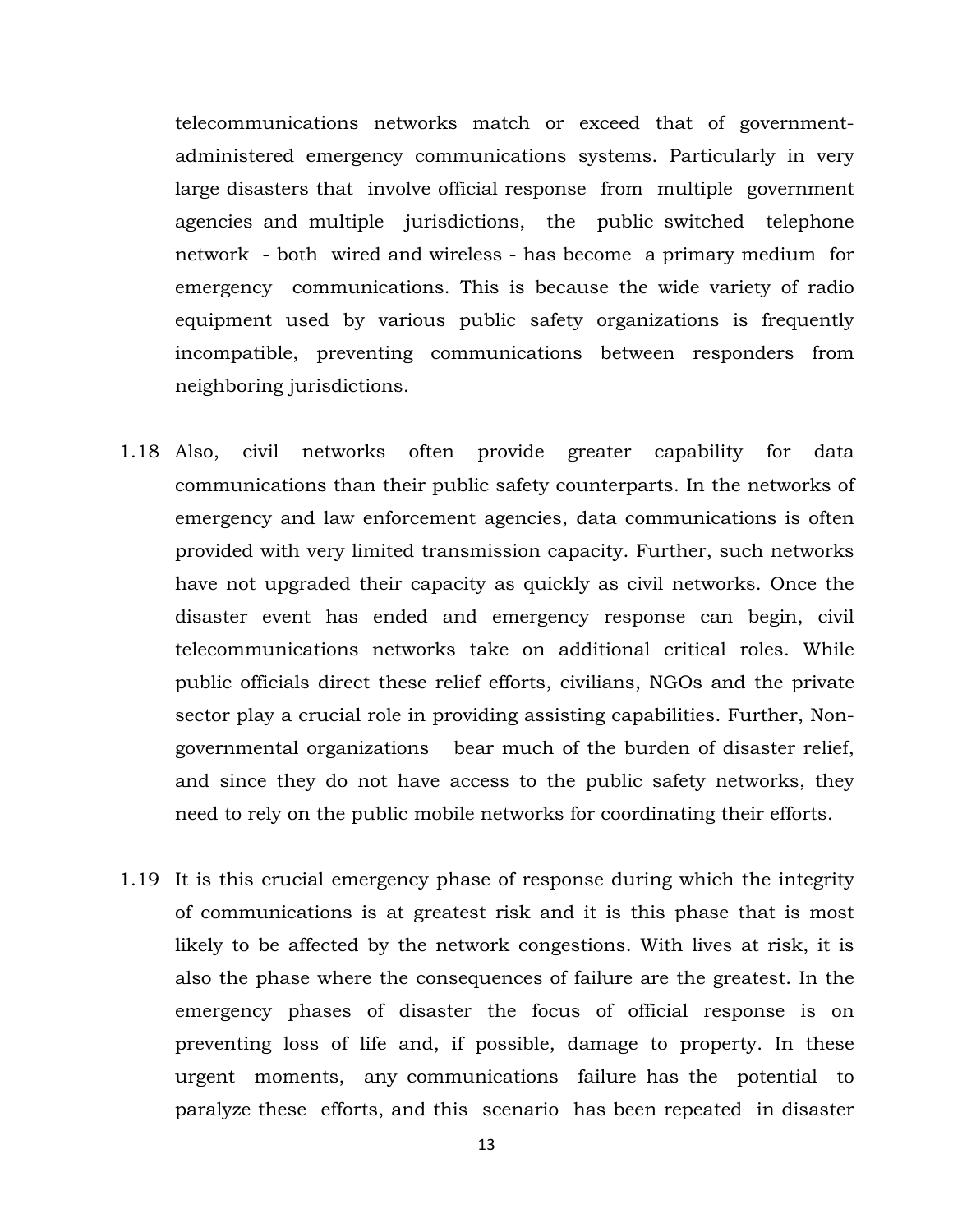after disaster. Congestion is perhaps the most difficult threat to official responders, because its transient nature defies diagnosis. **"Telephone Networks are not so much destroyed as congested into uselessness."**19 Congestion in networks during the response phase of emergency situations can paralyze official responses, challenge containment, and delay mobilization of broader relief efforts and hence *this consultation paper primarily focuses on the network congestion issue and is an attempt to find ways and means to ensure that the network congestion bottlenecks are soothed out at*  least for personnel working in government machinery and other *organizations who are responsible for 'response and recovery' during such disasters.*

<sup>19</sup> E M Noam and H Sato. 1996. "*Kobe*'*s lesson: dial 711 for* "*open*" *emergency communications*" Science.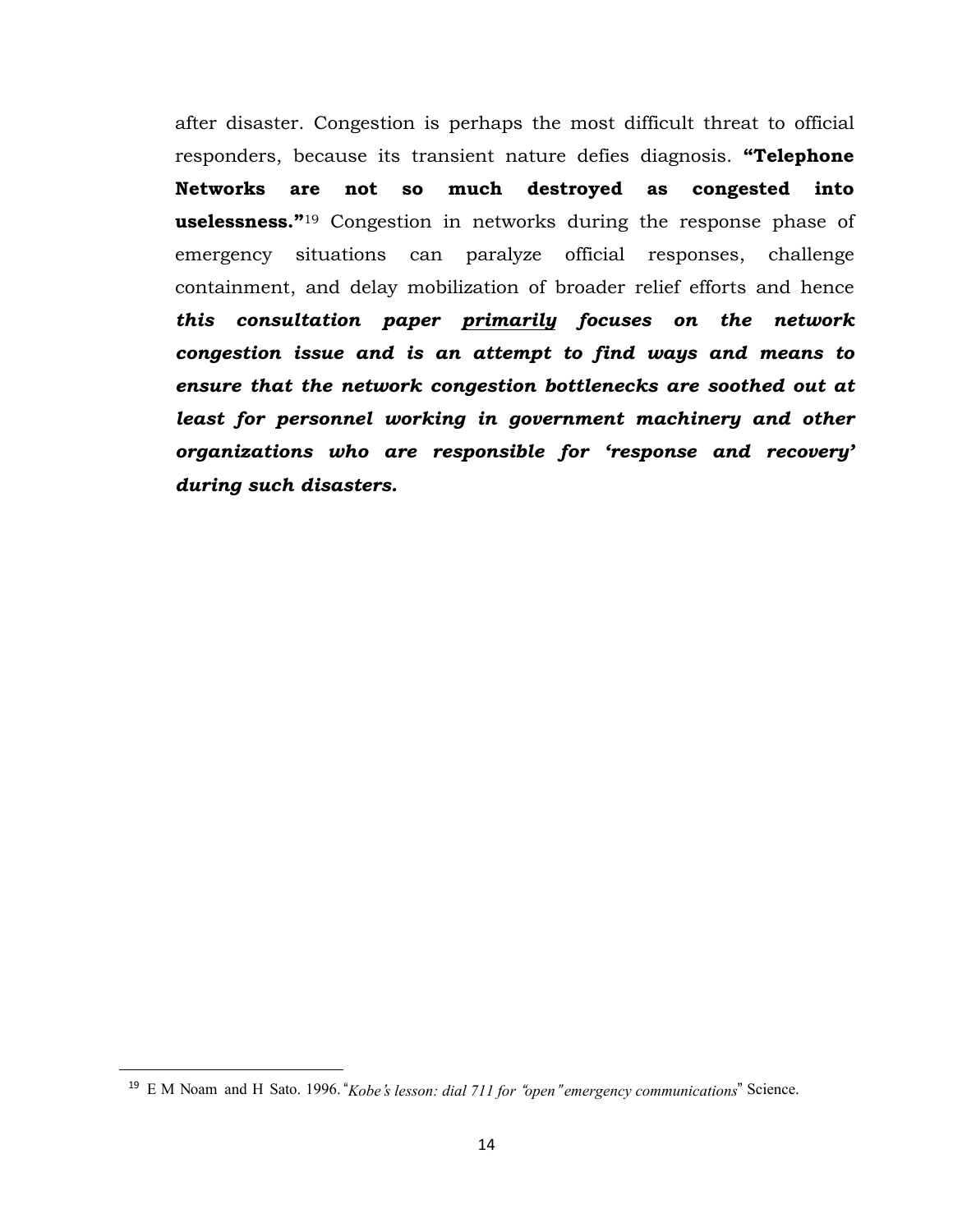#### **CHAPTER II: Possible technical solutions to Network congestion**

This Chapter discusses the possible technical solutions to the problem of network congestion during emergency situations along with their pros & cons.

### **Over-dimensioning of Core network**

2.1 As mentioned in previous Chapter, the traffic volume increases considerably during the emergency situations. To handle this increased volume of traffic during such emergencies, the obvious solution is to dimension the core network of the TSPs for extra capacity. Currently the network dimensioning is done by TSPs and TRAI has not given any directions in this respect. The guiding principle behind the network dimensioning is that the TSP should be able to meet out the required quality of service parameters.

### **Over dimensioning of POIs**

2.2 From the data collected by TRAI after some of the disaster/emergencies, it appears that the numbers of POIs between some operators are operating at optimal numbers and are not dimensioned to take care of extra load. During the increased traffic, individual network elements like Switches, BTSs etc handled the increased call attempts to a large extent, the bottlenecks became obvious at Point of Interconnections(POIs). The dimensioning of POI circuits needs to be looked into so as to handle the burst in traffic during emergencies. The numbers of POIs between operators are normally dimensioned by Telecom Service Providers (TSPs) so as to handle the peak traffic, while maintaining the Quality of Service parameters as defined by TRAI.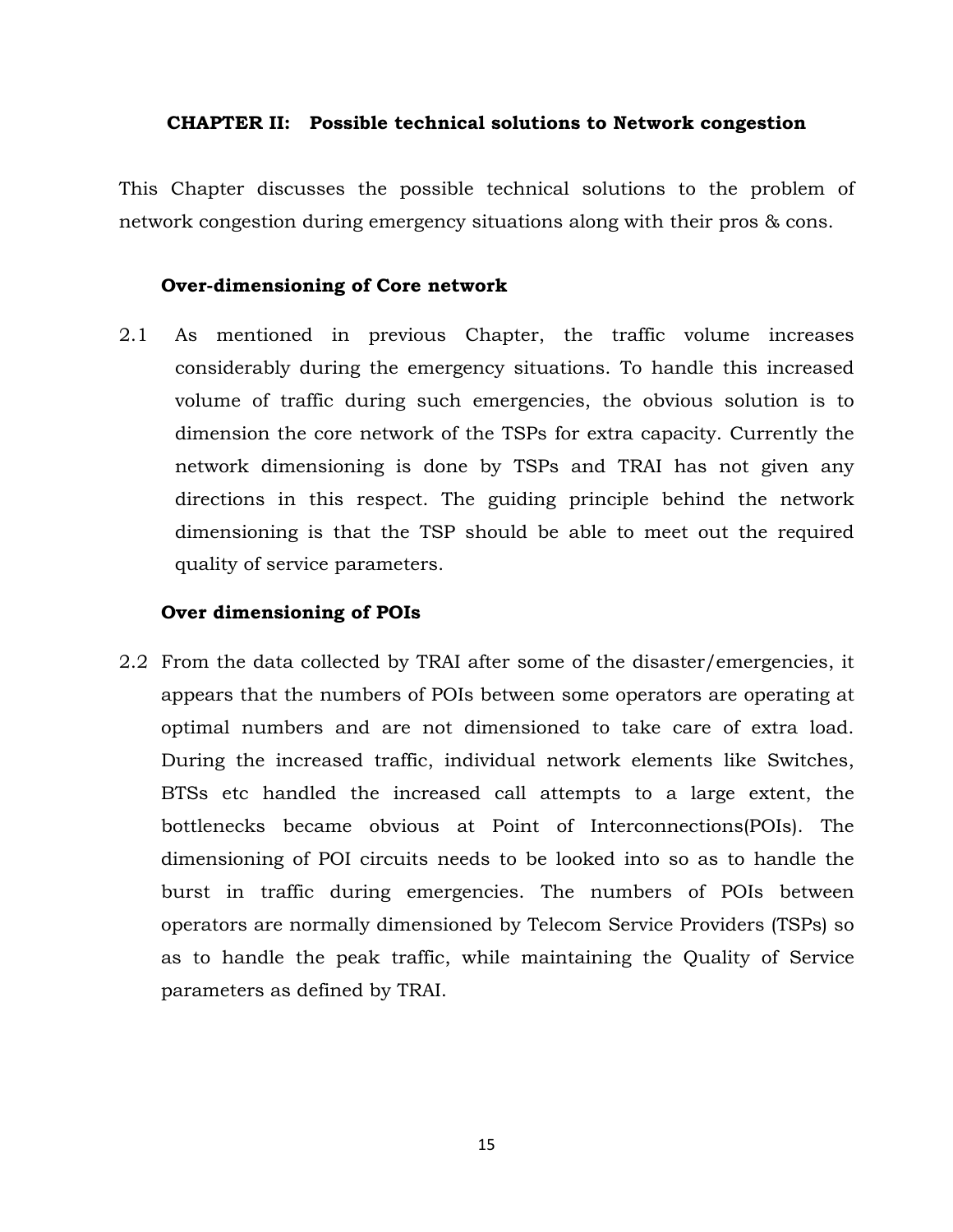# **Priority call routing for personnel involved in 'response and recovery'**

- 2.3 The possibility of giving priority to certain users like Police, Hospital, Heads of departments involved in response to the disasters, Blood banks etc can be explored so as to ascertain that during such an incidence calls to/from certain key agencies and persons get priority on the network. The likelihood of getting network resources for such users to complete the call will then be much higher.
- 2.4 In United Kingdom, the Priority call routing system named as Mobile Telecommunication Privileged Access Scheme (MTPAS) is based on access category/priority that is given for certain users for intra-Operator and inter-operator network calls. Similarly in USA Wireless Priority Service (WPS) and Government Emergency Telecommunications Service (GETS) are the priority call routing systems for certain users that are based on 'accesscode' dialing. These systems along with other international practices have been discussed in following Chapters so as to understand various options.
- 2.5 International Telecommunication Union (ITU) also came out with recommendation E.106<sup>20</sup> that was approved on  $31<sup>st</sup>$  October 2003 by ITU-T Study-Group2 (2001-2004) under the WTSA Resolution1. This Recommendation describes an international preference scheme for the use of public telecommunications by national authorities for emergency and disaster relief operations. The International Emergency Preference Scheme (IEPS) for Disaster Relief Operations is needed when there is a crisis situation causing an increased demand for telecommunications when use of the International Telephone Service may be restricted due to damage, reduced capacity, congestion or faults. ITU-T Recommendation E.106 International Emergency Preference Scheme (IEPS) for disaster relief operations has been discussed in detail in **Annex.**

 <sup>20</sup> http://www.itu.int/rec/T‐REC‐E.106‐200310‐I/en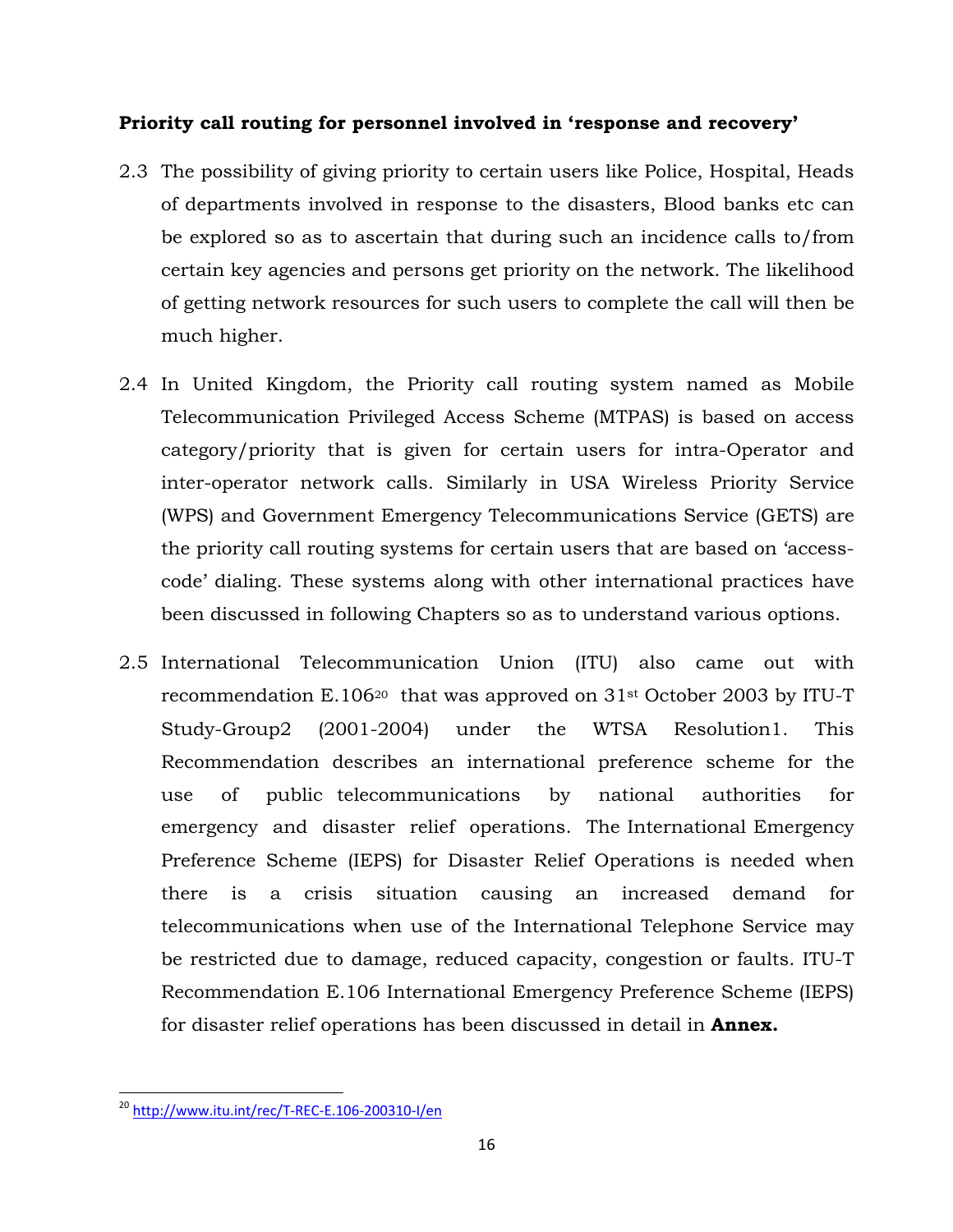### **Other suggestions offered in response to Pre-consultation paper of TRAI**

- 2.6 In response to TRAI's pre-consultation paper, some of the other suggestions received were
	- a) Restrict PSTN and PLMN network use to civilians during disaster or emergency situation.
	- b) Reserve some channels dedicatedly for selected officials
	- c) Low preference or complete blockage of all incoming or outgoing ILD calls which free more channels on networks and also avoid fake and terror calls, if any.
	- d) Mandate TSP's to deployed stand alone switch to avoid load congestion or natural disaster network failure.
	- e) to remove load on Telecom network Mobile and PSTN operator can play request IVR like "Currently due to emergency all node are out of service please help authorities to recover from this emergency, Help to recover from this situation" due to this people may stop calling and more resources will be free for use for officials.
- 2.7 One of the stakeholders has opined out that Loss of infrastructure and Overload/Network congestion pose different challenges when they occur individually and together depending on the nature of emergency/disaster. For example priority call routing may not address leadership communication requirements in case of loss of infrastructure, particularly in the crucial initial stages. GETS/WPS are just a brick in the wall of Emergency Communications and must be viewed accordingly. Priority call routing cannot serve as the mainstay of first responder communications. 'Fairness' of the concept lies in the fact that, as the emergency extends in the time dimension two things are happening (a) the first responder radio network has stabilized and the satellite–based Emergency Communication assets of the Disaster Management agencies have been rolled out (b) the Mobile Service Provider has restored and temporarily augment local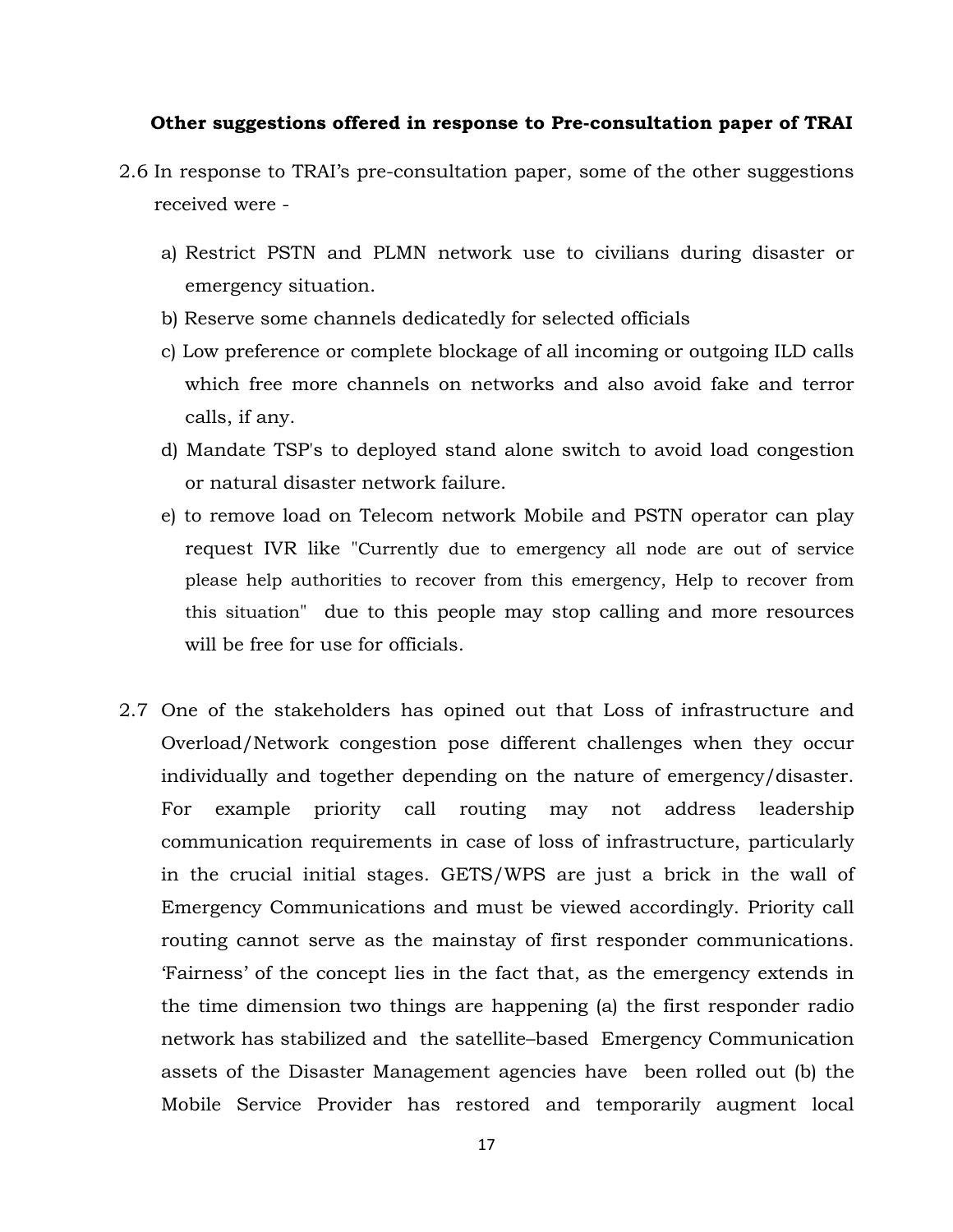communication capacity; otherwise priority routing will deprive the calling from subscribers, whose own requirements to communicate are peaking as the duration of emergency extends in time. This is the reason that, from the point of good governance, priority routing comes with associated telecommunication measures such as 'disaster message Boards' etc. which takes care of the communication requirements of the non-priority user in the interim.

2.8 There is no doubt that an approach to build resilient telecom networks so as to cater to communications during disaster/emergencies should be a comprehensive one and should *inter alia* include - the network dimensioning, emergency communication alternatives like satellite radios/ ham radios, comprehensive strategy to rebuilt/repair lost infrastructure, alternate network capabilities etc. But such a comprehensive approach would be time and cost consuming. It is imperative to make a beginning with solutions that can be implemented fast and without much costs and then move on to strengthen other capabilities. For these reasons this consultation paper focuses on the issue of priority call routing in particular.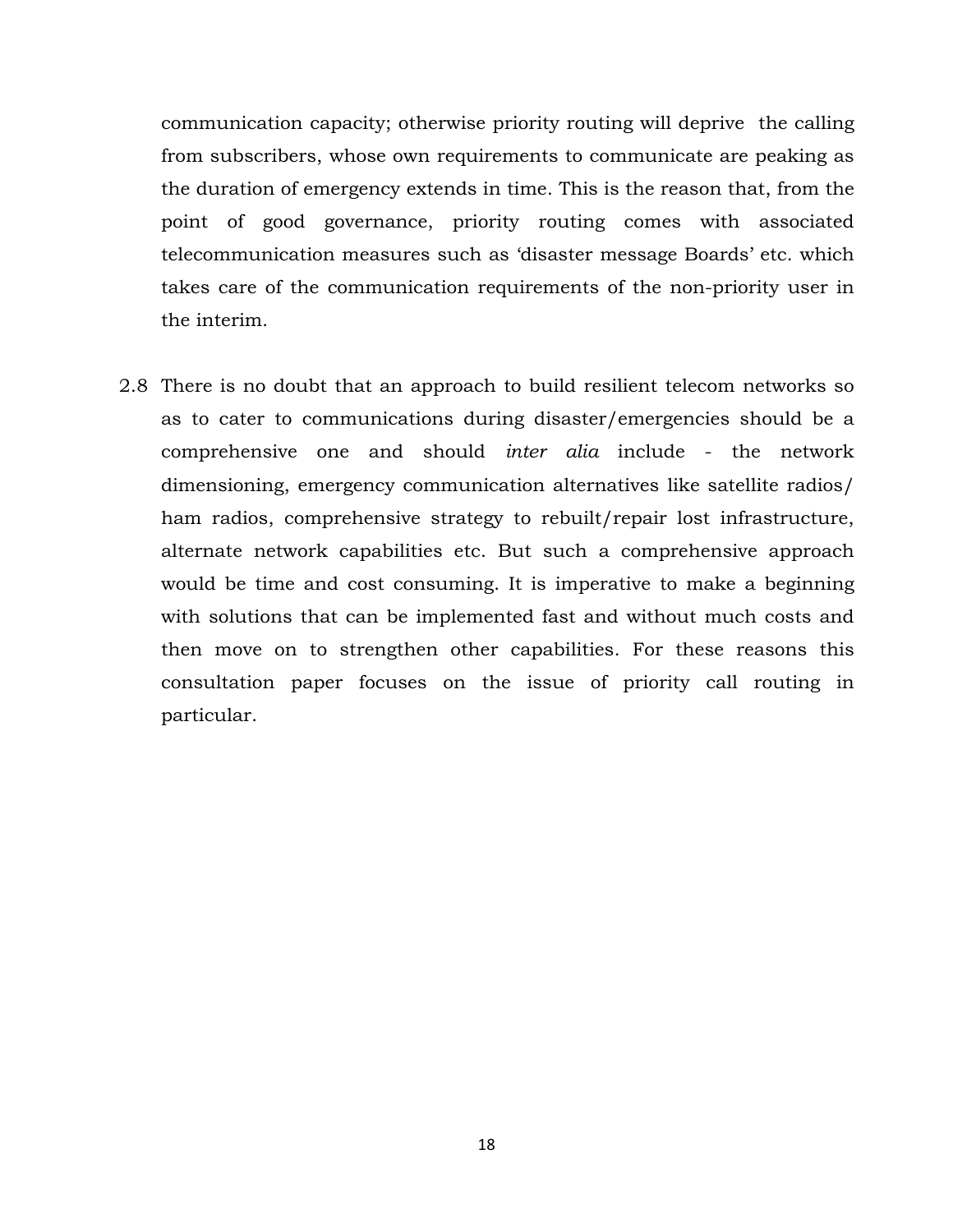## **CHAPTER III**: **Priority Call routing - International practices**

3.1 During times of emergency/crisis/war, to ensure that calls of Government machinery/personnel and other important organizations/NGOs go through the telecom network, some systems have been developed in various countries as detailed below -

## **UNITED STATES**

## **(A) Government Emergency Telecommunications Service (GETS)**

## **The concept of GETS21**

- 3.2 The Government Emergency Telecommunications Service (GETS) is an emergency phone service provided by the National Communications System (NCS) in the Office of Cybersecurity and Communications Division, National Protection and Programs Directorate, Department of Homeland Security. GETS supports Federal, State, local, and tribal government, industry, and non-governmental organization (NGO) personnel in performing their National Security and Emergency Preparedness (NS/EP) missions. GETS provides emergency access and priority processing in the local and long distance segments of the Public Switched Telephone Network (PSTN).
- 3.3 Using enhancements based on existing commercial technology, GETS allows the National Security or Emergency Preparedness (NS/EP) community to communicate over existing Public Switched Telephone Network (PSTN) paths with a high likelihood of call completion during the most severe conditions of high-traffic congestion and disruption. The result is a cost effective, easyto-use telephone service that is accessed through a simple dialing plan and Personal Identification Number (PIN) card verification methodology. It is maintained in a constant state of readiness and provides a cost-effective

<sup>&</sup>lt;sup>21</sup> Based on information available in public domain at http://gets.ncs.gov/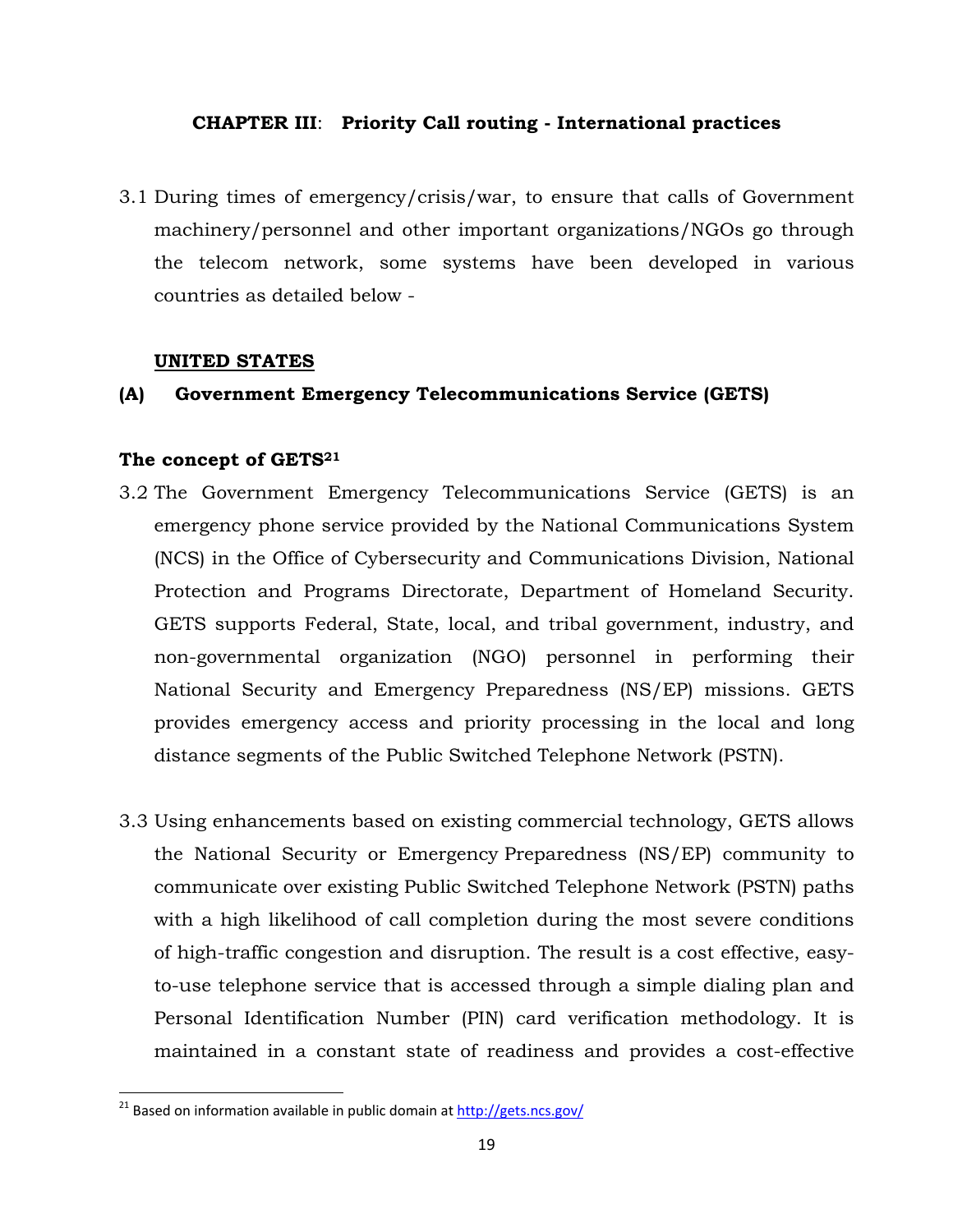means to overcome network outages through such methods routing alternatives, priority service and other enhancements that do not exist for normal PSTN calls.

- 3.4 GETS services are provided over three categories of networks. These networks are as follows:
	- 1) The major long-distance networks provided by Interexchange Carriers (IXCs) - AT&T, Verizon and Sprint - including their international services.
	- 2) The local networks provided by Local Exchange Carriers (LECs) such as the Regional Bell Operating Companies (RBOCS) and Independent Telephone Companies (ITCs), cellular carriers and personal communications services (PCS).
	- 3) Government-leased networks, including the Federal Telecommunications System (FTS) and the Defense Information System Network (DISN).

### **GETS Access**

3.5 GETS is accessed through a universal access number 1-710-NCS-GETS (1-710-627-4387) using common telephone equipment such as a standard desk set, facsimile, modem, or wireless phone. The dialing plan is based on the North American Numbering Plan (NANP) area code that is reserved for National Security/Emergency Preparedness (NS/EP) use. This area code is valid in the three interexchange carriers (IXCs) that support GETS (AT&T, Verizon Business, and Sprint) and all local exchange carriers (LECs), wireless carriers, and foreign carriers. The normal access mode is through user's pre-subscribed long distance carrier by dialing the universal access number (provided to qualified users on a GETS dialing card). If this is not successful or if user is not subscribed to one of the GETS IXCs, he may access GETS by first dialing 1010288 for AT&T, 1010222 for Verizon Business, or 1010333 for Sprint, followed by the universal access number. A prompt will direct the entry of the GETS PIN and the telephone number. Once a user has been authenticated as a valid user, the call is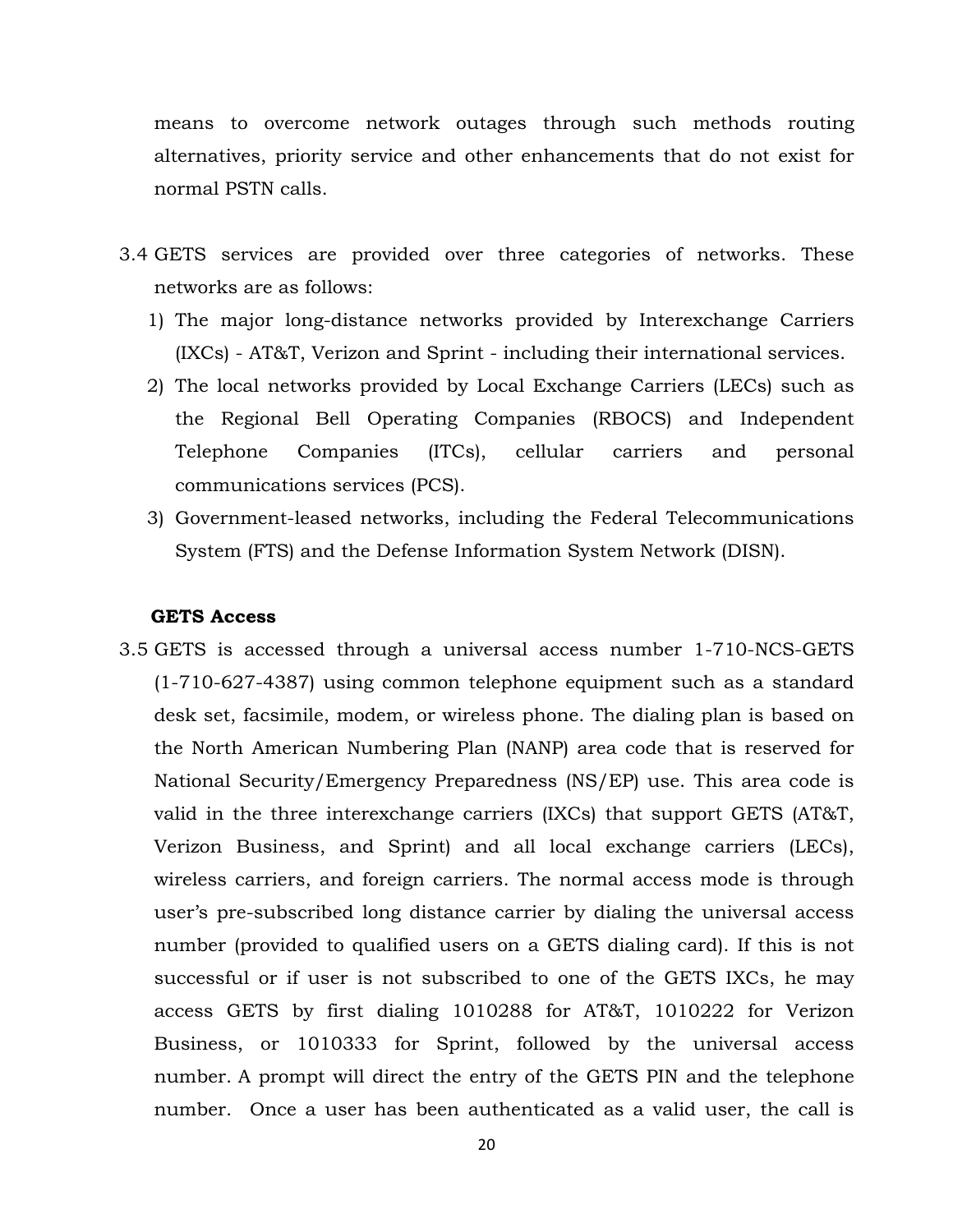identified as an National Security and Emergency Preparedness ( NS/EP) call and receives priority treatment. Users dial a country code and then the GETS 710 number. The GETS system is available worldwide with the limitation that priority routing is only available from U.S. Carriers who participate in the program. LECs, wireless, and foreign carriers will route GETS calls to one of the three GETS IXCs, who have each implemented enhanced routing services for GETS calls in their networks. Enhanced routing capabilities have also been implemented in many LEC networks also. It is not possible to use GETS to dial a toll-free destination number.

3.6 GETS traffic receives priority treatment over normal traffic through:

- Controls such as trunk queuing, trunk sub-grouping, or trunk reservation
- Exemption from protective network management controls, which are used to reduce network congestion
- High probability of completion (HPC) capability to provide
	- o NS/EP identification
	- o Priority signaling

These features enhance the capability of NS/EP calls to be completed in congested networks. GETS will not preempt public traffic, nor are there levels of precedence in GETS.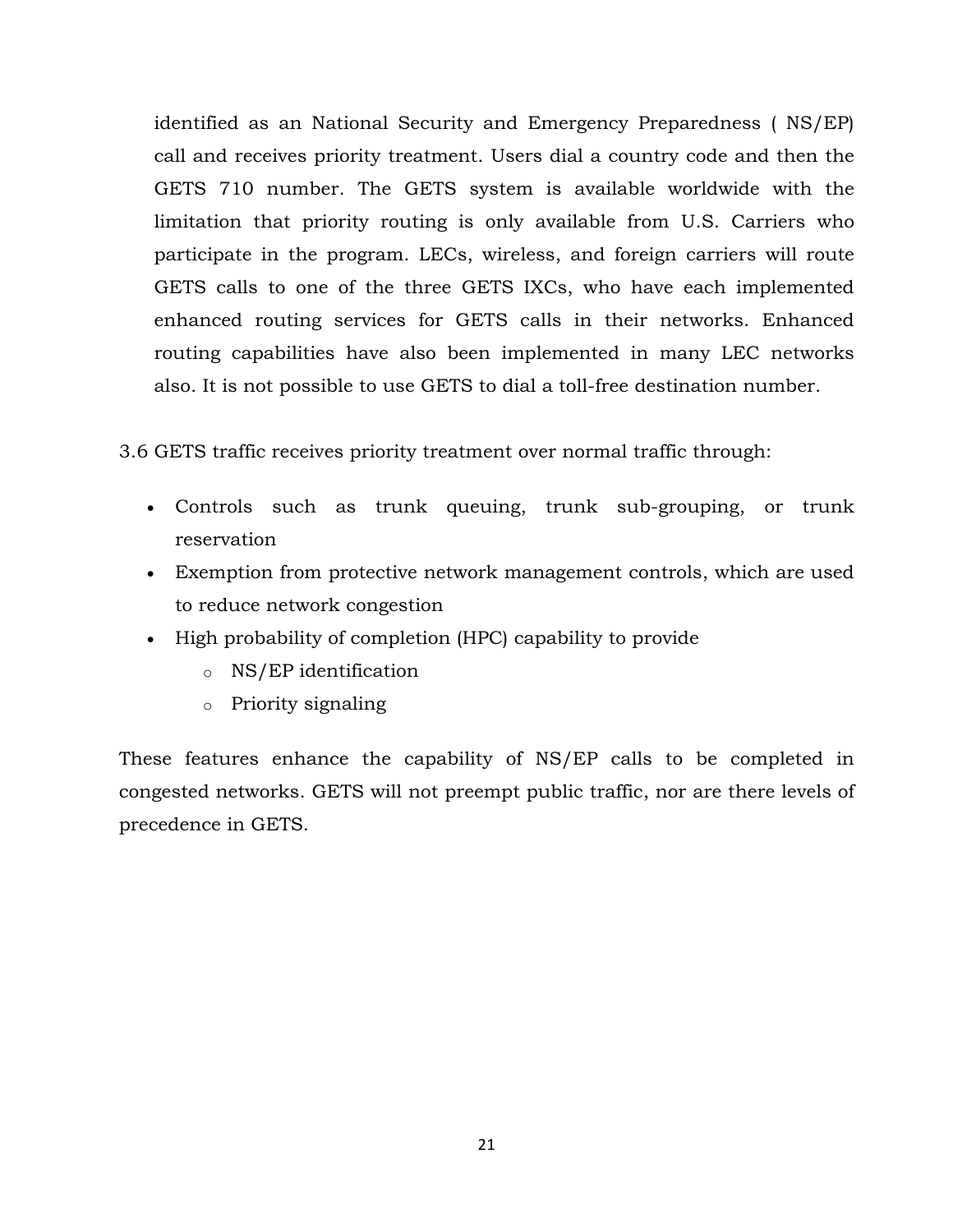

# **Figure - GETS Operational Concept**

## **Funding for GETS**

3.7 There are two sources of funding for GETS. There is an annual budget to compensate carriers, systems integrators, and large switch manufacturers for the investments required to support GETS. In addition, there are user fees. The charge is for usage when making calls using a GETS card. GETS calls are billed at a rate of 7 cents or 10 cents per minute (depending on carrier and other factors) for calls within the United States and its territories, Canada, and most of the Caribbean. The cost is higher if operator assisted or originating from certain pay phones. International calls are billed at commercial rates, though international calling privileges are restricted to those cards so authorized by your organization's Point of Contact (POC) or alternate. Federal government organizations are exempt from billing until an annual threshold for GETS calls has been exceeded. However, the National Communications System (NCS) reserves the right to bill federal users for GETS calls if there has been fraud, waste, or abuse using your GETS card.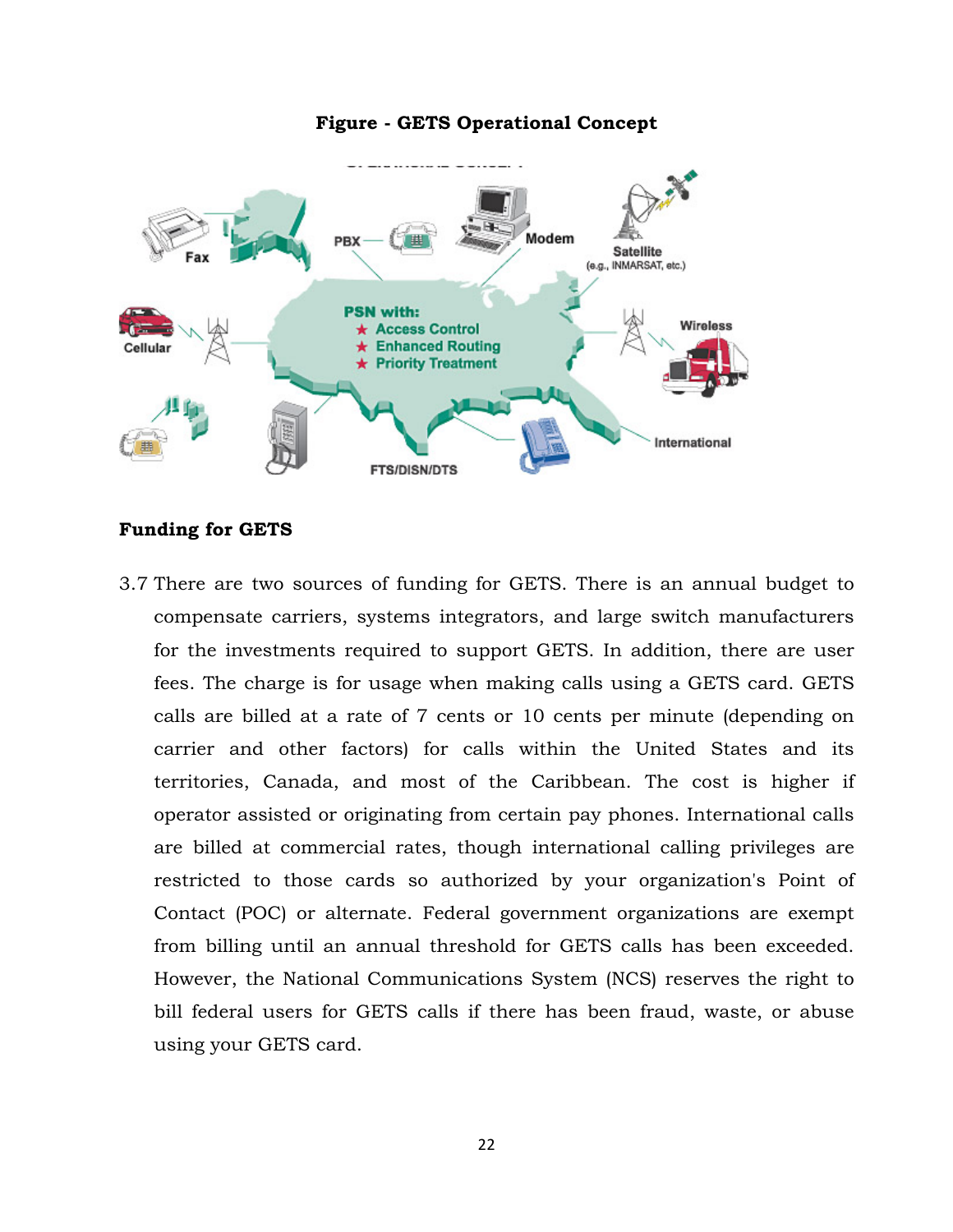- 3.8 For organizations outside the federal government, a Program Designator Code (PDC) is required to establish a billing account for payment of GETS calls placed by members of participating organizations. GETS charges are payable to the contracting office i.e. Defense Information Technology Contracting Organization (DITCO). Details on paying these charges would be included with the bill participating organizations receive from them.
- 3.9 The use of GETS services by authorized nonfederal users, including local governments, state governments, and certain nonprofit entities, like the Salvation Army and Red Cross, is billed for the cost of the calls, as required by federal law. Each year NCS establishes a budget for the expected cost of user fees. Monthly carrier payments are drawn from this fund. NCS receives a monthly call detail report from the carriers identifying all GETS calls. The NCS staff reviews these calls to check that only authorized personnel are using the service and to identify cases of possible abuse.

## **Performance of GETS so far**

3.10 GETS is designed to provide 90% call completion rates when call volume is eight times greater than normal capacity. In actual emergencies, GETS has consistently met or exceeded this completion rate. There have been relatively very few times where GETS operation has been necessary. During the Nisqually Earthquake near Seattle in 2001, there were almost 400 successful GETS calls. Hurricane Opal in 1995 saw over 2000 successful GETS calls. Both of these emergencies were major operational successes for GETS.22 The terrorist attack on September 11th, 2001 again showed the GETS program to be very capable, although one major flaw came to light and is in the process of being remedied. The first major hurdle of the terrorist attack was the flood of communication that hit the public networks during and after the attack. It is estimated that traffic increased by 400%

<sup>&</sup>lt;sup>22</sup> US GETS market Insight http://www.corp.att.com/stateandlocal/docs/US\_GETS\_Market\_Insight.pdf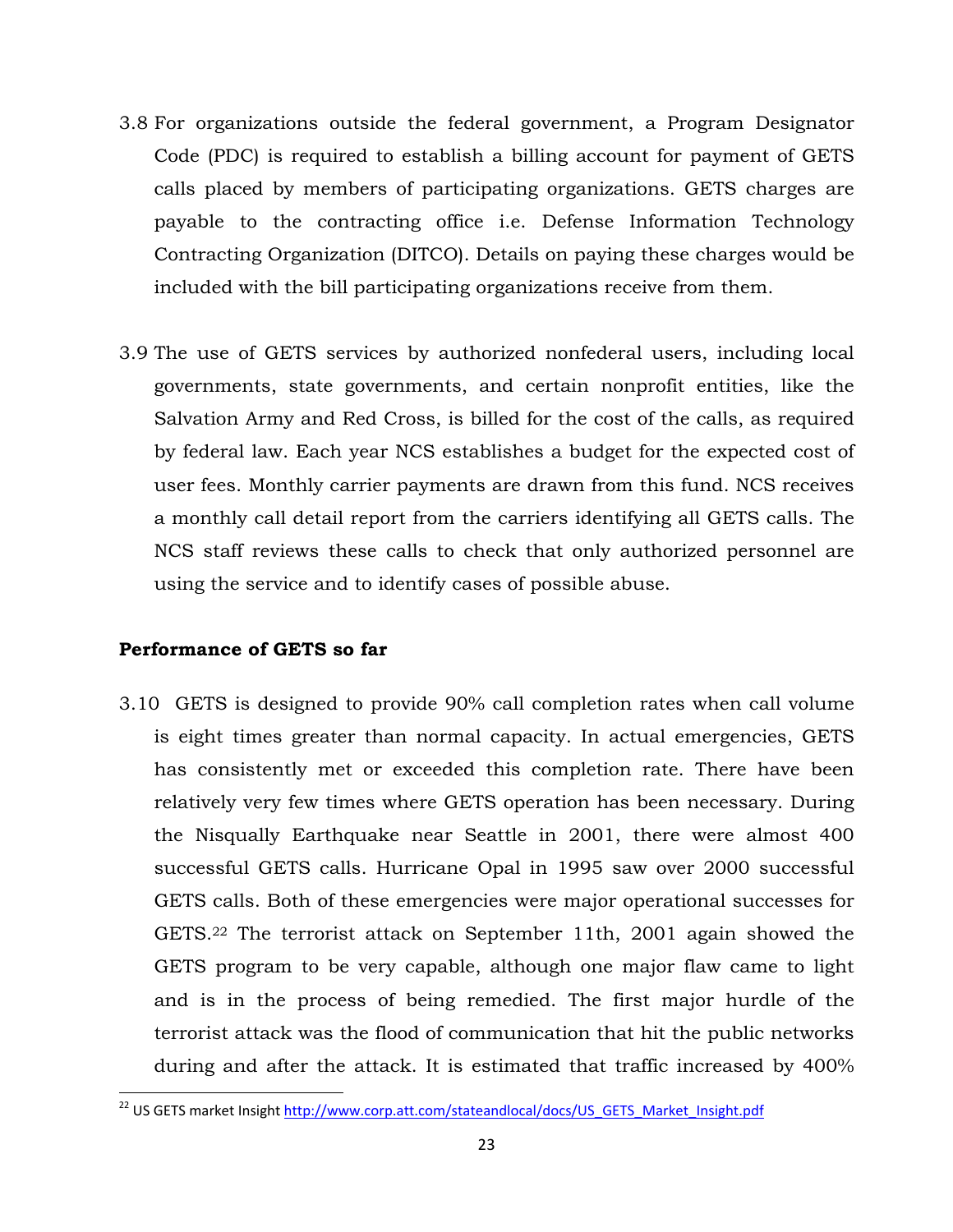above normal in traffic levels. Both the Pentagon and the World Trade Center Towers were three of the largest communications hubs in the world. The World Trade Center alone housed several billion dollars worth of communications equipment and numerous cellular towers. Even with the communications infrastructure destruction the success rate of GETS calls was 95% completion rate during the 9/11 tragedy.

3.11 The major problem with the GETS system was the inability to prioritize wireless calls. This meant that GETS user attempting to use the GETS system through a wireless device had to first get connected to the wireless network before accessing the GETS system. This was very problematic during the crisis because of the overload in wireless communications and damage to infrastructure. As a resolution to this problem, on April 17, 2002 the NCS approved a subcontract award from DynCorp to VoiceStream for Wireless Priority Service (WPS) for the Washington, DC and New York City areas. Wireless Priority Service (WPS) is a similar priority call routing arrangement in US wireless networks and is discussed in WPS section.

### **GETS Eligibility Criteria**

3.12 There are five broad categories that serve as guidelines for determining eligibility for GETS. These users may be in Federal, State, local, or tribal government, critical infrastructure sectors in industry, or non-profit organizations that perform critical National Security and Emergency Preparedness (NS/EP) functions. Typical GETS users are responsible for the command and control functions critical to management of and response to national security and emergency situations, particularly during the first 24 to 72 hours following an event. A similar hierarchy exists in WPS system and has been discussed in detail in following sections.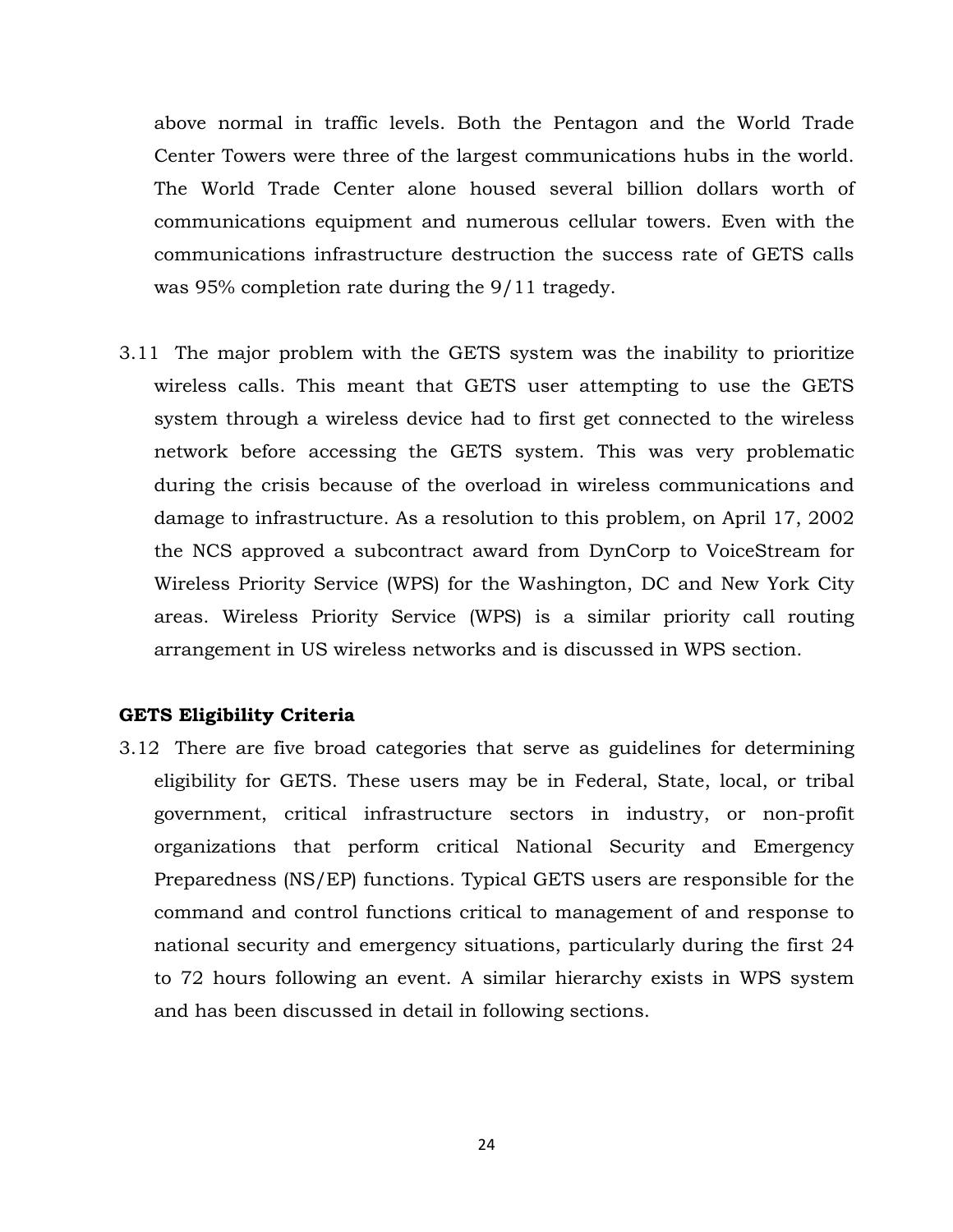# **GETS - Key features summarized**

3.13 Key features of GETS can be summed up as follows -

- Toll-free access number with alternate numbers for direct carrier access
- Access control using Personal Identification Numbers (PINs)
- Failsafe access if the access control system fails, GETS calls would automatically be allowed to complete
- Enhanced routing to one of the three interexchange (long distance) carriers
- Alternate carrier routing in the event one of the carriers is unavailable
- Priority treatment with trunk queuing, sub-grouping, and reservation
- Exemption from restrictive network management controls during congestion
- International calling (when requested and authorized in advance)
- Interoperability with other networks
- Number translation (for special users)

# **(B) Wireless Priority Service (WPS)**<sup>23</sup>

# **What is WPS?**

3.14 The Nationwide Wireless Priority Service (WPS) is a system in the United States that allows high-priority emergency telephone calls to avoid congestion on wireless telephone networks. This complements the Government Emergency Telecommunications Service (GETS), which allows such calls to avoid congestion on landline networks. The service is overseen by the Federal Communications Commission and administered by the National Communications System in the Department of Homeland Security.

<sup>&</sup>lt;sup>23</sup> The details in this section are based on information provided in public domain at http://wps.ncs.gov/index.html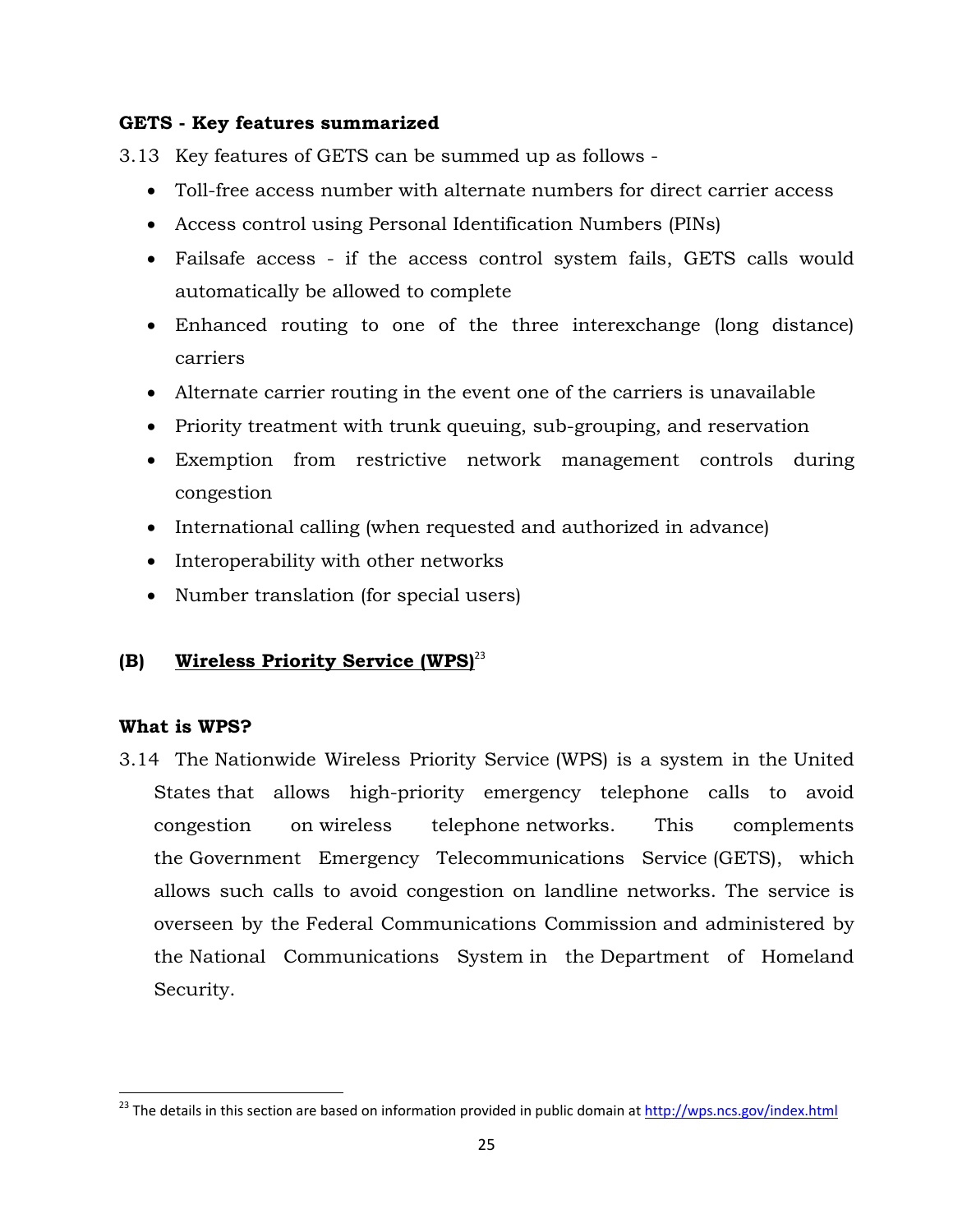- 3.15 The FCC rules do not require cellular providers to offer WPS; it is a voluntary offering. Although the FCC maintains oversight of the WPS program, the Department of Homeland Security's National Communications System (NCS) is responsible for its day-to-day administration.
- 3.16 During emergencies, WPS gives authorized NS/EP personnel priority cellular access before subscribers who do not have WPS. Even absent emergencies, some towers and networks receive more calls than they can handle. WPS allows high-priority calls to bypass that congestion and receive priority by dialing \*+272+DST\_NUMBER+send (the 'star' key followed by 272 followed by the destination number followed by the dial key).
- 3.17 Before using the system, each user must receive authorization from the National Communications System and subscribe to the service with a participating provider.
- 3.18 Although the system is said to ensure a high probability of call completion, it is not without serious limitations. The WPS will not preempt calls in progress, so the user will have to wait for bandwidth to open. It is also not yet supported by all carriers. In order for a call to work, telephone infrastructure must be powered and functioning. Finally, a call that receives priority using WPS does not automatically get priority on landline networks. Therefore, congestion on the Public Switched Telephone Network may prevent the call from completion unless the user makes additional steps to access the GETS service for landline calls as well. Because of these and other limitations, the WPS explicitly does not guarantee call completion.

## **WPS - Service Description**

3.19 WPS is an add-on feature subscribed on a per-cell phone basis that works with existing cell phones in WPS enabled cellular networks; no special phones are required. WPS provides priority for emergency calls through a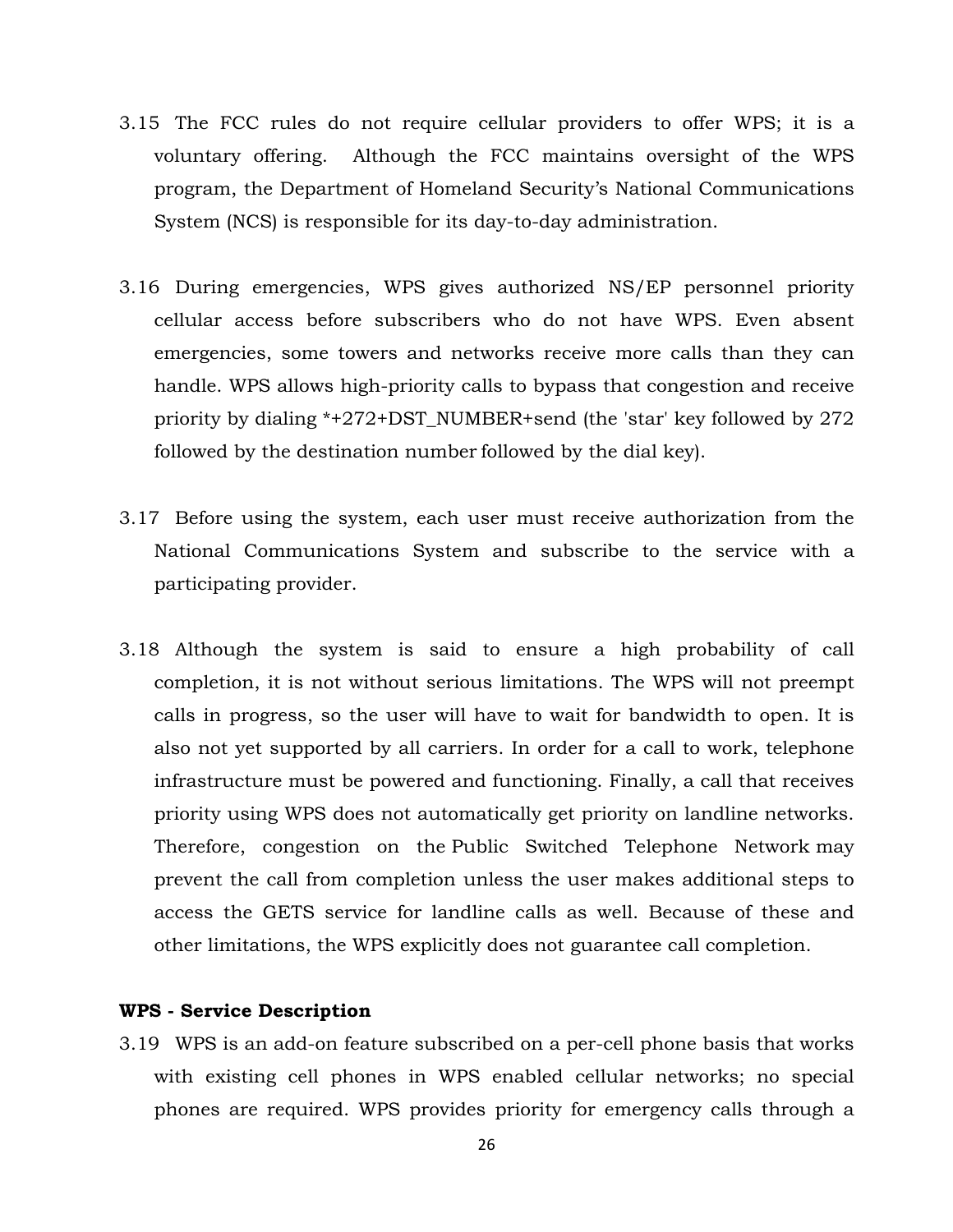combination of special cellular network features and the same "High Probability of Completion" features used by GETS. These are detailed below:

- i.*Originating Radio Channel Priority:* WPS addresses congestion in the local radio access channel (or cell), which is often the reason that cellular calls cannot be made during heavy calling periods or when damage to network infrastructure occurs. WPS automatically provides priority access to local radio channels, placing WPS calls in queue for the next available channel if a channel is not immediately available. Originating Radio Channel Priority requires WPS feature activation on the calling cellular phone. WPS calls do not preempt calls in progress nor will WPS users monopolize all available cellular resources.
- ii.*High* Probability *of Completion Features*: When a radio access channel becomes available and the call proceeds, WPS calls are assigned a unique "NS/EP" call marking by the cellular network switching equipment. This marking triggers industry standard *High Probability of Completion (HPC)* features residing in most U.S. telecommunications networks as calls are routed from the originating cell to the called cellular or landline phone. These HPC features significantly increase the probability of call completion should the call encounter network congestion or blockage beyond the originating cell. Thus, WPS calls receive similar "across the network" priority as GETS calls without having to dial the GETS access number and PIN.
- iii.*Terminating Radio Channel Priority:* Incoming WPS (and GETS) calls to cell phones served by WPS enabled cellular networks automatically receive priority access to local radio channels, placing incoming GETS and WPS calls in queue for the next available channel if a channel is not immediately available. Terminating Radio Channel Priority does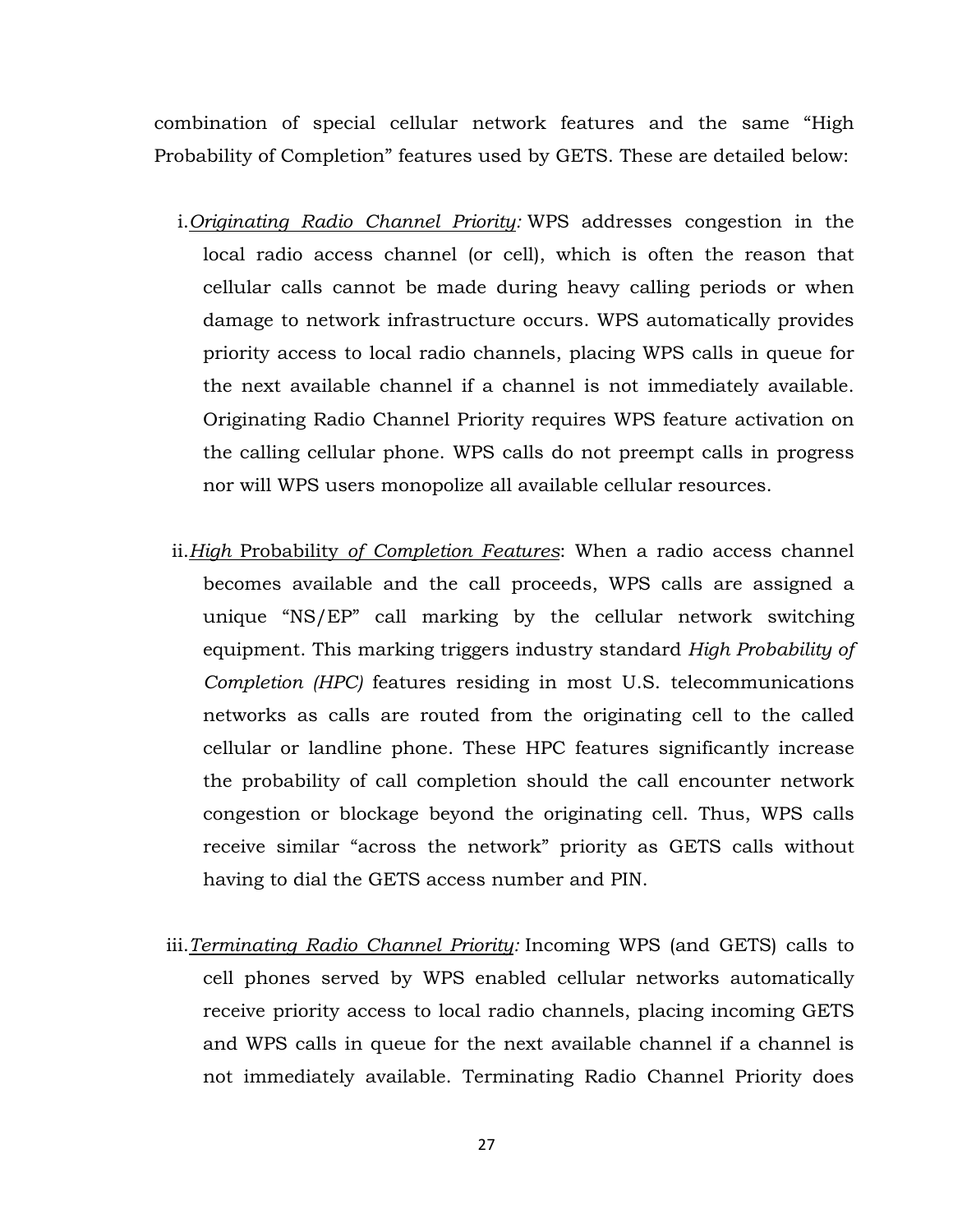not require the called cellular phone to be subscribed to WPS. Incoming GETS and WPS calls do not preempt cellular calls in progress nor will they monopolize all available cellular resources.



Figure 2 – How Wireless Priority Service Works

Source - http://wps.ncs.gov/images/diagram01a.jpg

## **WPS structure**

3.20 WPS and its companion priority service, the Government Emergency Telecommunications Service (GETS), are requested through a secure online system GETS-WPS Information Delivery Service (G-WIDS) on WPS website (wps.ncs.gov) or on Telephone: (866-NCS-CALL). Before requests can be submitted each organization needs to establish a G-WIDS Point of Contact (POC). Most organizations have a single POC (and Alternate POC) for administering both GETS and WPS. However, large or geographically disbursed organizations may elect to establish separate POCs to administer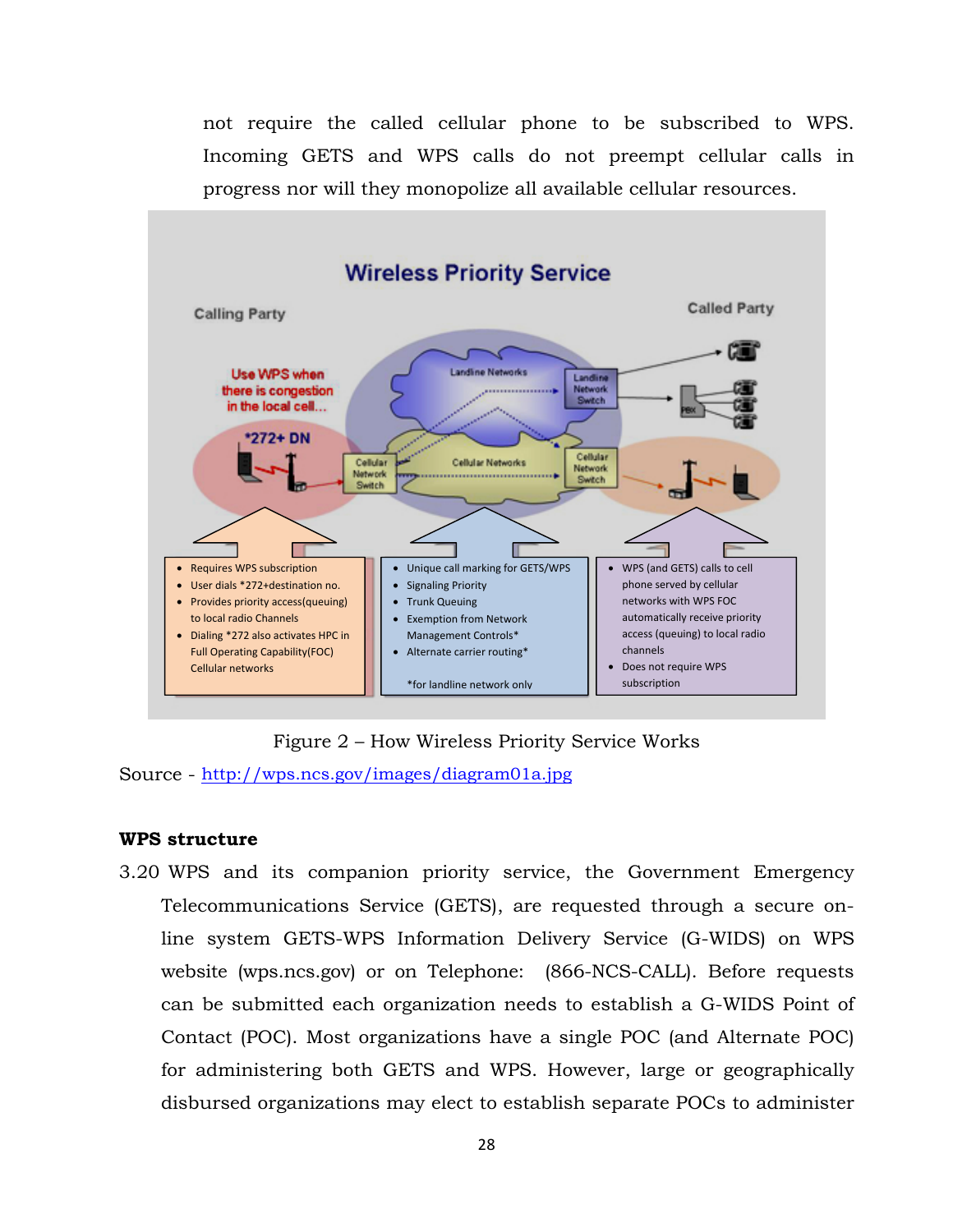GETS and WPS for different departments and/or locations. The GETS/WPS POC serves as each organization's program administrator. Once an organization has an established POC, they can request GETS and WPS. Upon WPS approval, POC forwards carrier account activation information to NCS. NCS orders WPS feature added to user's basic service if user does not already have carrier service, user acquires basic commercial service The NCS recommends that each WPS user also have a GETS card. Carrier personnel are unable to process requests for WPS directly. All WPS service requests must be made through G-WIDS.

- 3.21 Service Availability Wireless Priority Service is widely available from Alltel, AT&T, Cellcom, Cellular South, SouthernLINC, Sprint Nextel, Sprint PCS, T-Mobile, and Verizon Wireless. Cellular service provider participation in the WPS program is voluntary. Participating service providers typically deploy WPS in stages until service is available in most coverage areas and functionality has reached Full Operating Capability (FOC).
- 3.22 Changing Service Providers Should a WPS user wish to change service providers, whether transferring their existing telephone number or obtaining a new number, they must have their POC submit a change request through G-WIDS. The NCS will coordinate between service providers to transfer the WPS subscription, if WPS is available, to the new service provider. The service transfer cannot be arranged through the new service provider

#### **WPS NS/EP criteria for defining users**

3.23 Different priority levels have been defined for various types of eligible WPS users as follows –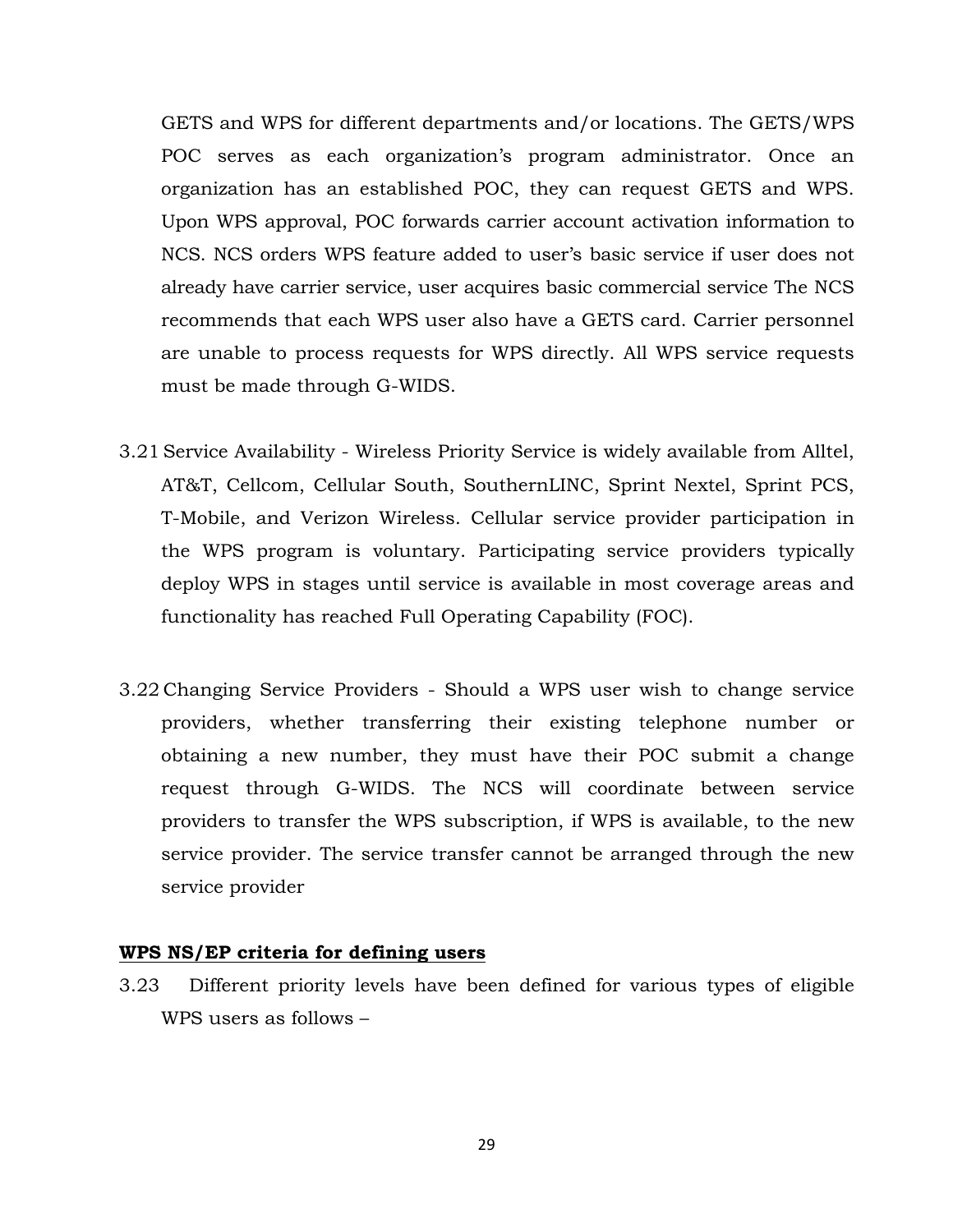#### Priority 1 - Executive Leadership and Policy Makers

- 3.24 Users who qualify for the Executive Leadership and Policy Makers priority has been assigned priority one. A limited number of CMRS technicians who are essential to restoring the CMRS networks shall also receive this highest priority treatment. Examples of those eligible include:
	- a) The President of the United States, the Secretary of Defense, selected military leaders, and the minimum number of senior staff necessary to support these officials
	- b) State governors, lieutenant governors, cabinet-level officials responsible for public safety and health, and the minimum number of senior staff necessary to support these officials
	- c) Mayors, county commissioners, and the minimum number of senior staff to support these officials

### Priority 2 - Disaster Response/Military Command and Control

- 3.25 Users who qualify for the Disaster Response/Military Command and Control priority will be assigned priority two. Individuals eligible for this priority include personnel key to managing the initial response to an emergency at the local, state, regional and federal levels. Personnel selected for this priority should be responsible for ensuring the viability or reconstruction of the basic infrastructure in an emergency area. In addition, personnel essential to continuity of government and national security functions (such as the conduct of international affairs and intelligence activities) are also included in this priority. Examples of those eligible include:
	- a) Federal emergency operations center coordinators, e.g., Manager, National Coordinating Center for Telecommunications, National Interagency Fire Center, Federal Coordinating Officer, Federal Emergency Communications Coordinator, Director of Military Support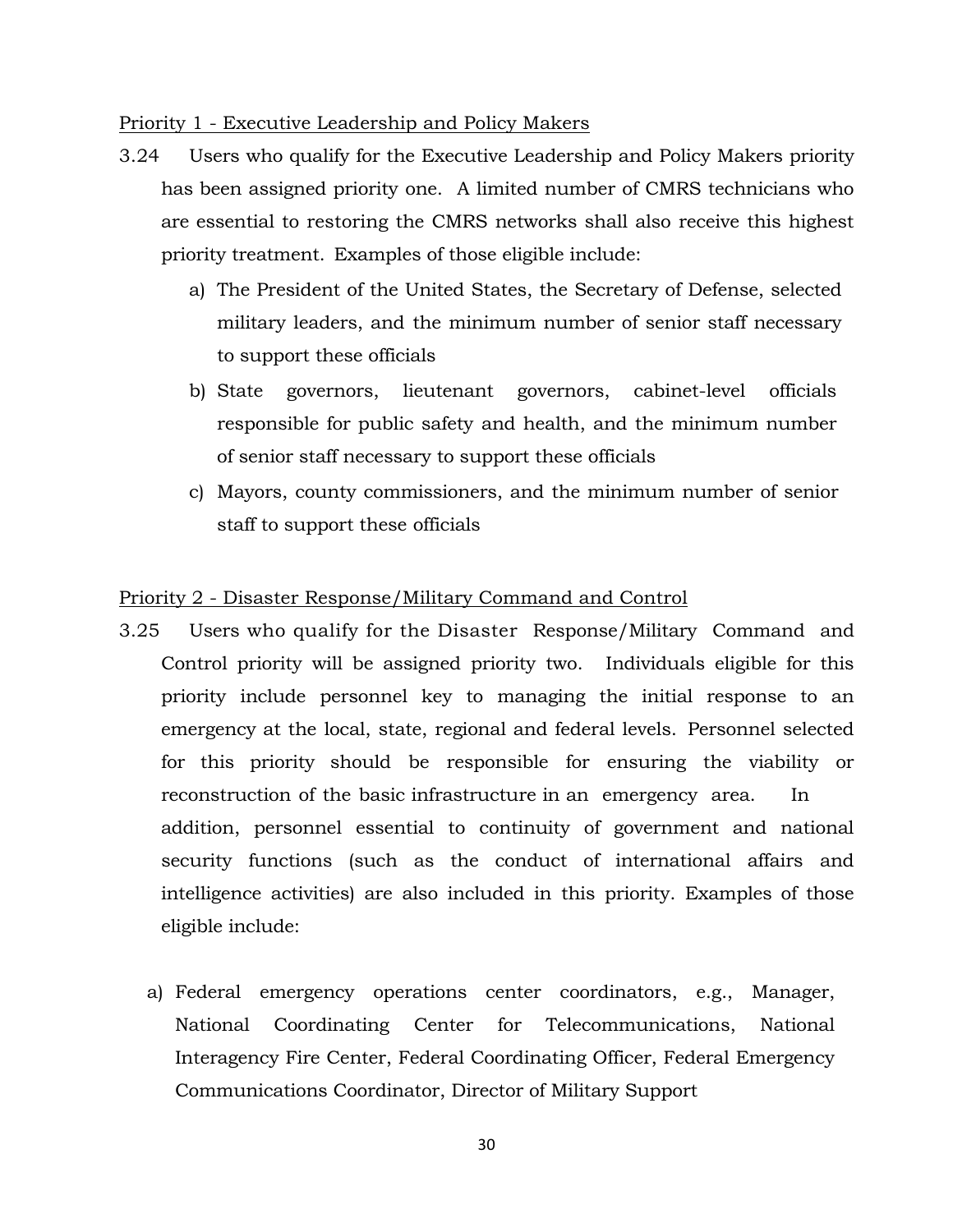- b) State emergency Services director, National Guard Leadership, State and Federal Damage assessment Team Leaders
- c) Federal, state and local personnel with continuity of government responsibilities
- d) Incident Command Center Managers, local emergency managers, other state and local elected public safety officials
- e) Federal personnel with intelligence and diplomatic responsibilities.

# Priority 3 - Public Health, Safety, and Law Enforcement Command

- 3.26 Users who qualify for the Public Health, Safety, and Law Enforcement Command priority will be assigned priority three. Eligible for this priority are individuals who direct operations critical to life, property, and maintenance of law and order immediately following an event. Examples of those eligible include:
	- 1. Federal law enforcement command
	- 2. State police leadership
	- 3. Local fire and law enforcement command
	- 4. Emergency medical service leaders
	- 5. Search and rescue team leaders
	- 6. Emergency communications coordinators

# Priority 4 - Public Services/Utilities and Public Welfare

- 3.27 Users who qualify for the Public Services/Utilities and Public Welfare priority will be assigned priority four. Eligible for this priority are those users whose responsibilities include managing public works and utility infrastructure damage assessment and restoration efforts and transportation to accomplish emergency response activities. Examples of those eligible include:
	- 1. Army Corps of Engineers leadership
	- 2. Power, water and sewage and telecommunications utilities
	- 3. Transportation leadership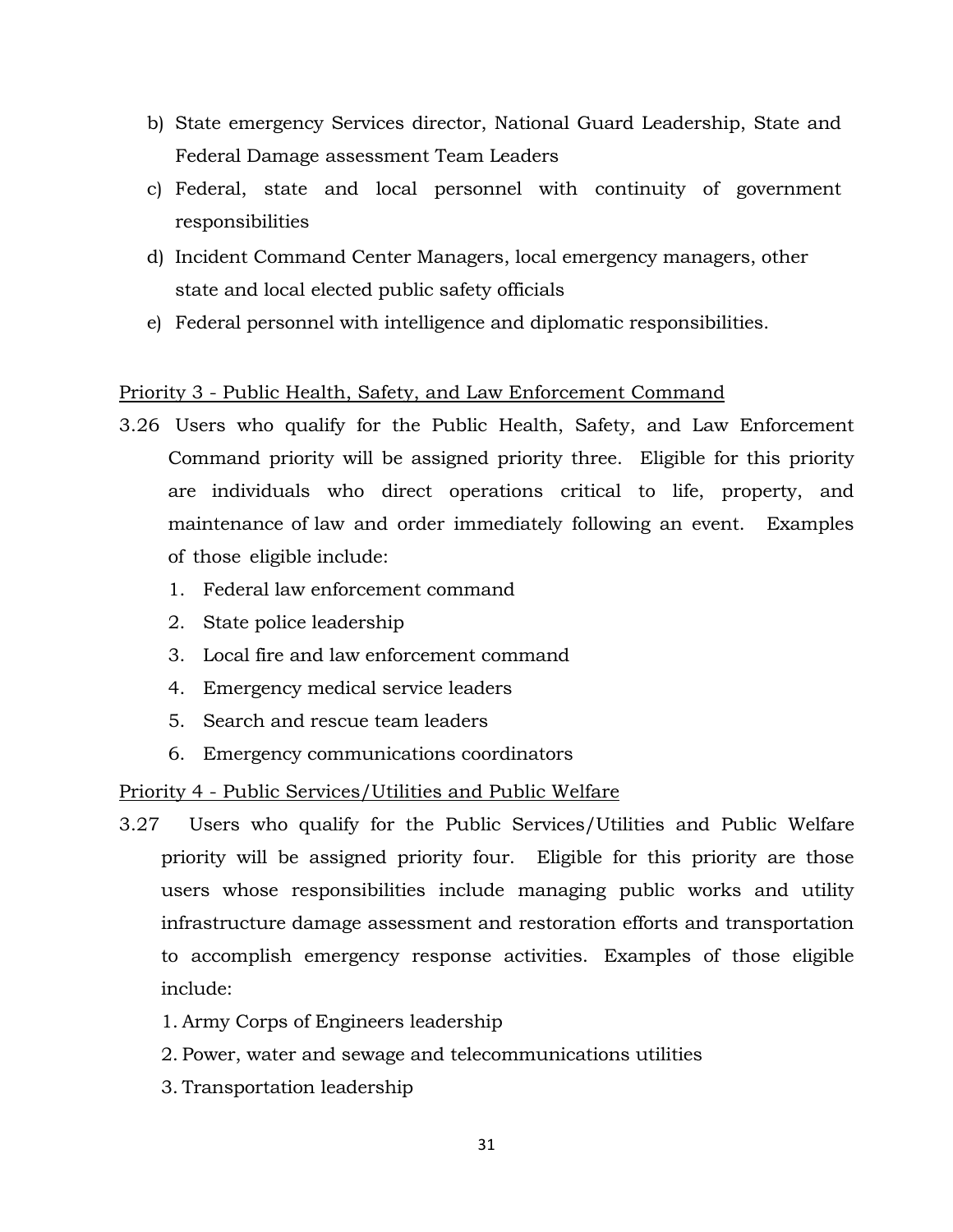#### Priority 5 - Disaster Recovery

- 3.28 Users who qualify for the Disaster Recovery priority will be assigned priority five. Eligible for this priority are those individuals responsible for managing a variety of recovery operations after the initial response has been accomplished. These functions may include managing medical resources such as supplies, personnel, or patients in medical facilities. Other activities such as coordination to establish and stock shelters, to obtain detailed damage assessments, or to support key disaster field office personnel may be included. Examples of those eligible include:
	- 1. Medical recovery operations leadership
	- 2. Detailed damage assessment leadership
	- 3. Disaster shelter coordination and management
	- 4. Critical Disaster Field Office support personnel

## **WPS Costs**

3.29 Costs may vary by cellular carrier, but they are limited to a maximum \$10 one-time activation fee, a \$4.50 per-month service fee, and \$ .75 per minute for WPS (\*272) calls. WPS charges are in addition to the basic calling plan. Applicable WPS charges are billed on the existing cellular service provider invoice and are payable directly to the cellular service provider.

# **United Kingdom(UK)**

# **(C) Access Overload Control (ACCOLC)**

3.30 Access Overload Control is a procedure in the United Kingdom for restricting mobile telephone usage in the event of emergencies. This scheme allows the mobile telephone networks to restrict access in a specific area to registered numbers only and is normally invoked by the Police Incident Commander (although it can be invoked by the Cabinet Office).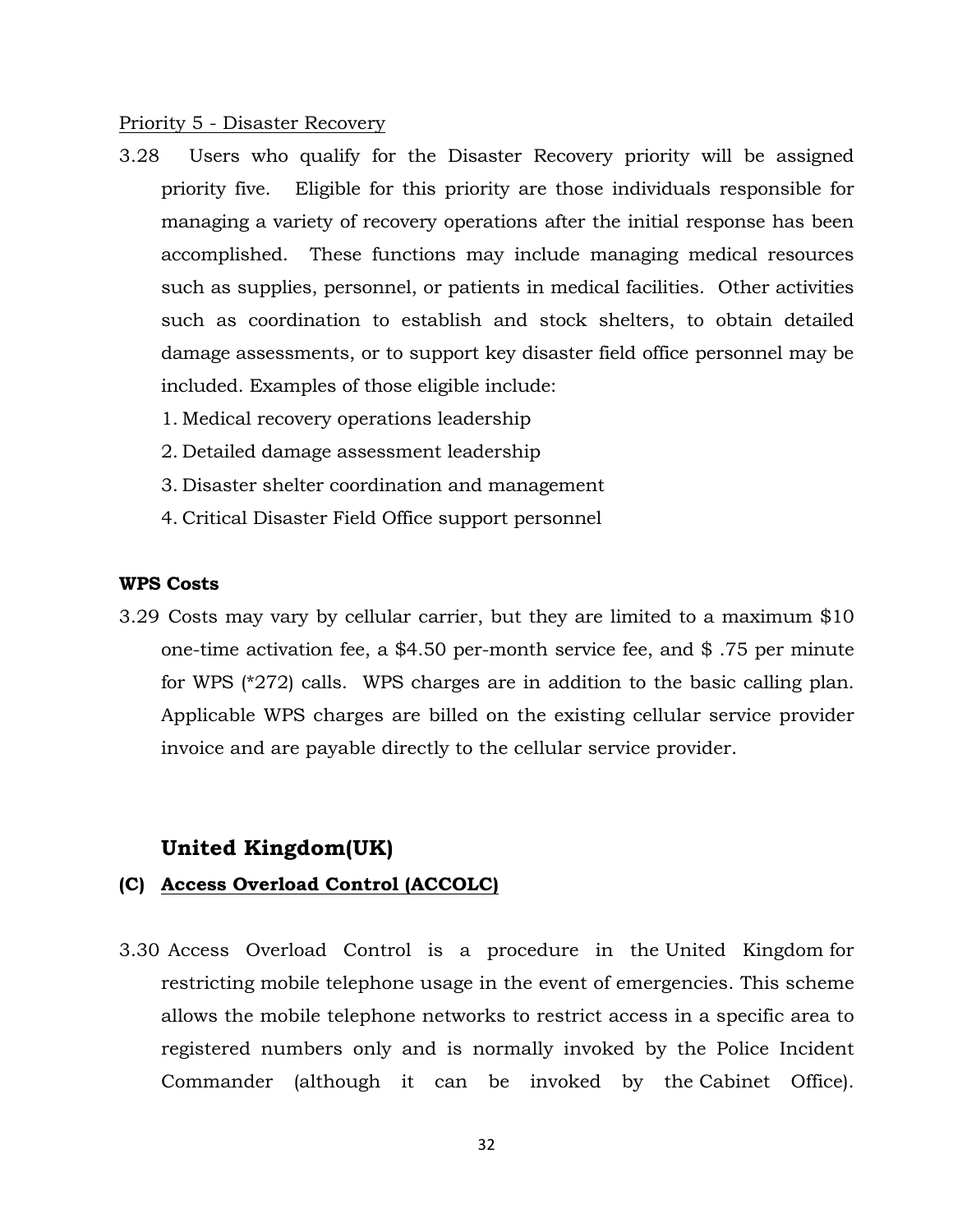The emergency services are responsible for registering their key numbers in advance. ACCOLC was replaced by MTPAS (Mobile Telecommunication Privileged Access Scheme) in 2009.

# **Mobile Telecommunication Privileged Access Scheme (MTPAS) Purpose of MTPAS**

- 3.31 The purpose of MTPAS is to restrict civilian access to cellular phone networks during emergencies. This actively prevents civilian usage from congesting the cell networks, thus allowing emergency services personnel priority for communications. It also serves to control information flow in and out of a declared emergency area in case of an incident. If networks become congested, handsets installed with a privileged access SIM will stand a much higher likelihood of being able to connect to their network and make calls than other customers. Special SIMs are only available to entitled users within the emergency services community and not to members of the public.
- 3.32 Mobile telephones work on a cell basis. In the United Kingdom, the cells adjacent to the incident are identified and MTPAS is implemented on those cells alone. MTPAS-aware telephones are allowed access to the network and all other users will receive a fast beep (called a Fast Busy Signal). Once the call is connected to the network it is routed like any other call. If the user receives a recording that all lines are busy or engaged tone then it indicates that MTPAS is not being utilised.
- 3.33 As MTPAS can be a frustration to normal network users in case of network overload, in Britain it is normally only initiated after careful consideration. The authority of a British Police "Gold" is required (major incident control is named in three tiers in the UK, gold, silver and bronze, in accordance with the London Emergency Services Liaison Panel, a group responsible for creating best-agreed procedures for dealing with various emergency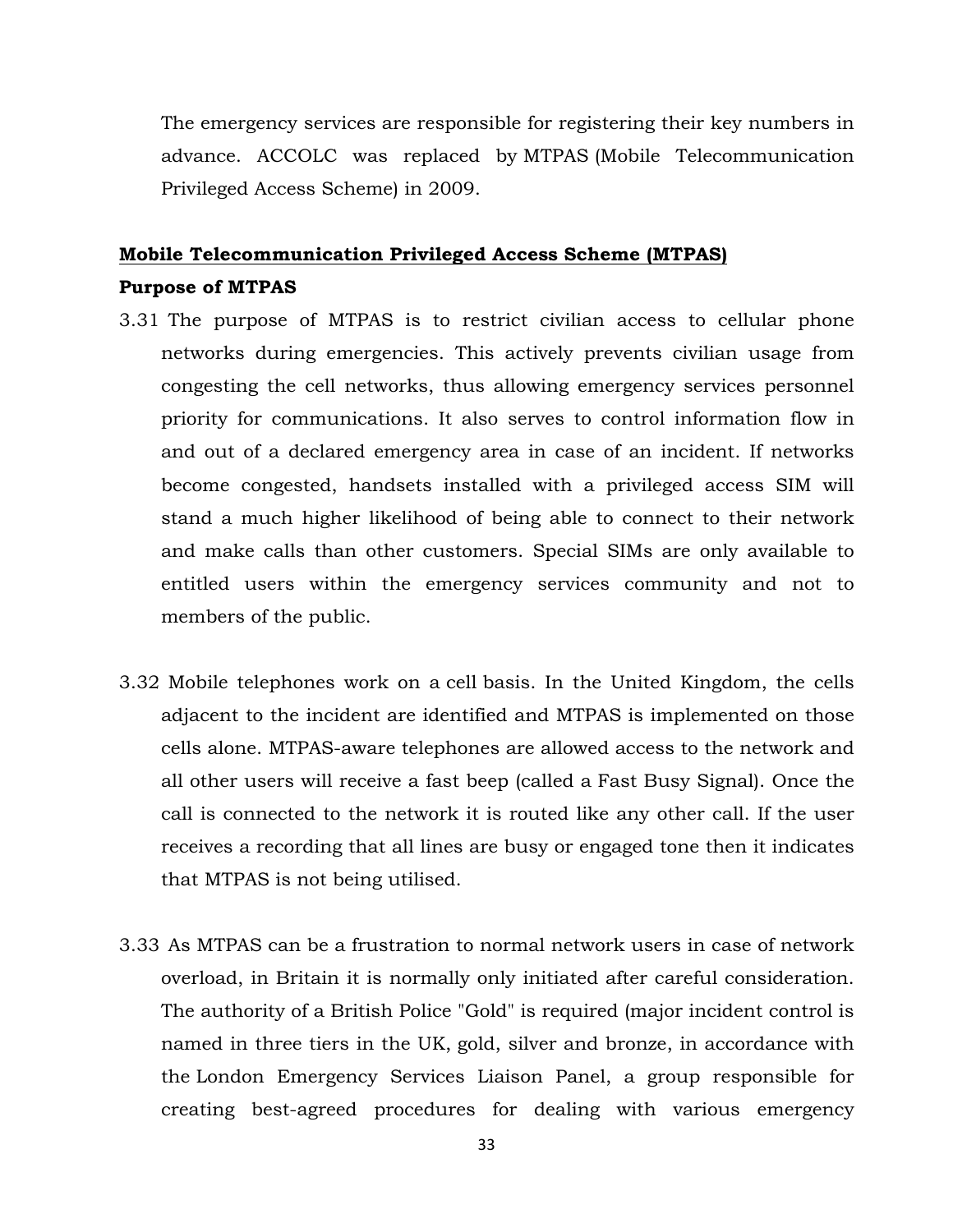situations) after consideration with the co-coordinating group. The Police Gold Commander will speak to dedicated staff at the Mobile network operator, and this will be followed up by a specially designed fax message, in accordance with the Home Office Document "Process for the Management of the Mobile Telecommunications Privileged Access Scheme (MTPAS)".

- 3.34 The Police Gold Commander's pro-forma fax reads: "This message serves to advise you that a Strategic Command Group (SCG) is being established in response to a major incident in the UK. As a result of the incident, your network may experience an abnormally high concentration of calls. If your network becomes congested, your assistance is requested to provide customers with SIMs allocated to classes 12, 13 and 14 a much higher likelihood of being able to make calls than customers allocated to other classes.", and gives space for the Police to identify the geographic location of the incident.
- 3.35 Not all calling by regular mobiles is prevented. Calls to an emergency services number (911, 112, 999) will ignore all MTPAS or global action messages. MTPAS is a partnership of the Cabinet Office, Regional Government Offices, Local Resilience Forums' Telecommunications Sub Groups (TSGs) and the responder community. It replaced ACCOLC in 2009, and during the crossover period SIM cards registered in the ACCOLC scheme continued to gain priority. The changeover to MTPAS was made in order to "devolve responsibility and management of the Scheme to the local level", "coordinate a common approach to the Scheme in England and Wales", improve the effectiveness by further limiting the number of users, and to "ensure clarity regarding activation of the scheme."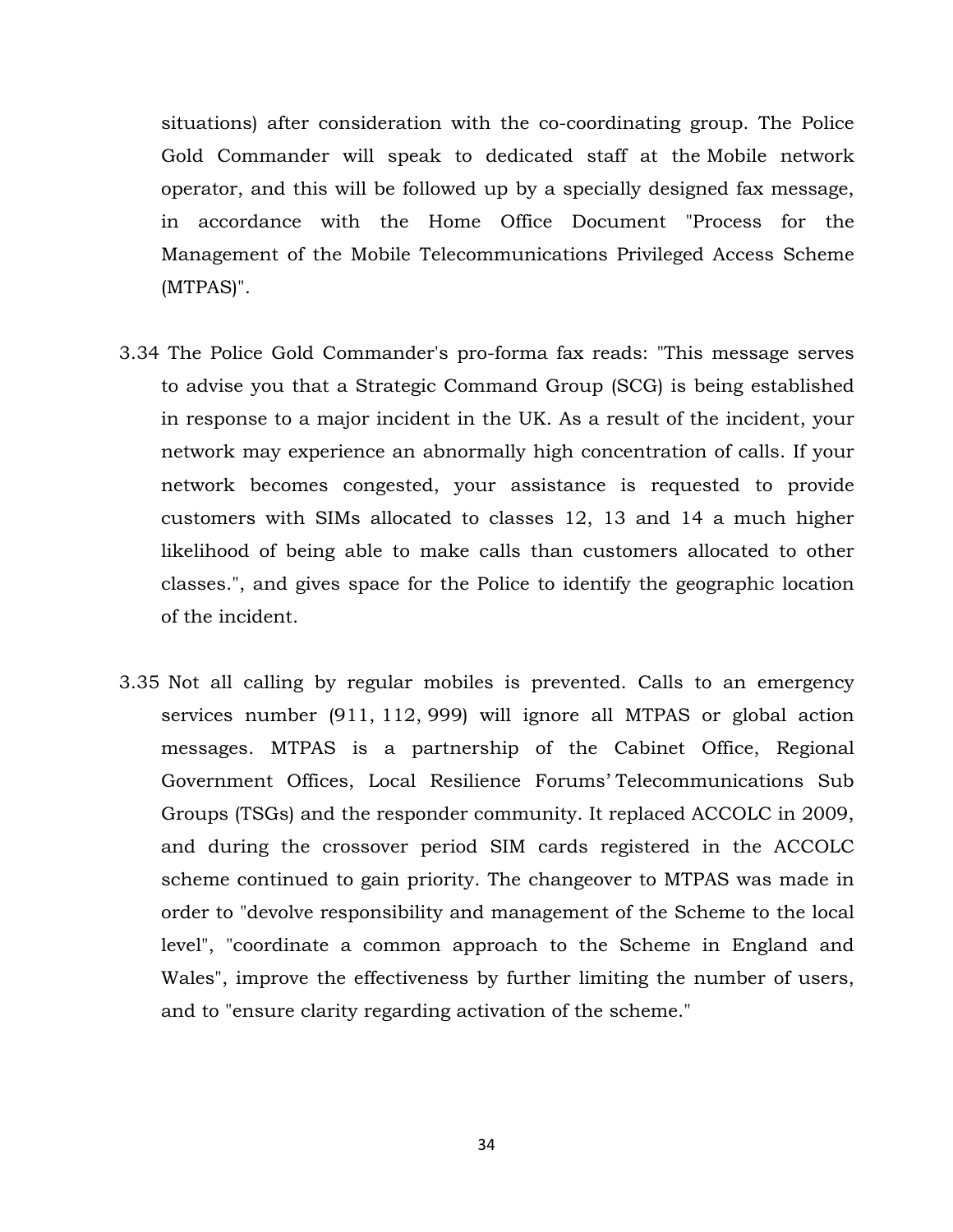- 3.36 MTPAS is only available to Category 1 and 2 Responders (as defined in the Civil Contingencies Act 2004) and partner organizations which directly support them at the scene of an emergency incident.
- 3.37 The TSGs have responsibility for coordinating the Scheme in their local resilience area. Responder organizations which currently don't use privileged access SIMs for their staff's mobile phones are required to contact local TSG for information on how to join the Scheme. Every organization has designated MTPAS Point of Contact. Some responder organizations works on a national basis, rather than locally, these organizations are coordinated by a central government department.
- 3.38 MTPAS devolves responsibility and management of the Scheme to the local level where there is better understanding of the requirements of local responder organizations entitled to be a part of the Scheme Objectives.

#### **Activation Arrangements**

- 3.39 The MTPAS access class may be indicated on the SIM card or in protected storage on the handset itself, by a set of numbers in the range 0 - 15 giving a total of 16 flag bits in the Global action message. It is not hierarchical so it can allow level 1 access while disallowing level 6 access. If the 16 bit control word is, 1010-0000-0011-1111 only phones with the MTPAS access level of 1, 3, 11, 12, 13, 14, 15 & 16 will accept request for placing a call. It is important to note that the decision whether to permit a call is not made by the cellular network but by the handset itself.
- 3.40 In Britain, ordinary cellphone users have numbers in the range 0 9. Higher priority users are allocated numbers 12-14. During an emergency, some or all access classes in the range 0 - 9 are disabled. If the overload condition continues, mobiles with access classes level 10, 11, then 12 and so on may also be disabled by the cellular network operator.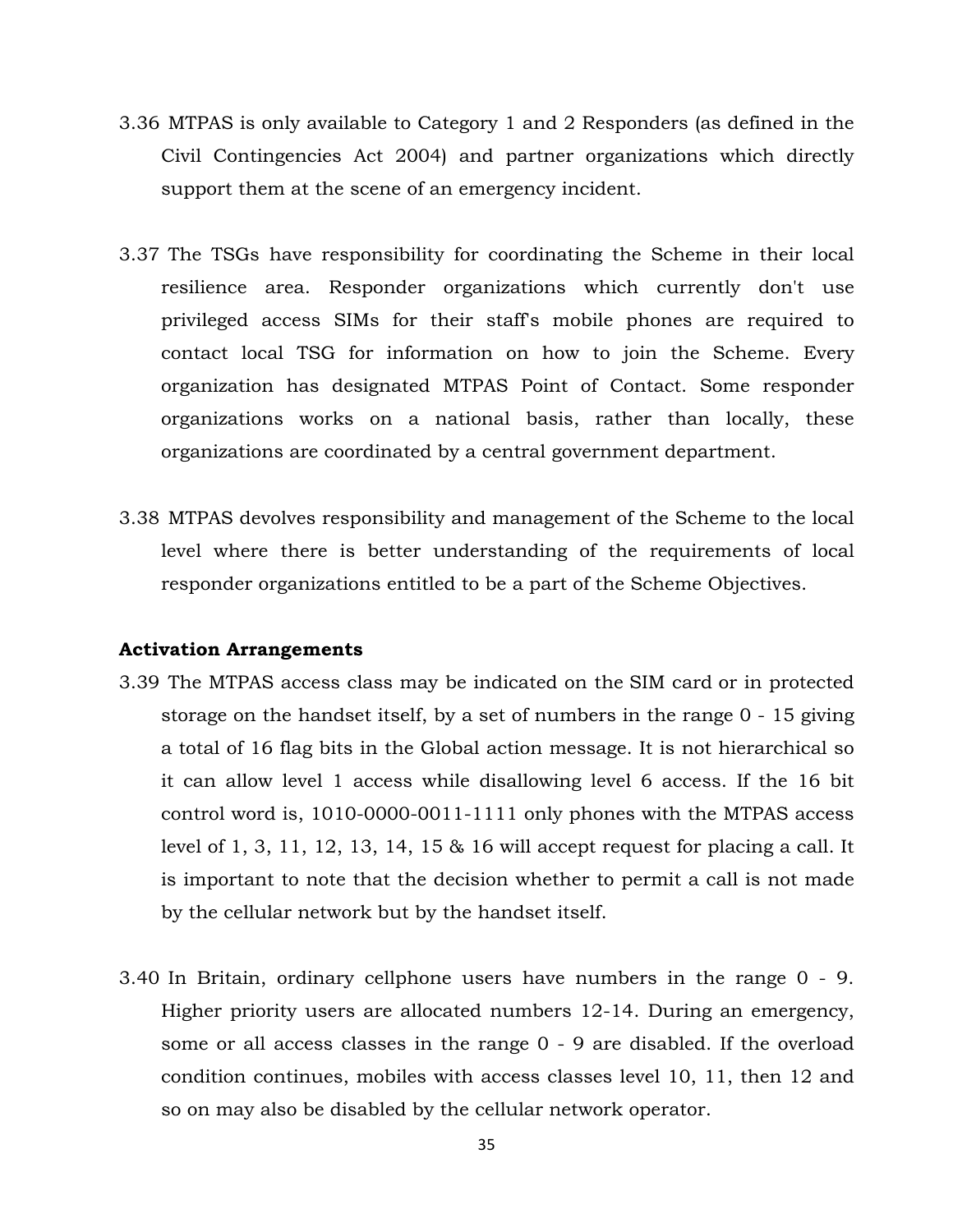#### **Cost**

3.41 There are no costs attached to MTPAS: this is both for the provision of SIMs to an entitled organisation (in addition to the usual and agreed contract costs). Neither there is any remuneration for loss of service if network restrictions are necessary during an emergency response.

### **MTPAS 2-Way paging**

- 3.42 In UK, for a long time pagers have been used by the emergency response community to reliably get messages to their staff. As of 2009, all 2-way pagers from Page One Communications that are in use by Category 1 and 2 responders are enabled for use with the MTPAS. These 2-way pagers are a reliable means of communication that combines the speed, reliability and broadcast ability of paging, with the auto acknowledgement and response functions. And provide following benefits to the responder organisation:
	- Message Delivery Confirmation, which allows the organisation to know that the paging message has been successfully delivered;
	- 2-Way Group Messaging, to see all individual responses to a group message.
	- The reply status of the group is updated in real time and the group location information is displayed on a map.
	- GPS (Global Positioning System), providing recent location information on every reply message.
	- The individual user benefits from the ability to reply to a pager message via the mobile network.
	- Recipients can choose from up to eight text based responses which can be chosen by the organisation.
- 3.43 The Cabinet Office has agreement with telecom service providers O2 and PageOne, for supplying all Entitled Organizations with 2-way pagers already fitted with MTPAS SIMs. While only Entitled Organizations can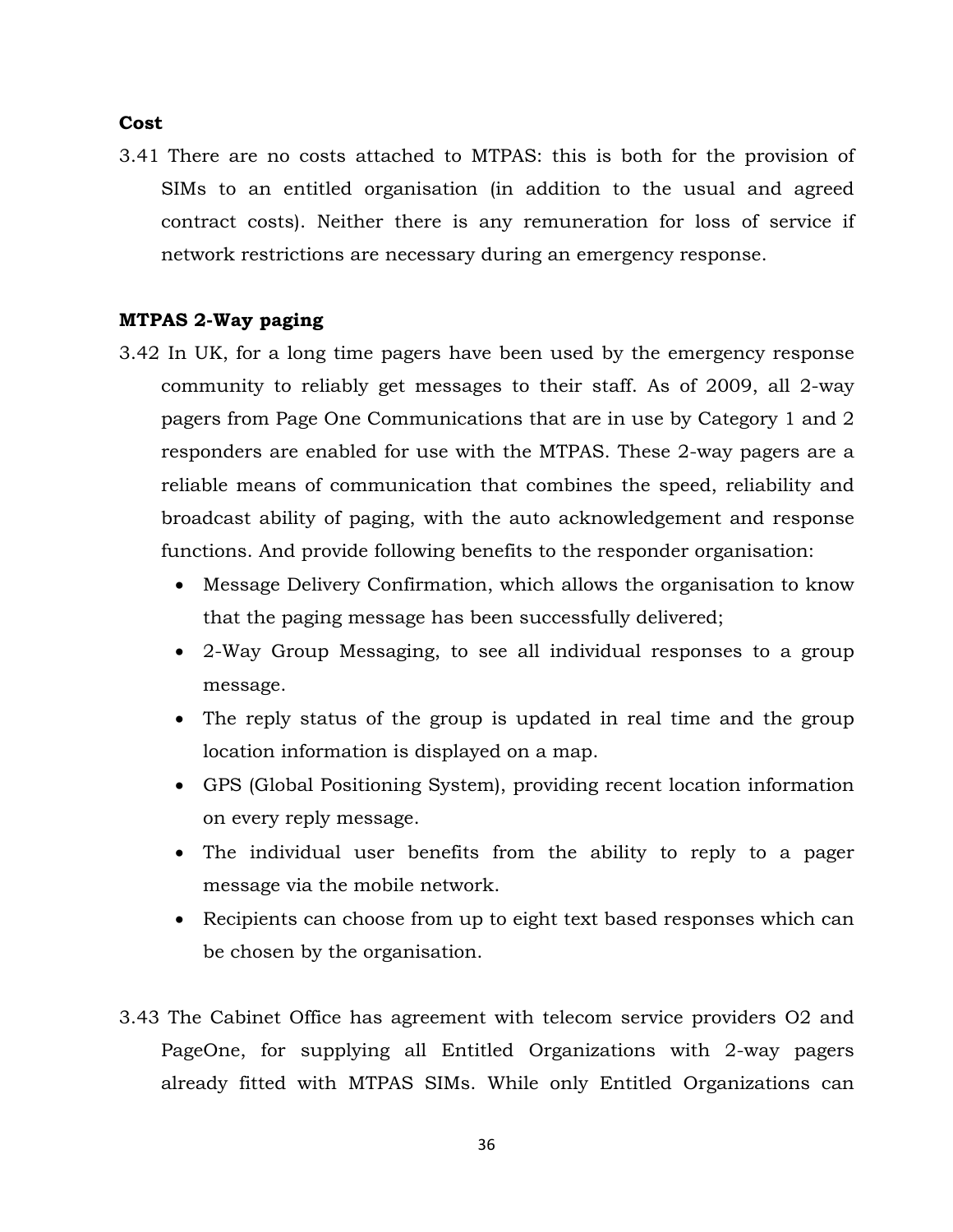purchase MTPAS 2-way pagers, there are not the same restrictions about who within the Entitled Organization can be issued these devices nor are there any restrictions about how many of the devices can be used within an Entitled Organization. The reason for this is that the reply functions of 2-way pagers work over the mobile network and have very little impact on the overall level of traffic going over the network.

### **Over-the-air (OTA) provisioning**

3.44 MTPAS has entered into an agreement with Vodafone by which mobile Network Service Providers (NSPs) can change the access of a SIM (from normal public access to privileged access and vice versa) remotely, also called over-the-air (OTA). Before this technology was available, all mobile devices with SIMs that had normal public access could only be given privileged access by physically changing the SIM, which was provided by the mobile NSP. An OTA change to a SIM's access is preferable to physically changing the SIM because it can be done quickly and easily once the mobile Network Service Provider receives the request and means the user should not have their service interrupted while SIMs are changed over in their handset. Vodafone provide an OTA service and follow it up with a text message to inform the user of the change. All entitled organizations with MTPAS SIMs must deregister any privileged access SIM that's no longer required. This allows emergency responders who really need privileged access to the mobile networks to have it when it really counts.

### **Agencies involved in UK in response & recovery during emergencies**

3.45 The main agencies and sectors that are likely to become engaged in the response to, and recovery from, emergencies at the local level in both England and Wales are :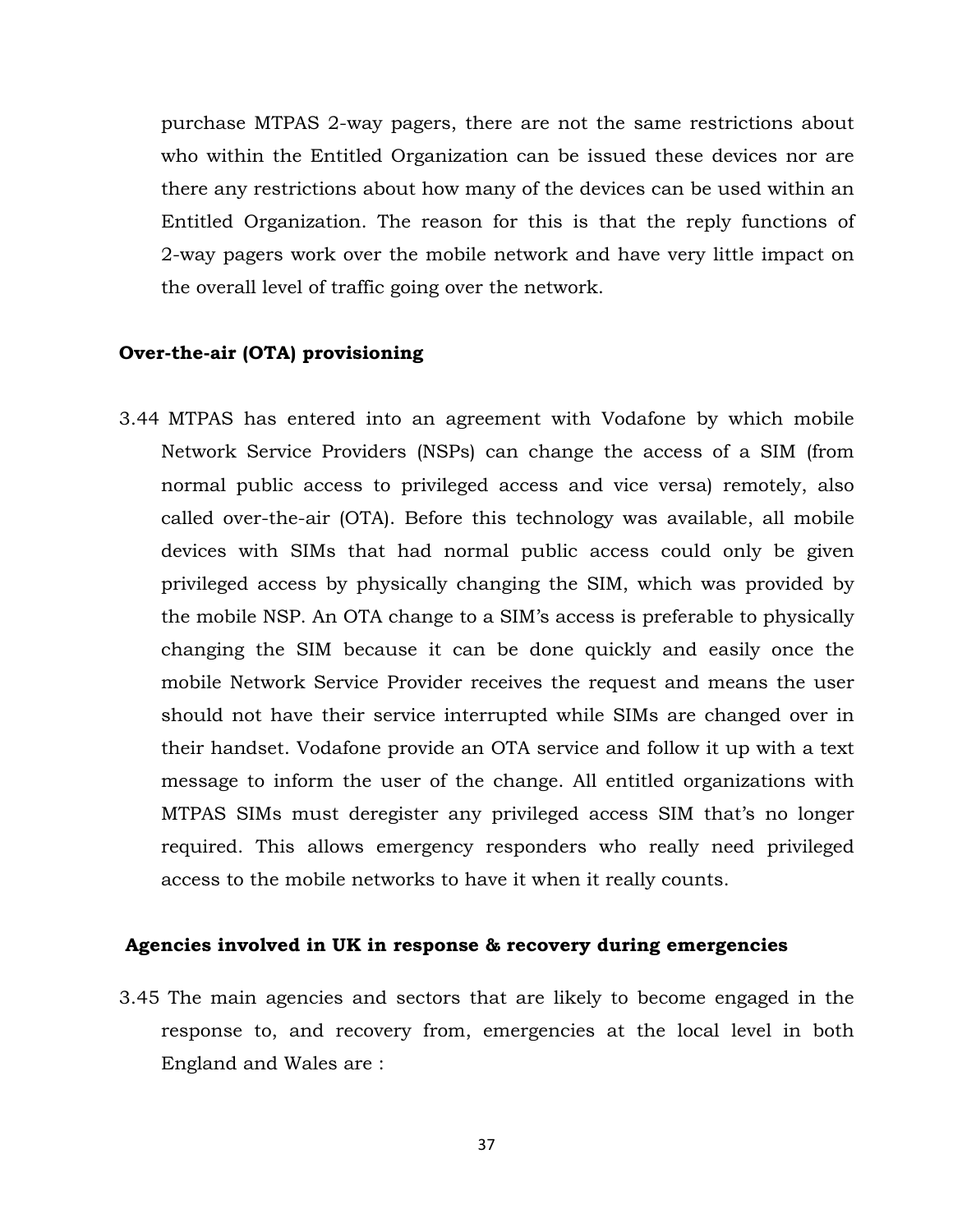# Category 1 responders

- Police services
- Fire and rescue services
- Health bodies
- Maritime and Coastguard Agency
- Local authorities
- Environment Agency

# Category 2 responders; and

- Utilities
- Telecommunications
- Transport providers
- Highways Agency

# **CANADA**

- 3.46 In Canada, Industry Canada's Emergency Telecommunications team is responsible for emergency telecommunications planning, preparedness and response. Their responsibilities stem from the Emergency Management Act and the Radiocommunication Act. In collaboration with federal and provincial governments and the telecommunications industry, Industry Canada's Emergency Telecommunications team**:**
	- develops, maintains and executes emergency telecommunications plans;
	- provides advice and assistance to mitigate and address the disruptive effects of emergencies on telecommunications;
	- participates in the development of a national public alerting service;
	- facilitates the movement of telecommunications equipment and services during emergencies, nationally and internationally;
	- manages programs to help ensure the availability of essential telecommunications during periods of system overload or degradation; and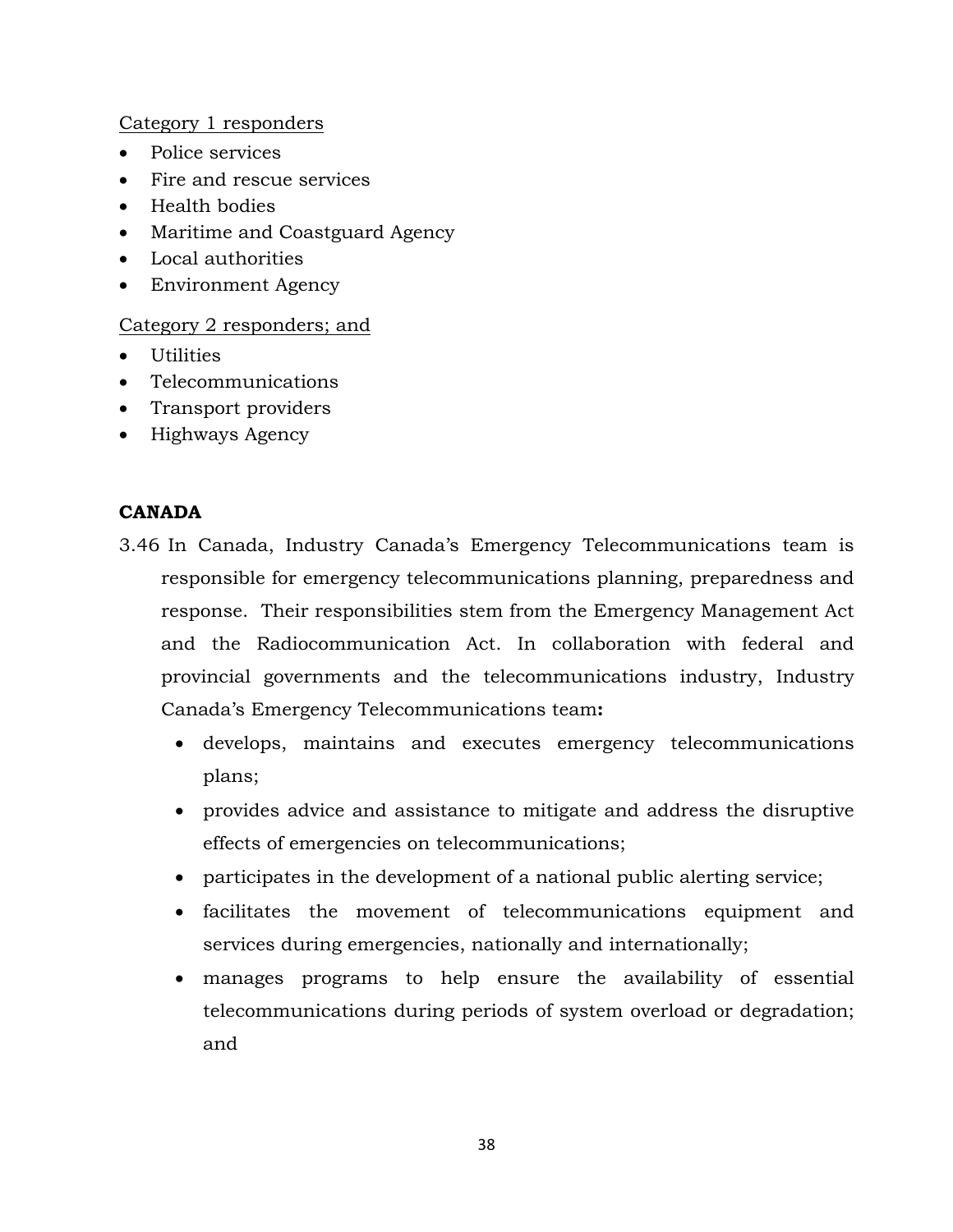- manages programs to help ensure the continuity of telecommunications services for all Canadians.
- 3.47 Industry Canada's Emergency Telecommunications team works closely with federal and provincial emergency measures organizations and the telecommunications industry throughout Canada. Together, they develop best practices in emergency planning and foster important links within the telecommunications community. Through this collaboration, they develop national programs, establish mutual aid agreements and plans, and provide coordination assistance for emergency telecommunications in response to a crisis or disaster.
- 3.48 The major telecom operators in Canada, had been participating in the Priority Access for Dialing (PAD) program<sup>24</sup> on a voluntary basis and offering PAD free of charge. PAD provides dial tone to designated essential lines on the Public Switched Telephone Network (PSTN). However, the Priority Access for Dialing program has ended as of December 31, 2010. But telcos continues to support Wireless Priority Service (WPS) which is system that is similar to WPS in USA.

 $24$  http://www.ic.gc.ca/eic/site/et-tdu.nsf/eng/h\_wj00016.html as accessed on 27th Feb, 2012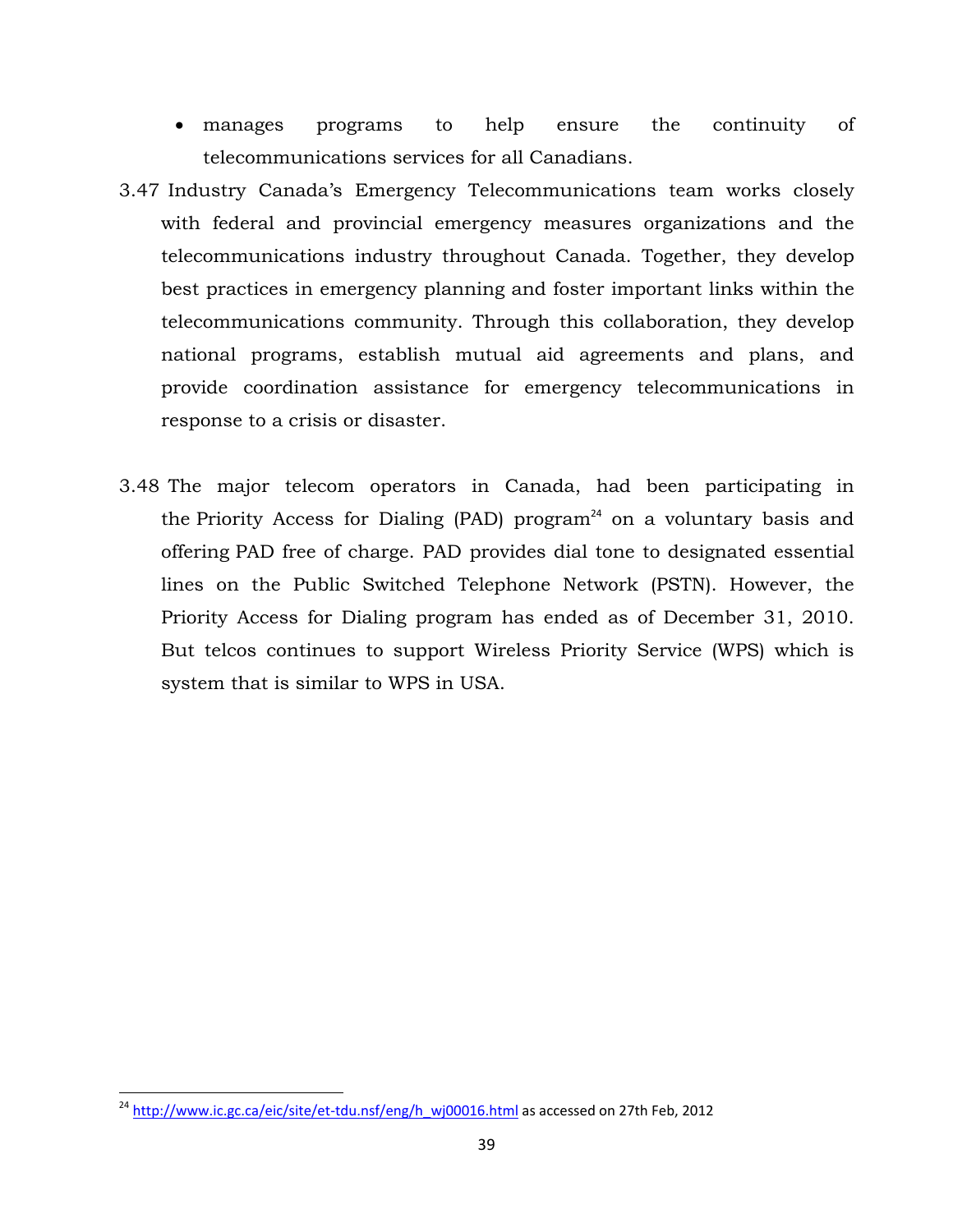# **CHAPTER IV**: **Telecommunications during emergencies/disasters Suggested approach for India and issues involved**

#### **Dimensioning of Core networks**

4.1 As mentioned in the Chapter-II, from the data collected by TRAI after some of the disaster/emergencies, it appears that the numbers of POIs between some operators are operating at optimal numbers and are not dimensioned to take care of extra load. During the increased traffic, though individual network elements like Switches, BTSs etc are capable of handling the increased call attempts to a large extent, the bottlenecks become obvious at Point of Interconnections(POIs). The dimensioning of POI circuits needs to be looked into so as to handle the burst in traffic during emergencies. While over dimensioning of network has the benefit like it can take care of the traffic bursts during emergencies to some extent. Further with higher dimensioning will result in better control the quality of service aspects to a large extent. However, over-dimensioning network elements involves costs to the TSPs, who may pass the cost of over-dimensioned network to the customers. In that event, the customers will end-up paying unnecessarily for the network that would otherwise be lying unused. Further, the traffic volumes during bursts cannot be predicted and will vary on the severity of incidences/calamities/disasters. Hence it is practically very difficult to decide on the network dimensions.

#### **Issues for consultation –**

- 4.2 If one has to go by the approach of over-dimensioning the networks to cater to traffic bursts, the questions that arise are –
	- **a. Should there be a direction from TRAI on the network dimensioning - both for operating in normal as well as emergency situations? Please Justify your answer.**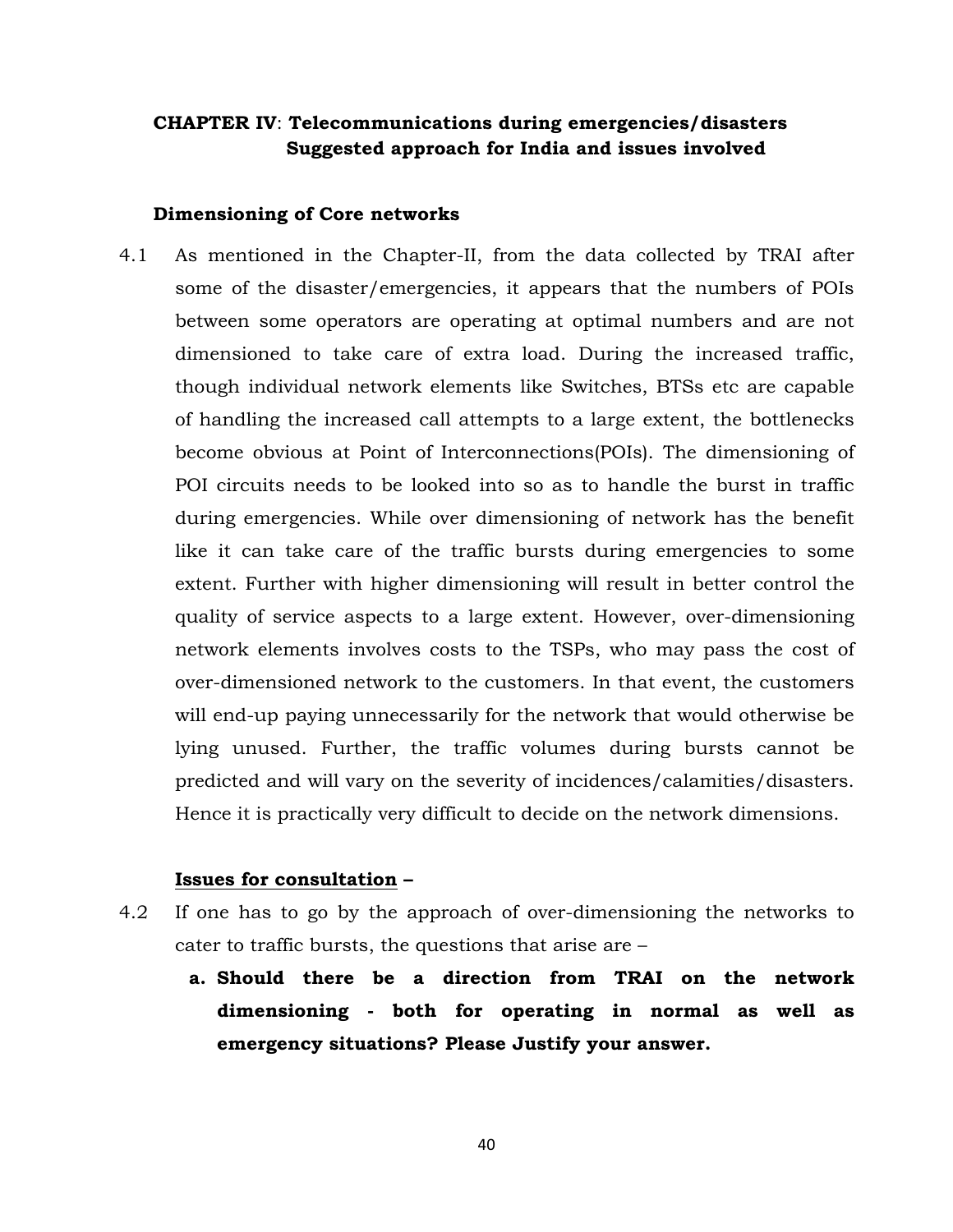## **Priority call routing**

4.3 Based on the implementation in various countries and also on the suggestions given by the stakeholders following three approaches can be suggested for India:–

# **Model A - Solution which is a combination of MTPAS of UK and GETS of US**

- 4.4 One of the ways to implement the priority call routing during disasters is by implementing a system/solution, which is a combination of both MTPAS of UK and GETS of US, usage of which can be governed by the extremity and the requirement of the situation.
- 4.5 It may be noted that in the MTPAS system, the civilian usage of the network in certain areas (Cell or group of Cell Sites) is completely prohibited and communication is made available to the entitled users via special SIMs. Since Mobile has become a primary mode of communication in India, hence this method has to be used with extreme caution. Whereas the GETS system allows high priority calls to bypass the congested network and receive priority by dialing a universal code say XXXXX+ PIN+ destination number without majorly affecting the services offered to other users. In view of this a solution which is a combination of both MTPAS of UK and GETS of US can be a better approach.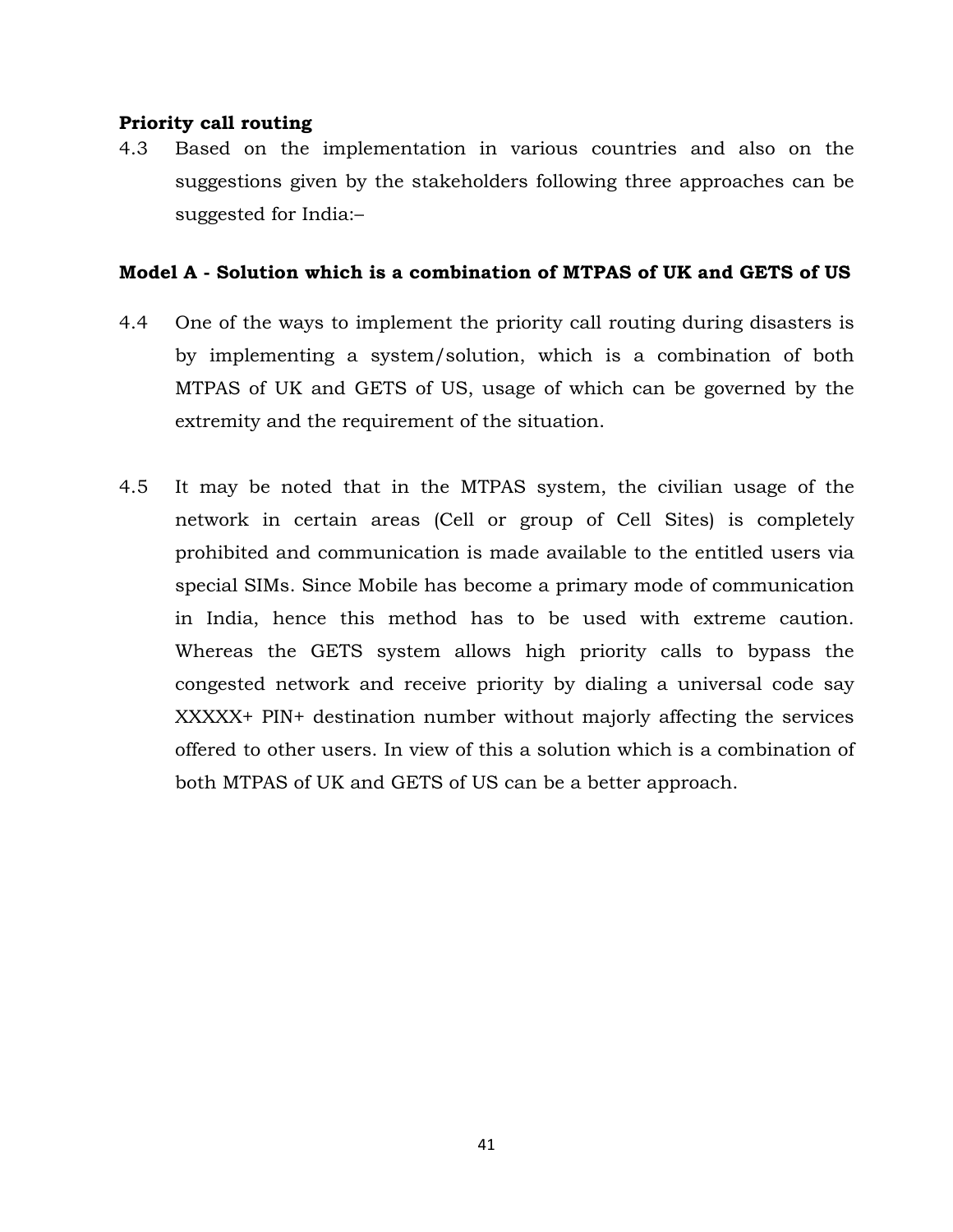4.6 A diagram representation of the solution (MTPAS with GETS priority) is as below:



#### **Model B - Solution based on MVNO concept**

4.7 In the pre-consultation paper, one of the stakeholders have suggested that if we aim to offer prioritized service to a subscriber base that is a part of the emergency response, disaster management and rescue team for accessing the telecom infrastructure in event of an emergency, we need to keep in mind that the group of subscribers in question may be spread across multiple mobile service providers or operators. The group of subscribers may not need prioritized access all the time and may need it only in certain events. The prioritized access can be made available on-demand, and the subscribers can be treated like normal users otherwise. Wireless cellular operators cover most of the areas in the country and in most of the geographical areas there are more than one operator and hence, wireless based solution can provide the required reach and redundancy. Accordingly, the stakeholder has suggested following method to support traffic for high priority subscribers which, as per the stakeholder, can also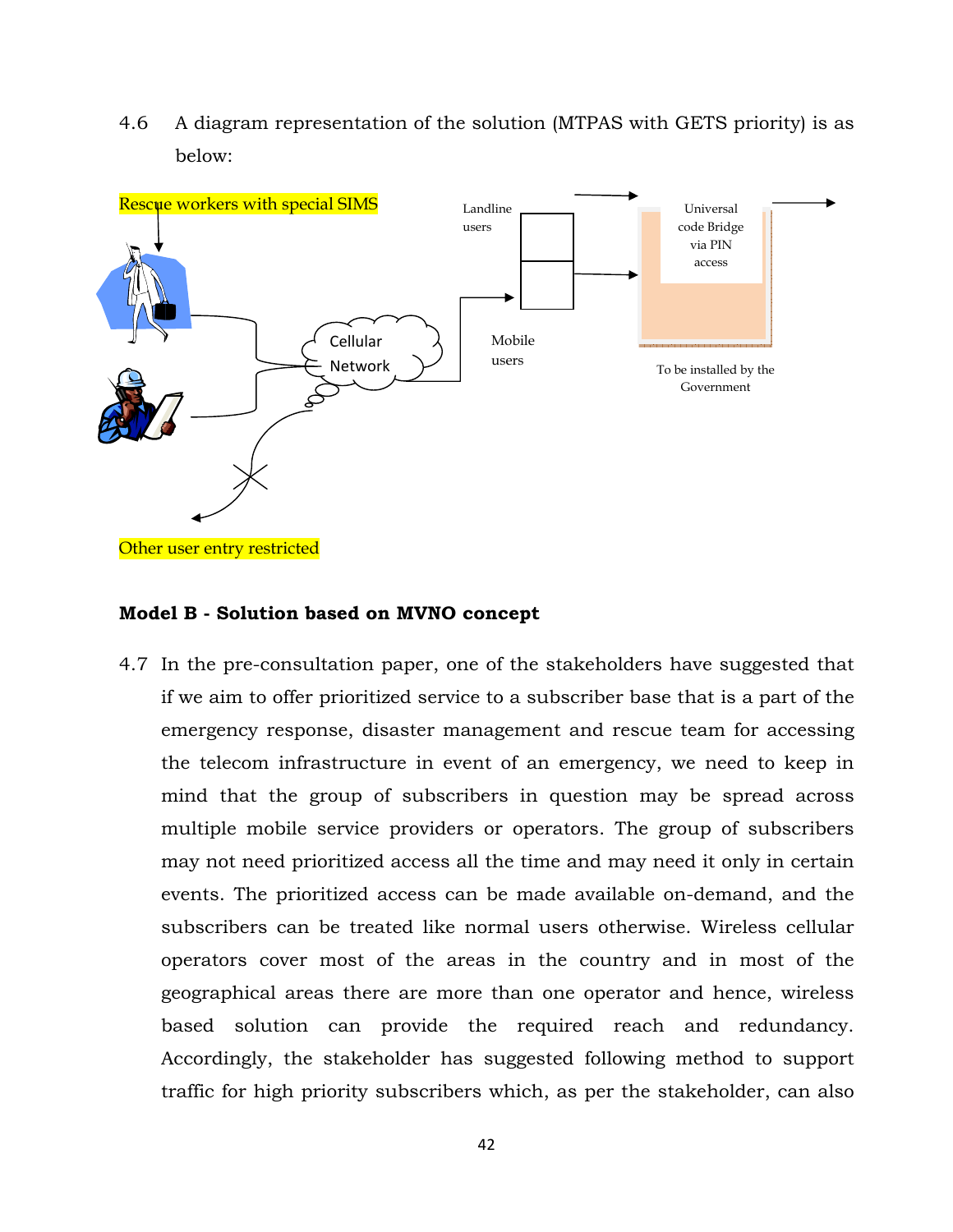support on-demand resource allocation, ensure network availability for the said subscribers, ensuring inter-connection/switching of calls among users of this group as well as ensure QoS for establishing and managing the network

### **Suggested Model by the stakeholder:**

- 4.8 In its response to the pre-consultation paper the stakeholder has mentioned that the following aspects, if implemented through a policy initiation, can ensure wireless coverage with elevated priority access to the radio resources :
	- a. Network operator for emergency: All mobile operators to provide an Emergency Virtual Network Operator service similar to an MVNO. This virtual operator shall have subscriptions from among their regular subscribers as approved by a central committee. The capacity of this virtual operator shall be dynamic and the percentage share of the total capacity will depend upon the severity of the emergency and its impact. The virtual operator shall cater only to the Emergency Response Group. During regular (non-emergency) state, the virtual operator shall lie inactive. This 'special virtual operator' may be invoked only in emergency situations by a pre-determined chain of command.
	- b. Resources for the Emergency-MVNO: Emergency levels (say 1 through 5) can be pre-decided. A pre-decided percentage of network resources to be allotted for the Emergency-MVNO in the respective emergency level need to be in place. As and when required, depending on the nature of emergency, the Emergency-MVNO has to be invoked and the corresponding share of network resources must be made available to the Emergency-MVNO.
	- c. Ensuring Network Coverage: Intra-Circle roaming across all Emergency-MVNOs may also be allowed and enabled. This will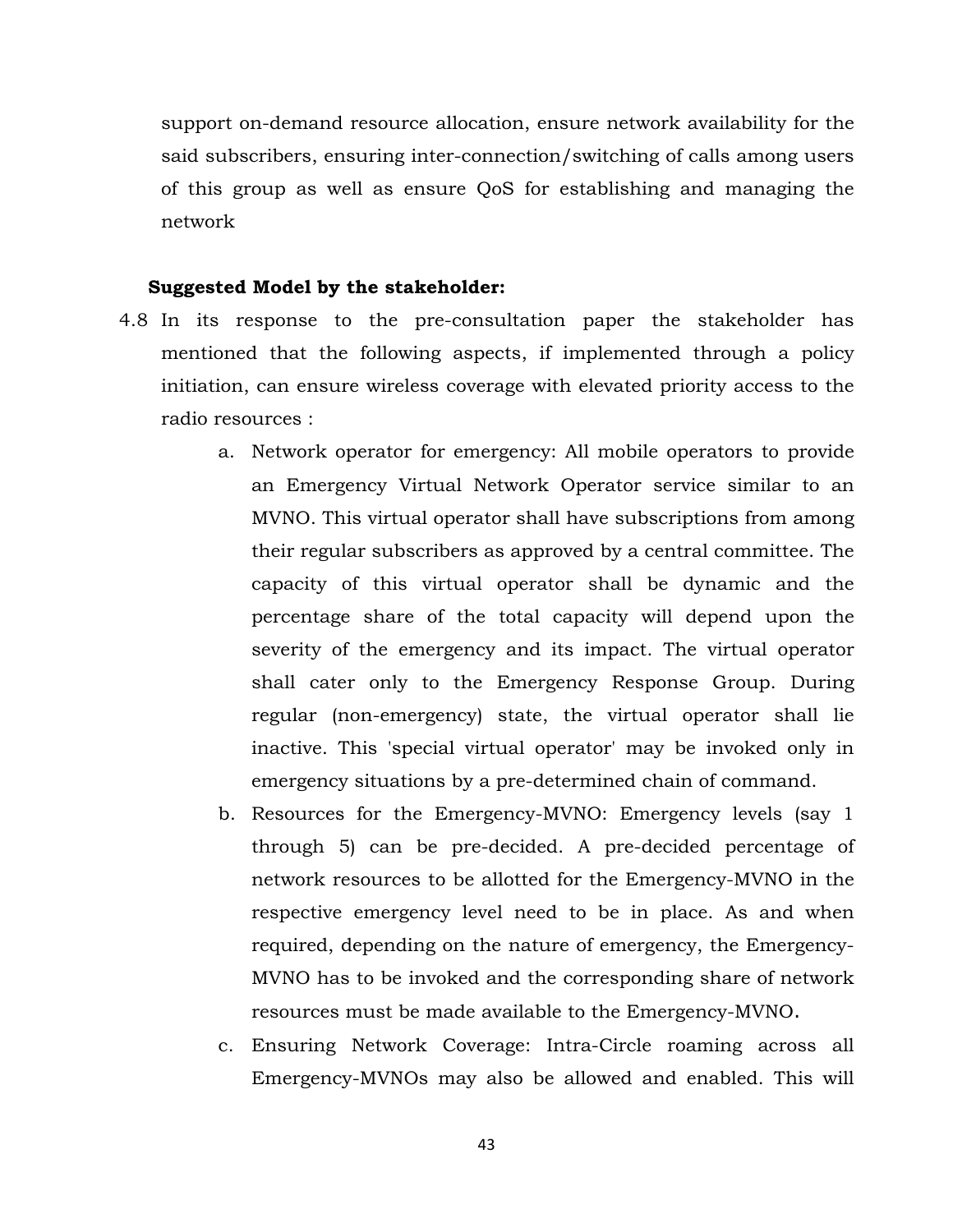ensure that all users of the Emergency-MVNO have access to any network as long as there is network coverage by at-least one mobile operator. This would ensure network availability to all subscribers in the rescue team even in cases of damage to infrastructure of certain network operator(s).

- d. Ensuring Backhaul Connectivity: Network operators must ensure during emergencies that connectivity across Emergency-MVNOs get priority in the backhaul and call terminations. The interconnectivity among various operators of GSM, CDMA, Landline and BWA should have a priority access for emergency traffic.
- e. Controlled group of subscribers: The Emergency-MVNO SIM cards should be provided only to users who belong to a preapproved group of organizations OR entities. The list of organizations and entities should be authorized by the competent authority in the government.
- f. Ensuring Response Time: The virtual operator execution methods should be pre-decided and it should take less than 10 minutes to activate the emergency network once instructed and authorized. The access method to invoke the emergency mode should have redundancy and should not be solely dependent upon the popular infrastructure network. The control should be available at one common point in each circle (e.g. MSC/NOC).

### **Issues involved with the suggested MVNO based approach:**

- 4.9 In the suggested approach there are following issues involved:
	- 4.9.1 MVNO is yet to be introduced in Indian Telecom Market by the Government. Even if the MVNO concept is implemented for the limited purpose of introducing priority call routing during emergencies/disasters, then also for implementation in India, telecom operators should have technically compatible equipments in place to enable the Virtual Operator infrastructure concept.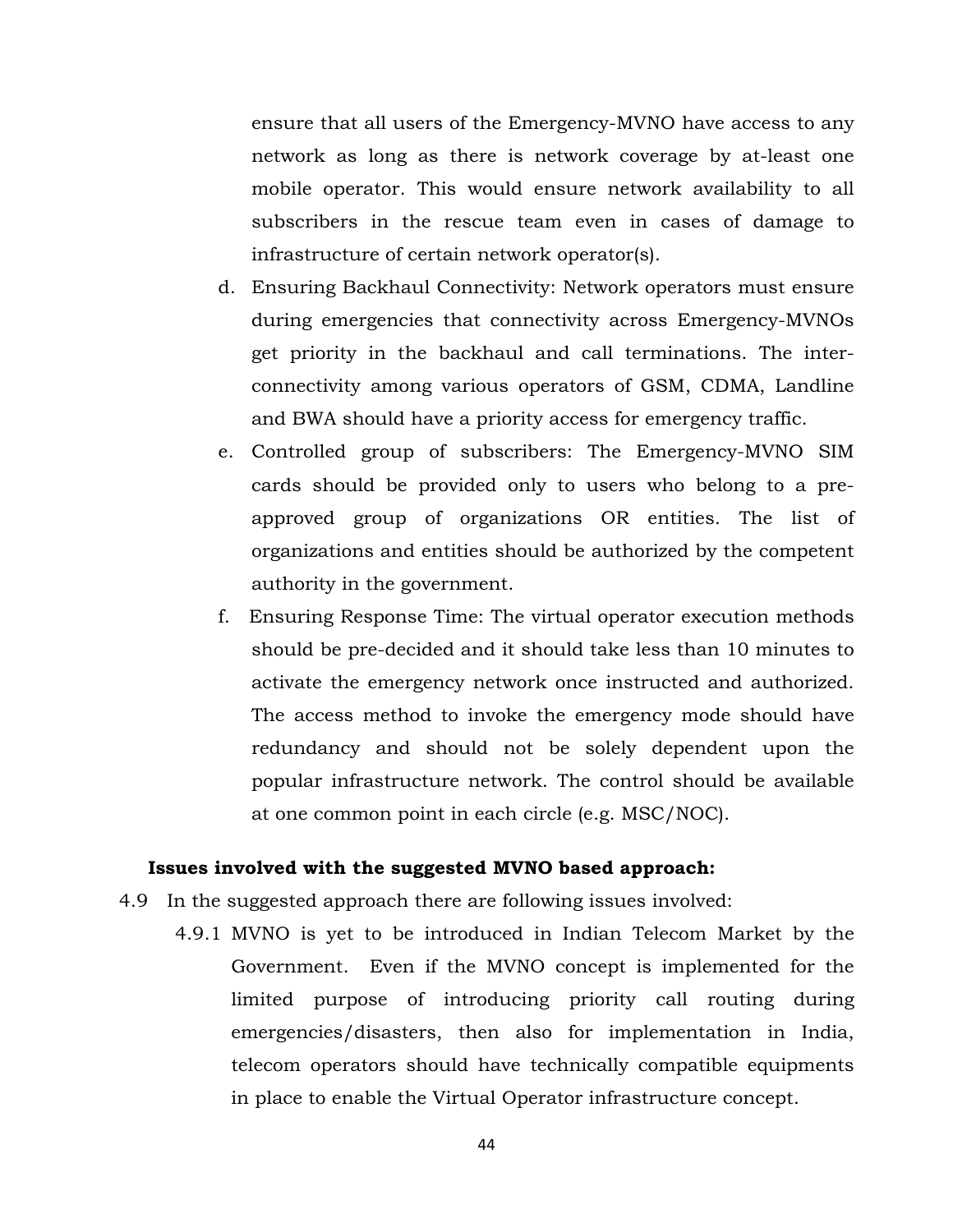- 4.9.2 the emergency response group subscribers should be given a special SIM and this group should be identified/approved by the appropriate government body.
- 4.9.3 An executive team for set-up of the Emergency-MVNO should be established. This executive team should consist of government officials and members from each operator.
- 4.9.4 the network security considerations would be required to be appropriately handled.

# **Model C - Solution based on Enhanced Multi-Level Precedence & Preemption" (as per 3GPP TS 23.067)**

- 4.10 One of the stakeholders have suggested to meet the "Priority call routing in Mobile networks during emergencies" requirement through "Enhanced Multi-Level Precedence & Pre-emption" which is detailed in 3GPP TS 23.067
- 4.11 The eMLPP service provides different levels of priority which are applied at call set-up and in the case of handover. The service provides a higher grade of service for urgent or emergency calls. It allows priority handling of calls, provision of priority information by the mobile user during call establishment, allows queuing in radio network based on the priority, pre-emption of radio resources and called party pre-emption by high priority calls. A pre-emption can result in disconnecting an ongoing low priority call in order to establish a call with higher priority.

## **Technical Description:**

4.12The Enhanced Multi-Level Precedence and pre-emption service (eMLPP) provides up to 7 priority levels (A, B, 0, 1, 2, 3, 4) for call set-up and for call continuity in the case of handover. The maximum eMLPP priority level of a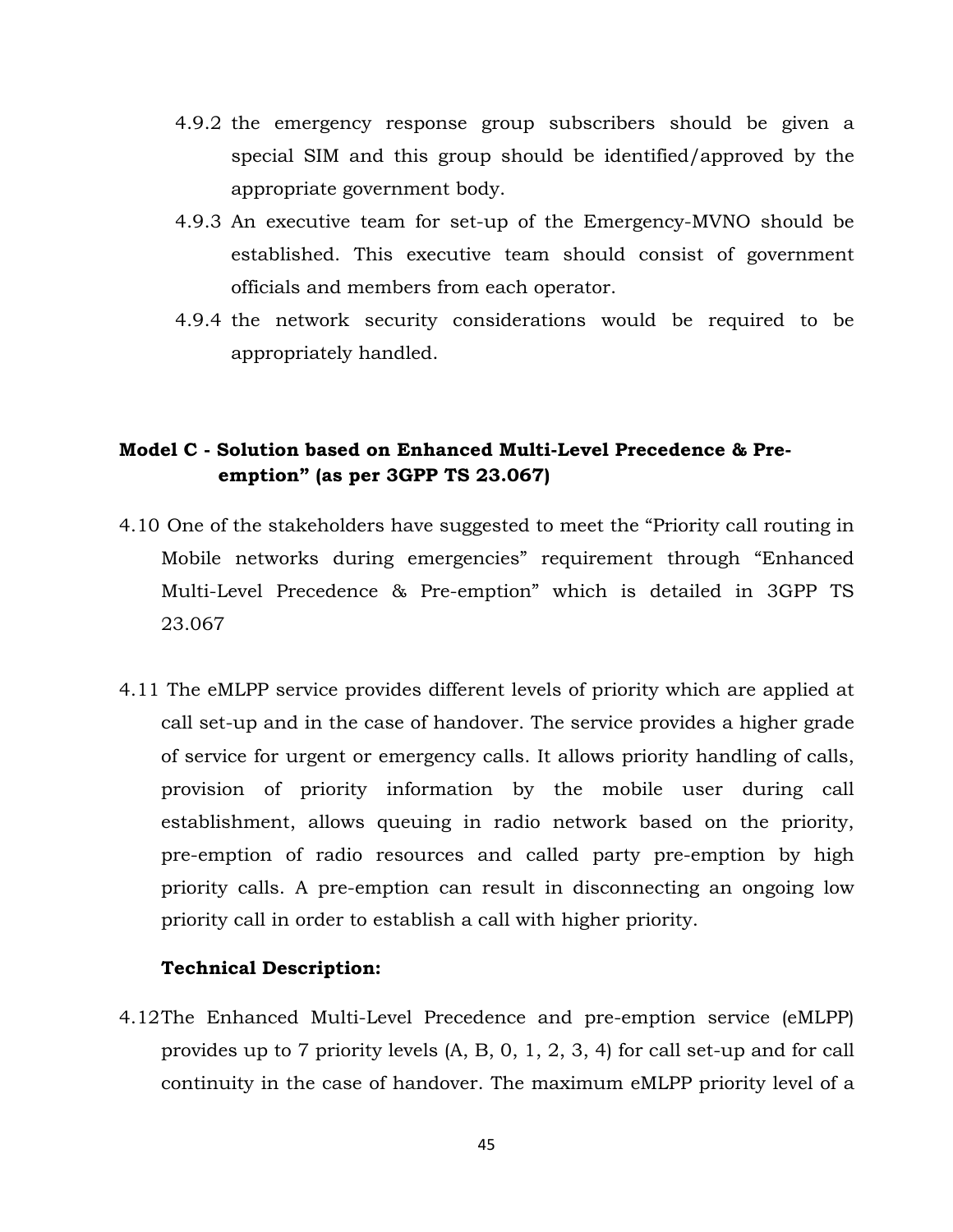subscriber is set at subscription time by the service provider. The service subscriber may use the Call Independent Supplementary Service Procedures to change the default eMLPP priority level in the HLR. The subscriber may also get information about his eMLPP default level and his maximum eMLPP priority level for which he is entitled.

- 4.13The subscriber may select a priority level on a per call basis. At call set up, the calling eMLPP subscriber can indicate the eMLPP priority level that he needs for the call. The MSC assigns the requested value to the call with the following exemption:
	- If the requested value is higher than the maximum eMLPP value for the subscriber, the MSC/VLR assigns to the mobile originated call the maximum eMLPP level.
	- If the calling subscriber has not requested any eMLPP priority level, MSC assigns the subscriber's default eMLPP level to the mobile originated call.
- 4.14In case the calling subscriber does not have an eMLPP subscription, the granted eMLPP for mobile originating calls is an MSC's default value which can be set by the operator.
- 4.15For the mobile terminated call, the granted eMLPP is the same as for the mobile originated call except for the case, that the signaling system does not support the transfer of the priority information. In this case, a network default value is used.
- 4.16For emergency calls, an operator defined default eMLPP value is used. The granted eMLPP for emergency call is not indicated to the calling subscriber and is not transferred via ISUP.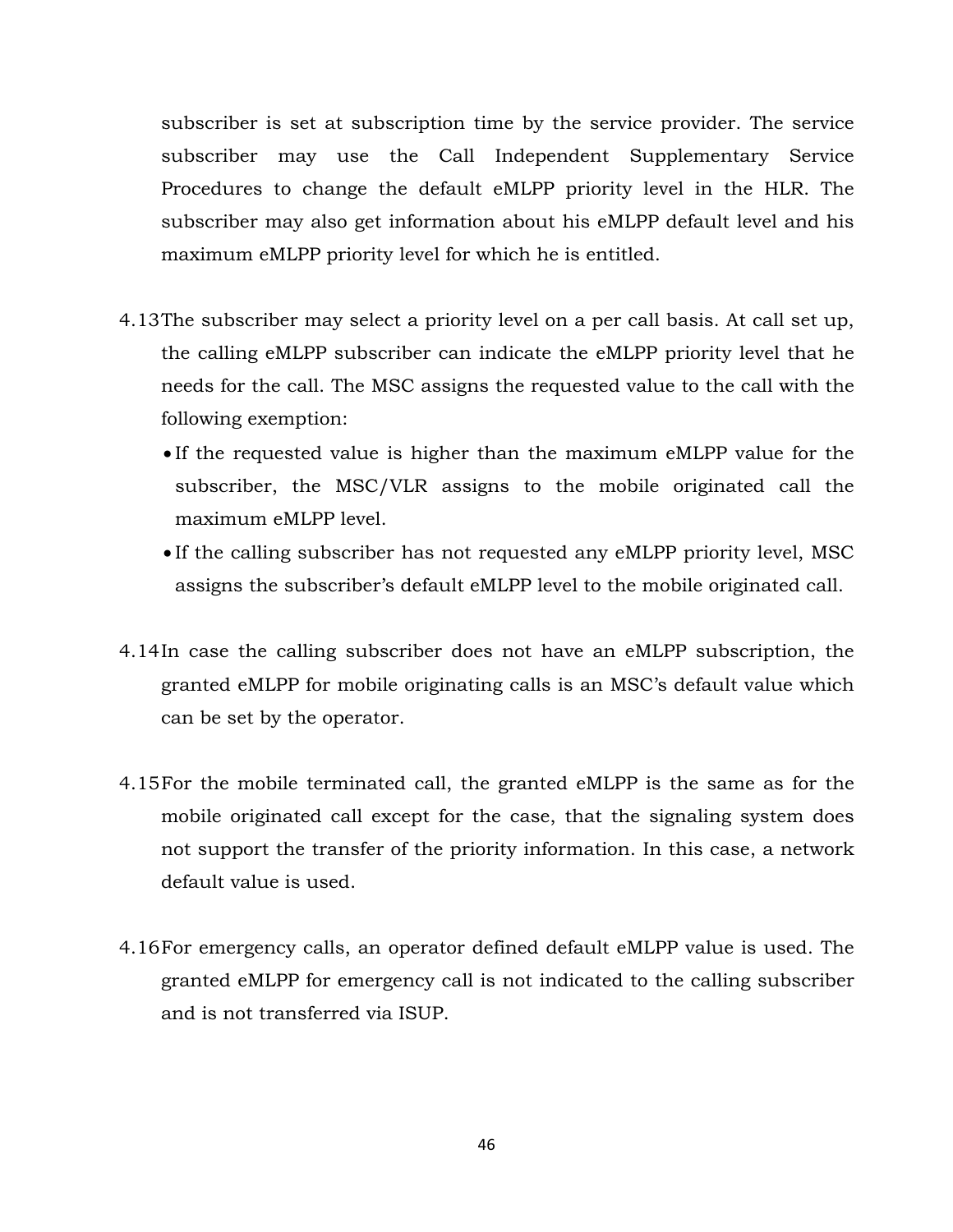- 4.17According to the granted eMLPP priority level for the mobile originated call and for the mobile terminated call, the originating MSC and terminating MSC respectively can:
	- Request the BSC (GSM) or RNC (WCDMA) to assign the radio resources with different priority levels.
	- Request the BSC (GSM) to queue the call during traffic channel assignment.
	- Request the BSC(GSM) or RNC(WCDMA) to pre-empt an ongoing call with lower priority level in the case of congestion in the channel allocation.
- 4.18The operator can define which priority levels can override the outgoing call barring supplementary services. This will allow mobile users, which are normally barred for all outgoing calls, to place high priority calls, if necessary.
- 4.19The granted eMLPP priority level is sent to subscriber in case eMLPP is subscribed, call it's not an emergency call and the terminal used for the call is not GSM phase1. The granted eMLPP for the mobile originated call and for the mobile terminated call can be included in the related call data records. Pre-emption of a call is indicated in the call data record and can be used for charging purposes. The feature requires MAPv3 for the transfer of eMLPP related subscriber data and MAPv2 for the supplementary service operations.

# 4.20**Issues for consultation**–

**a. In your opinion, which of the three possibilities (as discussed above in this Chapter) would be best suited for implementation in India and Why? In case there is any other methodology that is suggested, the details of the same may be provided?**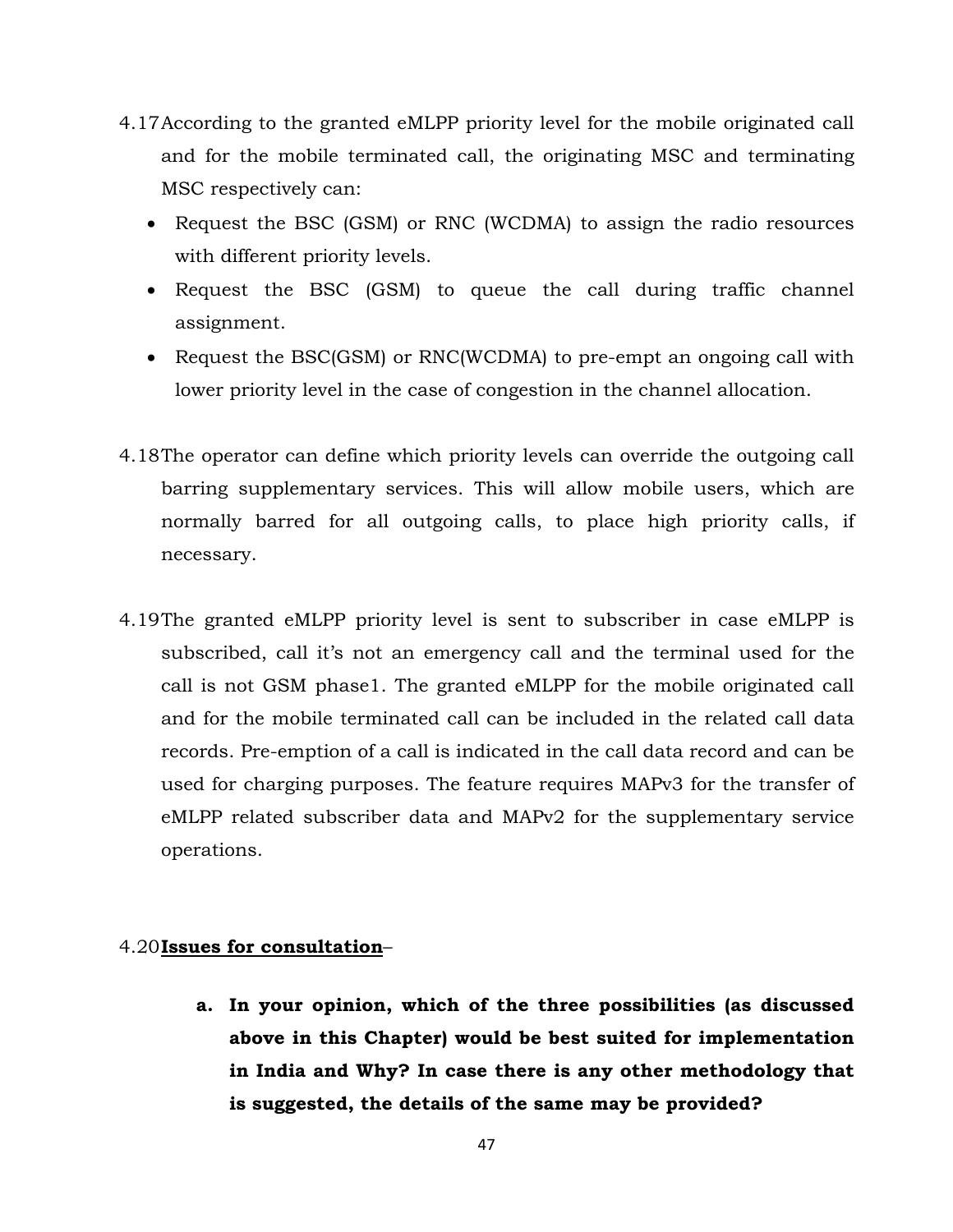**a. Is priority call routing for certain users based on Enhanced Multi-Level Precedence and pre-emption service (eMLPP) possible in intra-operator and inter-operator scenario in your network?** 

**(a) If yes, provide the detail methodology that you will suggest for its implementation in India.** 

**(b) If no, please indicate the time and costs required to upgrade your network and implement the same in your network.** 

# **Identifying organizations and personnel working in these organizations for giving priority routing**

4.21If any of the above three or any similar system is put in place in India for implementing Priority call routing in telecom networks in India during emergencies one of the issues would be identification of the organizations involved in 'response and recovery' and personnel working in such organizations who should get priority routing. One of the stakeholders have suggested that the priority call routing should be restricted to relief agencies and workers only and should not be made available for any other agency, as breakdown of civil mobile services can create even more chaos. Therefore this system should be used with extreme care and stringent procedure like in US/UK be laid down for emergency authorization/ entitlement. The details of the organizations identified for giving priority routing have been discussed in detail in para 3.23 to 3.28 for USA and para 3.45 for UK.

## 4.22**Issues for consultation** –

a) **Which organizations and government departments that are involved in 'response and recovery' during emergency situations do you think should be part of this scheme?**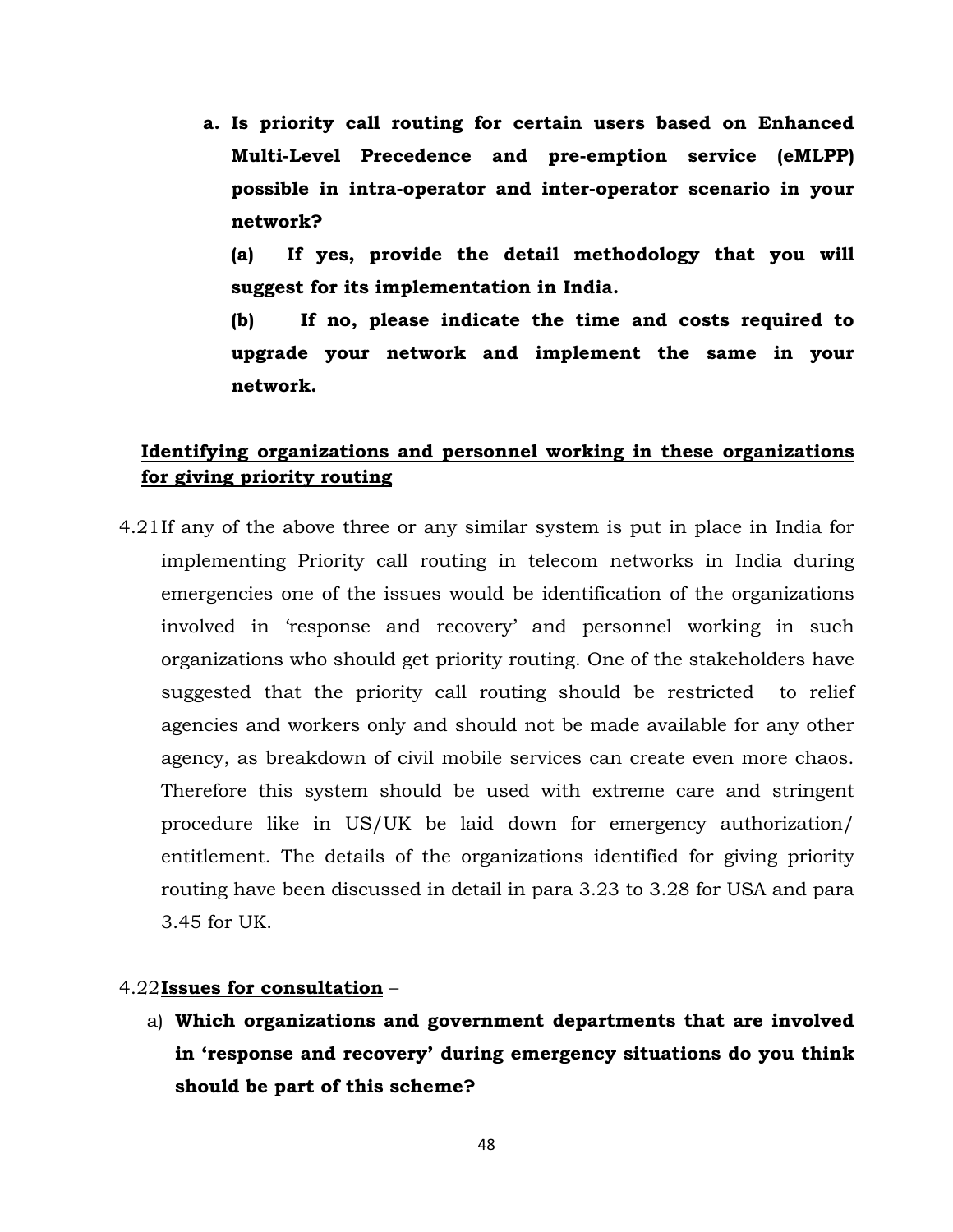b) **What mechanism should be followed to identify which personnel working in organizations identified in (a) above should get priority routing?** 

# **Structure, role and reporting of the unit that will be entrusted with the responsibility of implementing and monitoring the proposed scheme**

- 4.23 The approach to making the telecom networks resilient can be effective only when a particular body is given the responsibility of developing, maintaining and executing the emergency telecommunications plans. A holistic approach towards managing telecommunication during emergencies/disasters can be adopted over a period of time only when an exclusive body is setup for the same. For example, the WPS service is overseen by the Federal Communications Commission and administered by the National Communications System in the Department of Homeland Security. In Canada, Industry Canada's Emergency Telecommunications team is responsible for emergency telecommunications planning, preparedness and response and works in collaboration with federal and provincial governments and the telecommunications industry to achieve this goal. In UK The Cabinet Office Civil Contingencies Secretariat (CCS) has taken the helm in defining different resilient communication options which are available to responders as part of privileged access schemes.
- 4.24In India also, if such a scheme is implemented the structure, role and reporting of the unit that should be entrusted with the responsibility of implementing and monitoring the proposed scheme will be issues that need to be addressed.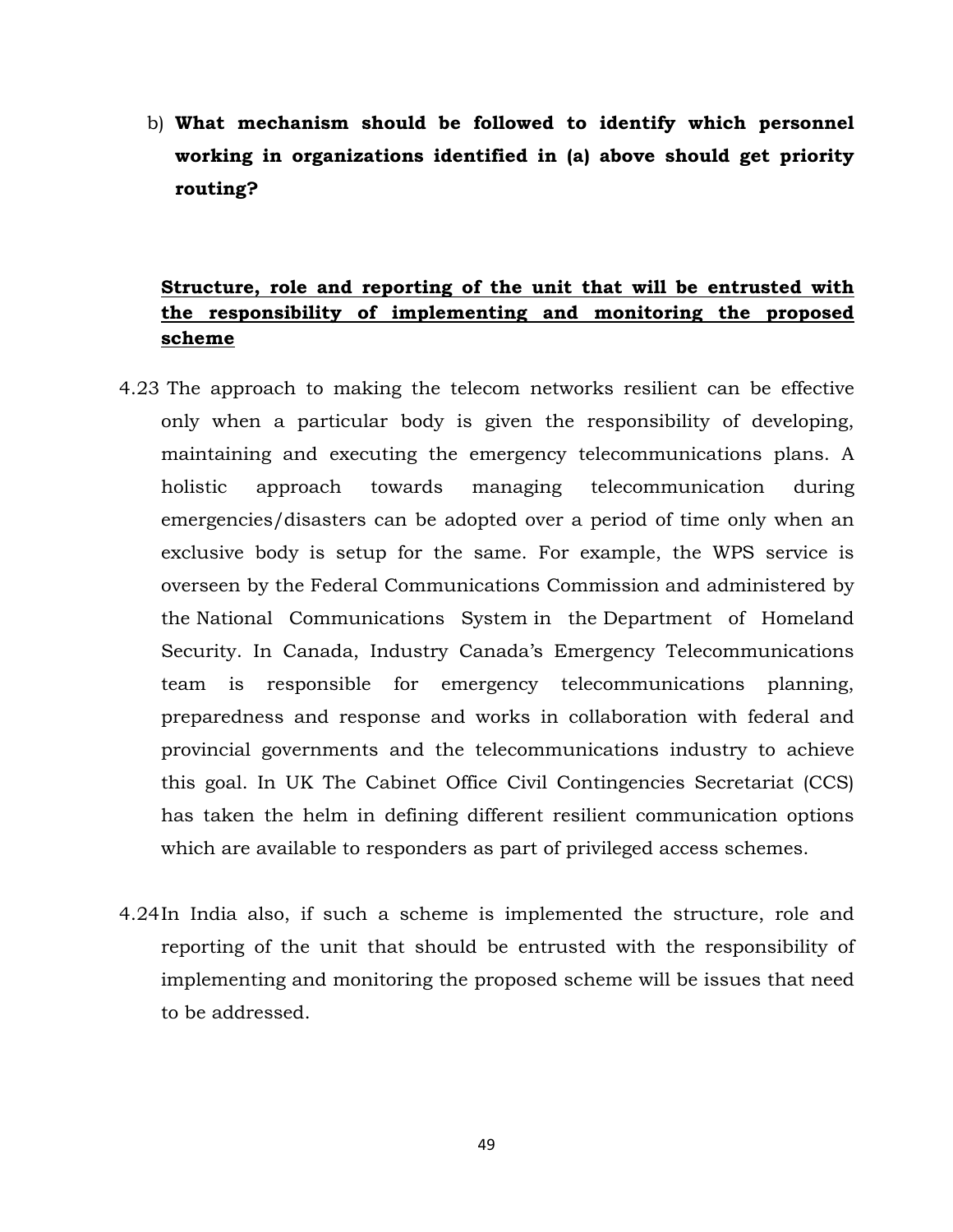## 4.25**Issues for consultation** –

a) **In your opinion should there be a separate Unit/Division under DoT / TRAI to monitor the implementation of the scheme. If yes, what should be the structure and role of this unit?** 

## **Service delivery and costs**

- 4.26 If priority call routing scheme is implemented in India, the service delivery model needs to be finalized. In USA and UK implementation, there is a defined point of contact for each organization that is required to use web based application for placing requests for providing the service to different users. For the same the service delivery model would be required to be defined in detail. Some of the key design elements of the service delivery model can be:
	- a) Web based application
	- b) Identification of points of contacts
	- c) Standard operating procedure(SOP) for requesting priority SIM
	- d) Procedure for activating the service
	- e) Payments of bills
	- f) Complain handling and resolution.
- 4.27 Another issue that requires deliberation is how the service will be charged. The charges levied in some of the models implemented globally have been discussed in detail in chapter III. In Canada, the major telecom operators, had been participating in the Priority Access for Dialing (PAD) program on a voluntary basis and offering PAD free of charge. Whereas in USA Costs may vary by cellular carrier, but they are limited to a maximum one-time activation fee, a per-month service fee, and per minute WPS (\*272) calls. WPS charges are in addition to the basic calling plan. Applicable WPS charges are billed on the existing cellular service provider invoice and are payable directly to the cellular service provider.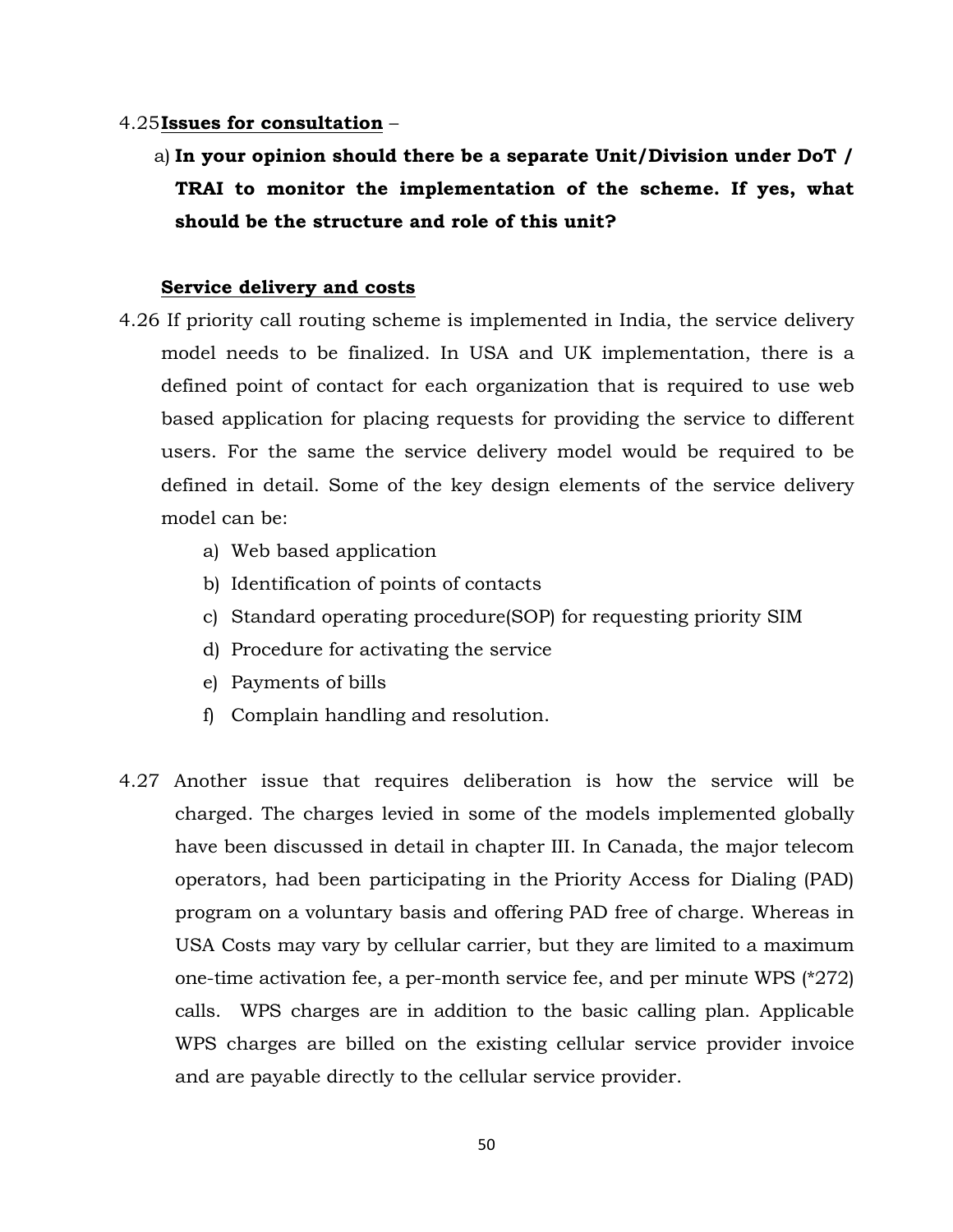# 4.28**Issues for consultation** –

- **a. In your opinion what can be the major bottlenecks in service delivery of priority call routing?**
- **b. How should the service delivery model for implementing the priority call routing be designed?**
- **c. What charges, if any, should be levied from the users for availing the facility of priority call routing? Please justify your answer.**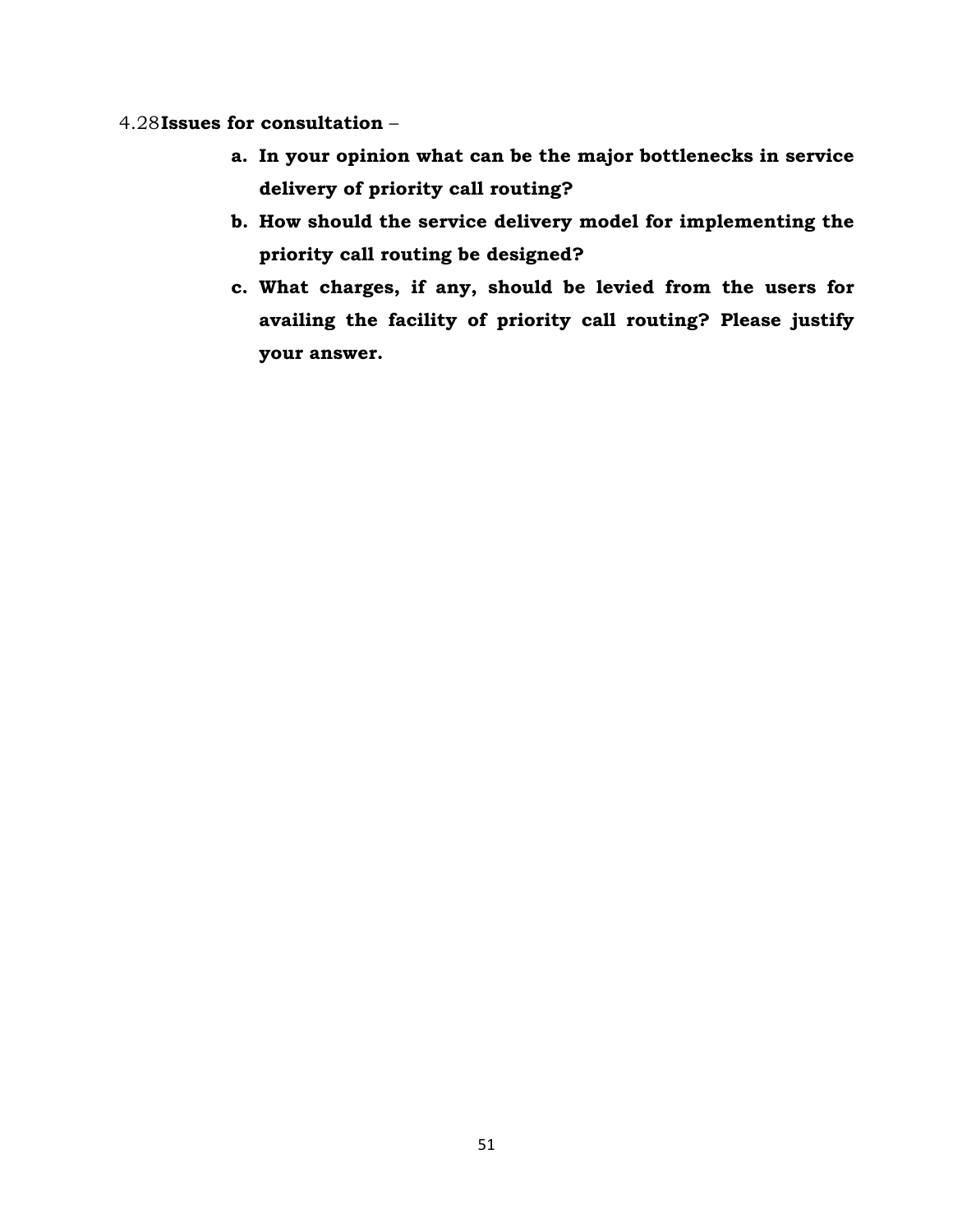#### **CHAPTER V**: **Summary of Issues for consultation**

The questions that have been raised for consultation in this paper are summarized below for convenience of the stakeholders to submit their comments –

- 5.1 Should there be a direction from regulator on the network dimensioning - both for operating in normal as well as emergency situations?
- 5.2 In your opinion, which of the three possibilities as discussed in Chapter IV i.e. (a)Solutions based on combination of MTPAS of UK and GETS of US (b) Solution based on MVNO concept (c)Solution based on eMLPP would be best suited for implementation in India and Why? In case there is any other methodology that is suggested, the details of the same may be provided?
- 5.3 Is priority call routing for certain users based on Enhanced Multi-Level Precedence and pre-emption service (eMLPP) possible in intraoperator and inter-operator scenario in your network?

(a) If yes, provide the detail methodology that you will suggest for its implementation in India.

(b) If no, please indicate the time and costs required to upgrade your network and implement the same in your network.

- 5.4 Which organizations and government departments that are involved in 'response and recovery' during emergency situations do you think should be part of this scheme?
- 5.5 What mechanism should be followed to identify which personnel working in organizations identified in Q5.4 above should get priority routing?
- 5.6 In your opinion should there be a separate Unit/Division under DoT / TRAI to monitor the implementation of the scheme. If yes, what should be the structure and role of this unit?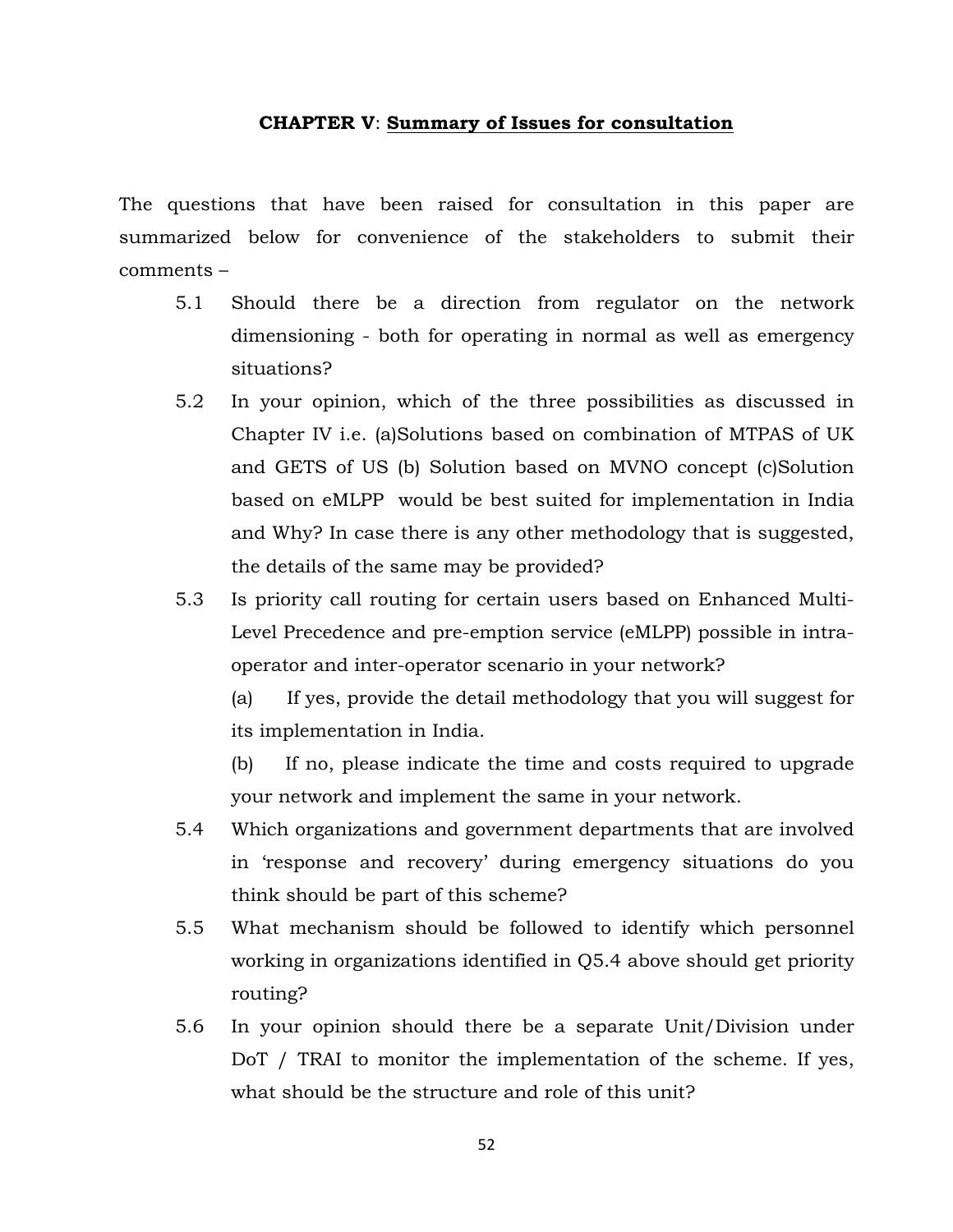- 5.7 In your opinion what can be the major bottlenecks in service delivery of priority call routing?
- 5.8 How should the service delivery model for implementing the priority call routing be designed?
- 5.9 What charges, if any, should be levied from the users for availing the facility of priority call routing? Please justify your answer.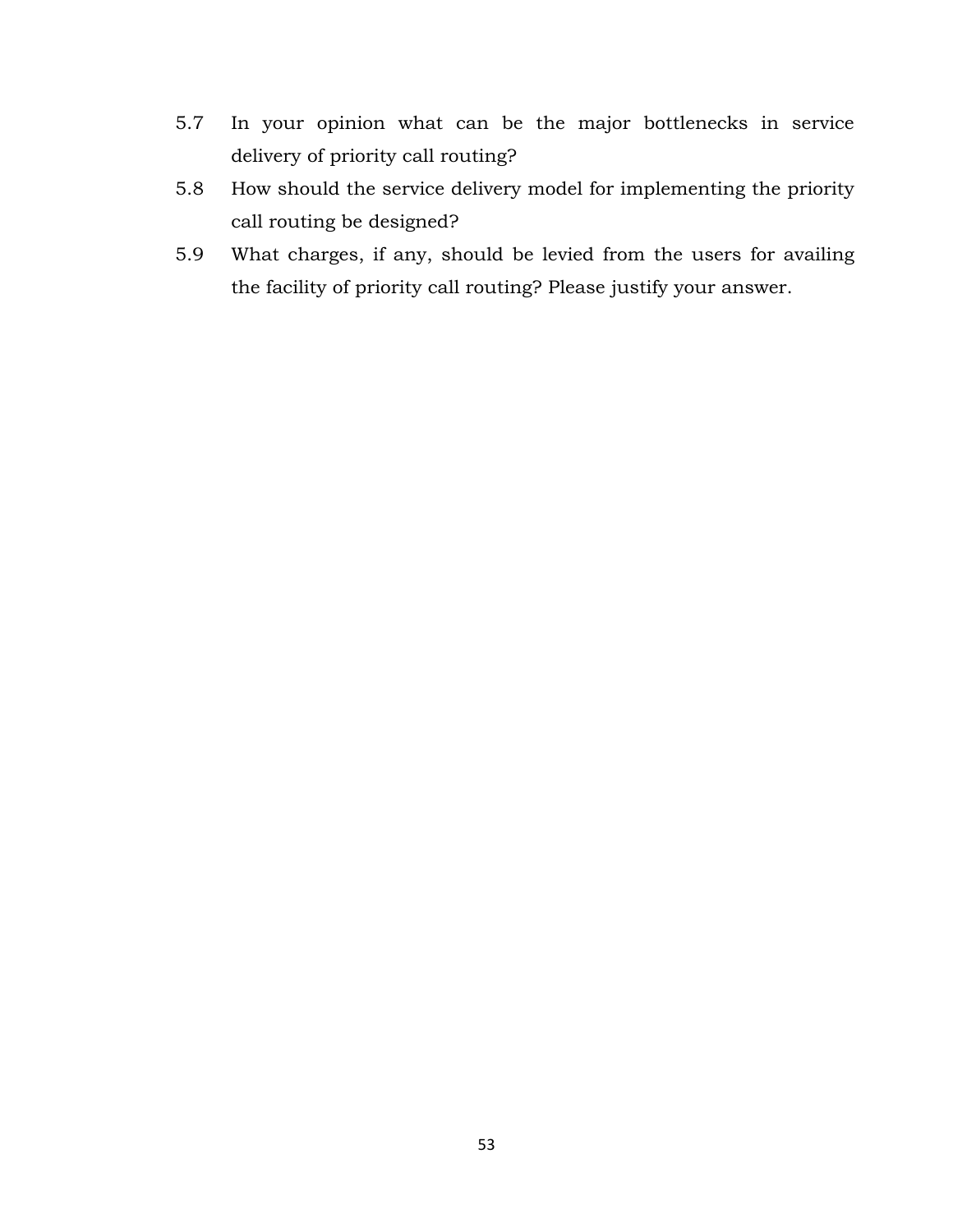#### **Annex**

# **ITU-T Recommendation E.106 International Emergency Preference Scheme (IEPS) for disaster relief operations**

# **1 Introduction**

International Telecommunication Union (ITU) came out with recommendation  $E.106^{25}$  that was approved on 31 October 2003 by ITU-T Study Group 2 (2001-2004) under the WTSA Resolution 1. This Recommendation describes an international preference scheme for the use of public telecommunications by national authorities for emergency and disaster relief operations. The International Emergency Preference Scheme (IEPS) for Disaster Relief Operations is needed when there is a crisis situation causing an increased demand for telecommunications when use of the International Telephone Service may be restricted due to damage, reduced capacity, congestion or faults.

In a crisis situation, there is a need for telecommunications among IEPS users of public telecommunications networks, such as the PSTN, ISDN or PLMN. These communications, which are regarded as essential, will be needed at the same time as the public will be attempting an increased number of calls during the period when the telecommunications networks may be restricted due to damage, congestion or faults. Therefore, in crisis situations there is a requirement for IEPS users of public telecommunications to have preferential treatment.

<sup>25</sup> http://www.itu.int/rec/T‐REC‐E.106‐200310‐I/en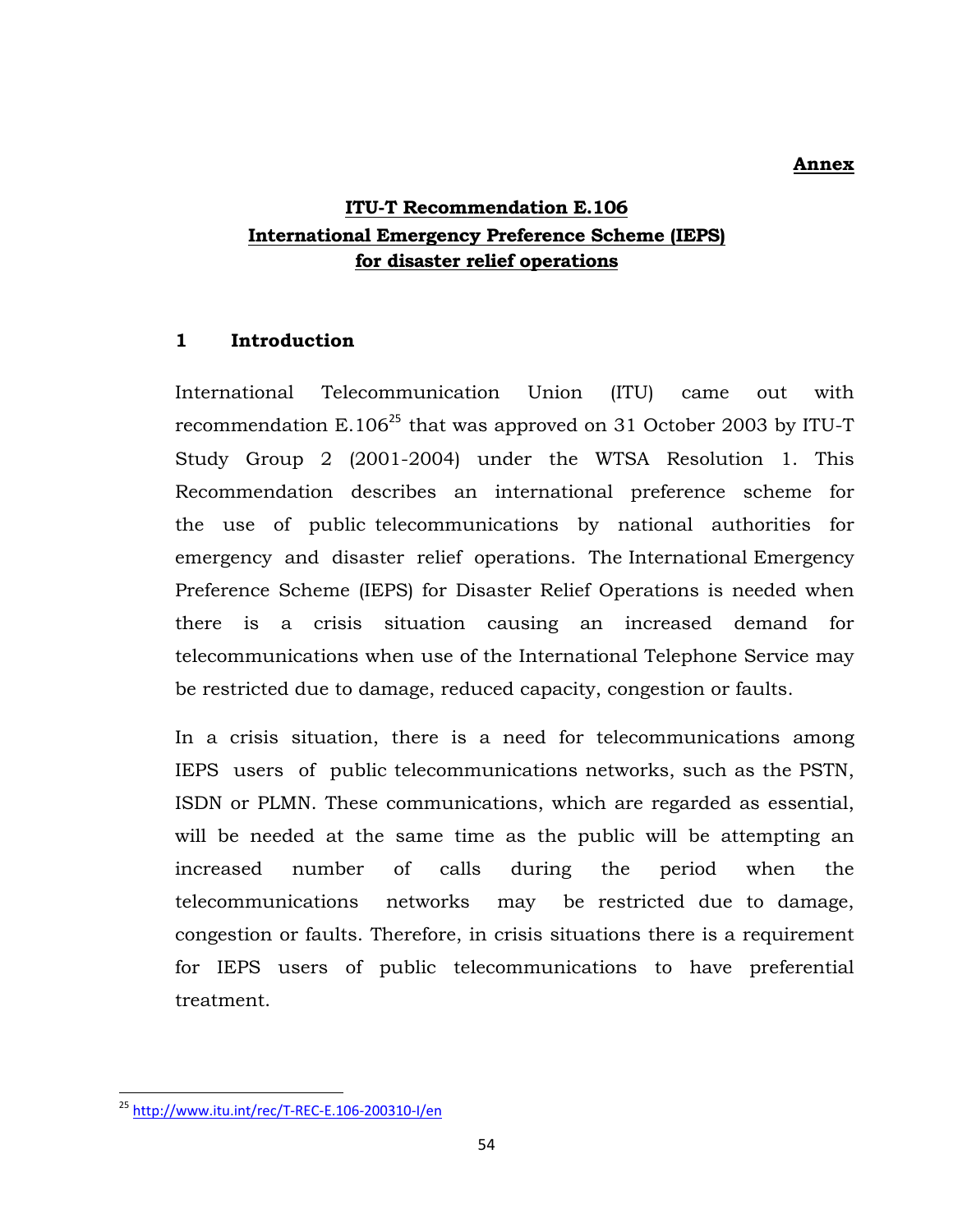Many countries have, or are developing, national preference schemes to allow preferential treatment for such national traffic. However, during a crisis, it is important for an international support scheme to allow communications between the IEPS users in one country and their correspondents in another. The International Emergency Preference Scheme(IEPS) for Disaster Relief Operations addresses this international support scheme.

This preference scheme is only intended for use by IEPS users to be able to place calls with preference. Public emergency services, on the other hand, are intended for use by members of the general public to request services such as fire, police, and medical. They are often invoked by a short access code.

The IEPS enables the use of public telecommunications by national authorities for emergency and disaster relief operations. It allows users, authorized by national authorities, to have access to the International Telephone Service<sup>26</sup>, while this service is restricted either due to damage, congestion or faults, or any combination of these. This Recommendation describes the functional requirements, features, access and the operational management of the IEPS

# **2 Technical definitions**

The two ITU recommendations i.e. E.106 and E.107, together defines the following terms –

a) **IEPS user:** User authorized by a national authority to have access to IEPS. The specific mechanism that a national authority uses to authorize a user is a national matter and is outside the scope of this Recommendation.

<sup>&</sup>lt;sup>26</sup> As described in ITU-T Recommendations E.105, http://www.itu.int/rec/T-REC-E.105-199208-I/en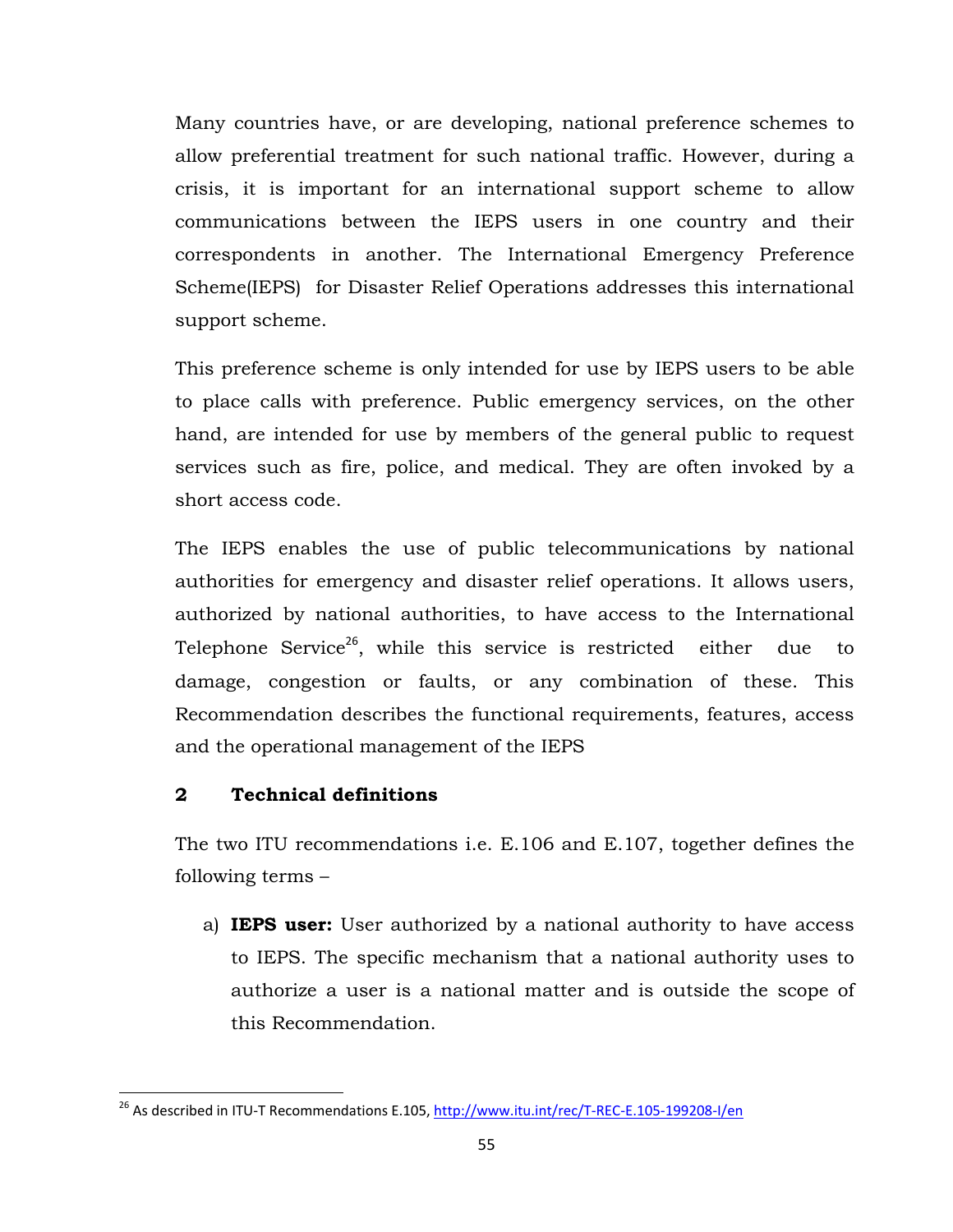- b) **Emergency Telecommunications Service (ETS):** A national service providing priority telecommunications to the ETS authorized users in times of disaster and emergencies.
- c) **ETS user:** A user authorized to obtain priority telecommunications in national and/or international emergency situations.
- d) **priority treatment capabilities:** Capabilities that provide priority in the use of telecommunications network resources, allowing a higher probability of end-to-end telecommunications and use of telecommunication applications.

### **3 Technical features of IEPS**

Calls from IEPS users should be suitably marked $27$  at the network entrance and such markings should be associated with the call to completion (i.e., EPS calls should be marked from end to end).

The essential network features for the successful operation of IEPS are:

a) Priority dial tone;

b) Priority call setup, including priority queuing schemes; and

c) Exemption from restrictive management controls, such as call gapping.

All IEPS calls will be of the same call class such that there will be only one level of priority for IEPS calls, however, some implementations may

<sup>&</sup>lt;sup>27</sup> Call Marking: A specific identifying mark is associated with the call which prompts operational elements of the public switched network to provide advantages in signaling, switching and traffic routing over non-marked calls. Call marking facilities are available in modern signaling networks and these can be used by the telecommunications providers to allow call completion advantages to preference user's calls. The call marking, marking interpretation and the processing arrangements will have to be specified and fully agreed at the gateway points. Arrangements to transfer the marked signals would also need to be agreed with non-participating intermediate service providers of the transit networks.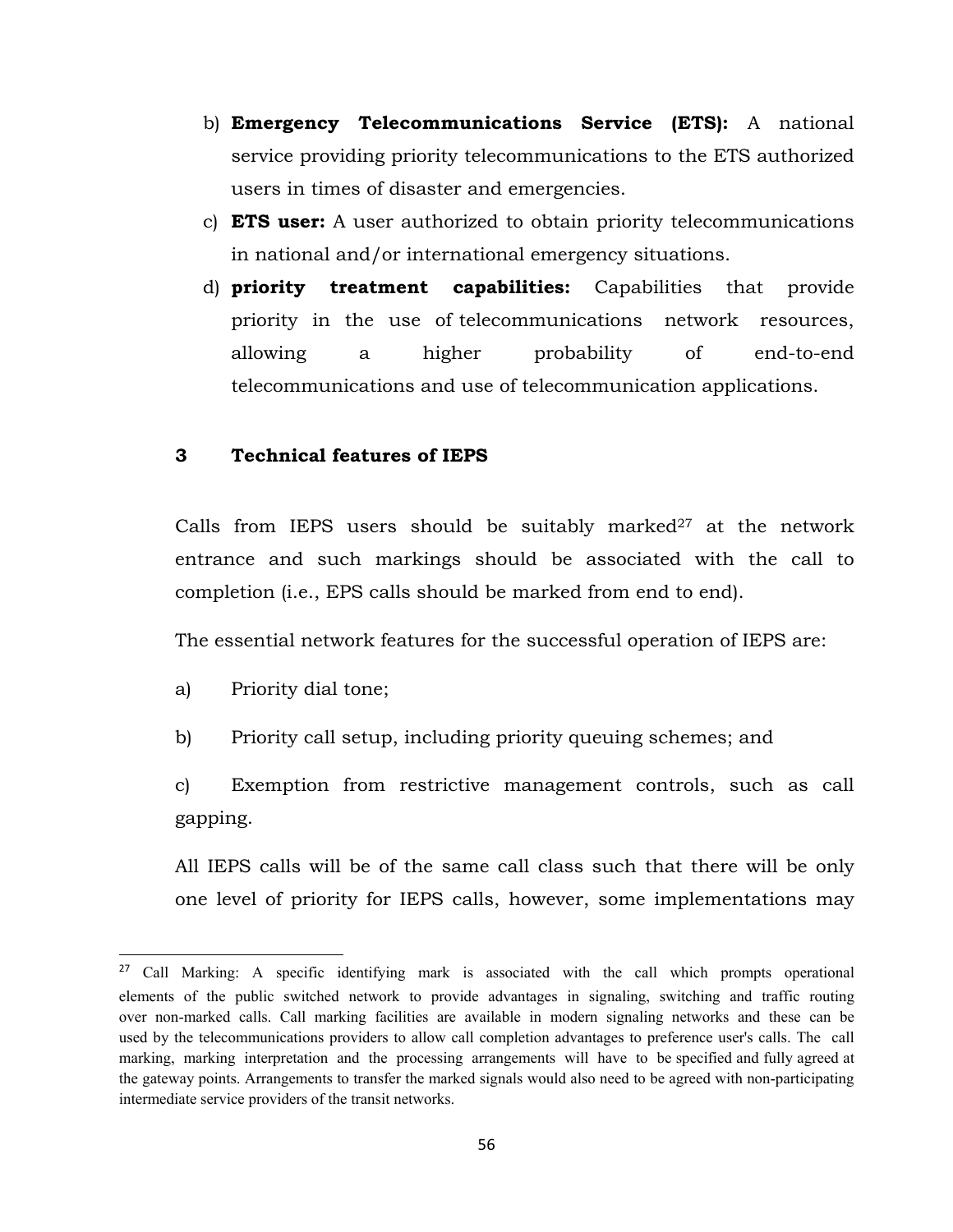provide enhanced service features by analyzing additional signaling information provided by the call initiator. It is essential that the information relating to level of priority be carried transparently across the initiating and transiting networks and presented to the destination network.

Transit networks not supporting the IEPS concept should not be required to examine the preference information but should simply pass the signaling information without any change.

Pre-emption in the Public Network (i.e., terminating any existing call) should not be provided.

# **4 Operational management of the IEPS**

Requests for enabling the IEPS should be coordinated. IEPS users are to be determined by designated authorities. The criteria for selection that the designated authority may wish to consider are listed as, but are not limited to, the following items:

- Civil defense/"home defense", e.g., public warning systems;
- Diplomatic and other vital governmental purposes;
- State security purposes including customs and immigration;
- Emergency services by local authorities, including police, fire services, etc.;
- Posts and telecommunications service providers, for maintaining their service provision to other essential users;
- Public utilities including energy, water supplies, etc.;
- Medical services;
- Air and sea rescue.